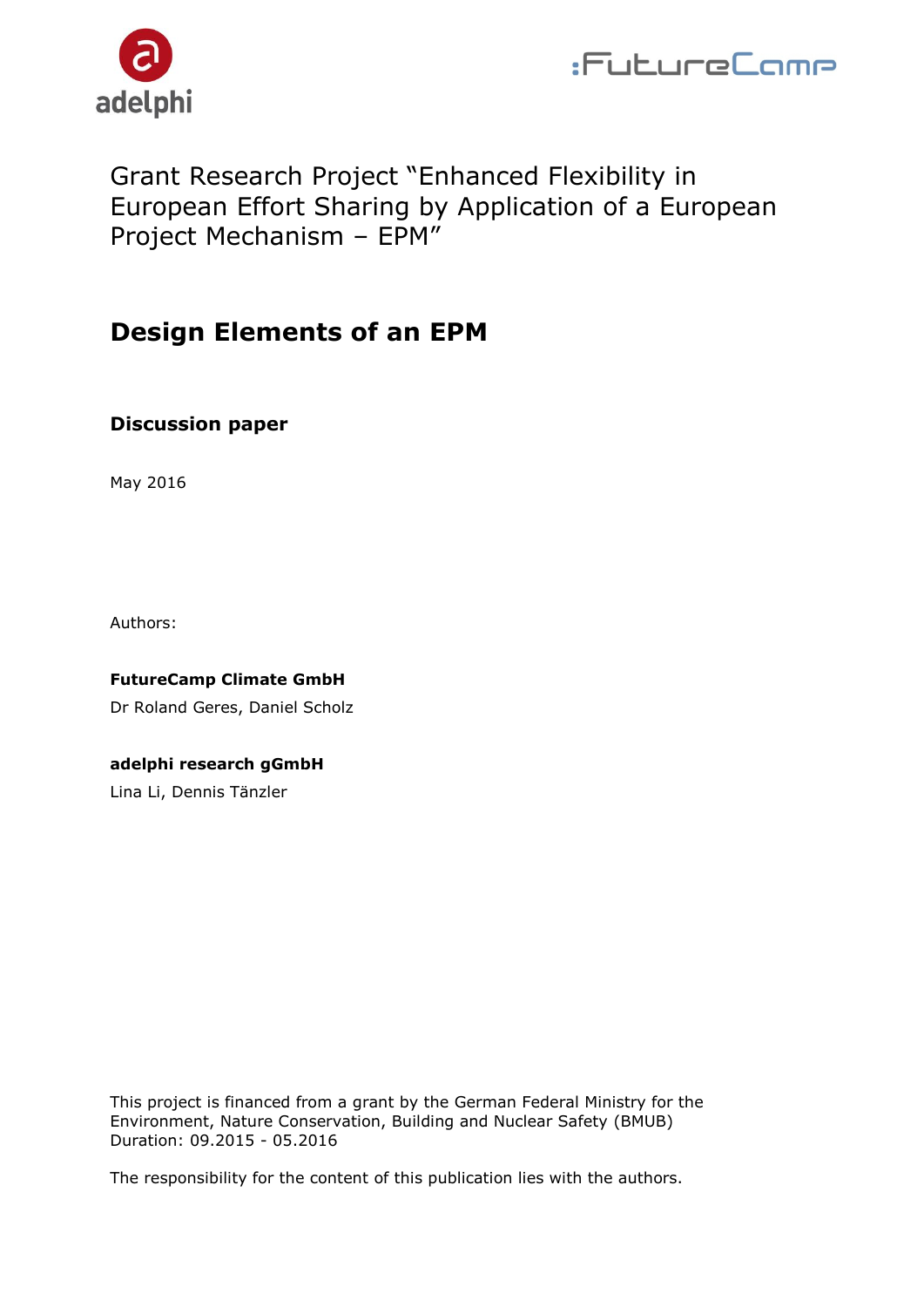

# :FutureCamp

# Contents

| $\mathbf{1}$ |     |       |  |  |  |  |  |
|--------------|-----|-------|--|--|--|--|--|
| 2            |     |       |  |  |  |  |  |
| 3            |     |       |  |  |  |  |  |
|              | 3.1 |       |  |  |  |  |  |
|              | 3.2 |       |  |  |  |  |  |
|              | 3.3 |       |  |  |  |  |  |
|              | 3.4 |       |  |  |  |  |  |
| 4            |     |       |  |  |  |  |  |
|              | 4.1 |       |  |  |  |  |  |
|              | 4.2 |       |  |  |  |  |  |
|              |     |       |  |  |  |  |  |
|              |     |       |  |  |  |  |  |
|              |     |       |  |  |  |  |  |
|              |     |       |  |  |  |  |  |
|              | 4.3 |       |  |  |  |  |  |
|              |     |       |  |  |  |  |  |
|              |     |       |  |  |  |  |  |
|              |     | 4.3.3 |  |  |  |  |  |
|              |     | 4.3.4 |  |  |  |  |  |
|              |     | 4.3.5 |  |  |  |  |  |
|              |     | 4.3.6 |  |  |  |  |  |
|              | 4.4 |       |  |  |  |  |  |
|              |     |       |  |  |  |  |  |
|              |     |       |  |  |  |  |  |
| 5            |     |       |  |  |  |  |  |
| 6            |     |       |  |  |  |  |  |
|              |     |       |  |  |  |  |  |
|              |     |       |  |  |  |  |  |
|              |     |       |  |  |  |  |  |
|              |     |       |  |  |  |  |  |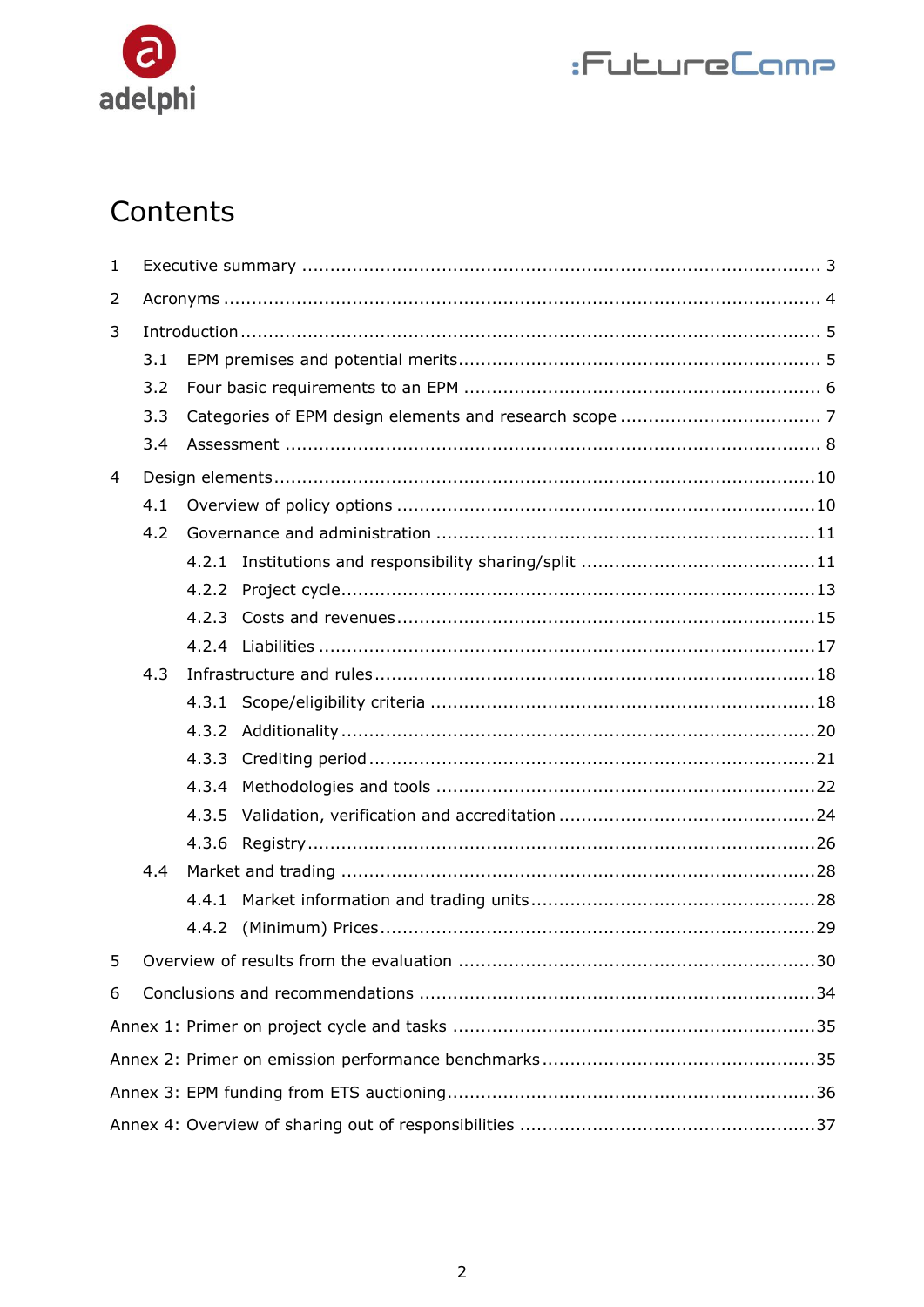



# <span id="page-2-0"></span>1 Executive summary

The EU Commission announced a regulatory proposal on the Effort Sharing Decision after 2020 (ESD II) for the first half of 2016. It will likely also contain proposals with view to enhance flexibility in the ESD II by application of a project based mechanism. Based on good design, such a "European Project Mechanism" (EPM)  $1$  could become an important additional building block for meeting the medium and long term emission reduction targets of the EU in a cost-effective manner. Background to an EPM

- What make the discussion on an EPM further relevant are new developments under the international climate regime through the Paris Agreement (PA). The PA contains two parallel frameworks on markets and flexibility mechanisms: one for cooperative approaches that allows the use of internationally transferred mitigation outcomes, and the other for a new "mechanism to contribute to the mitigation of greenhouse gas emissions and support sustainable development", likely to replace the Kyoto Protocol's flexible mechanisms Clean Development Mechanism (CDM) and Joint Implementation (JI). The UN level guidance and provisions regarding these frameworks shall be worked out over the coming years. An EPM might also deliver valuable input for new flexibility instruments defined under the PA, thus function as a kind of laboratory. Relevance of an EPM
- Regarding the design of the EPM, there are different implementation options under discussion. This paper aims to inform such research and discussion. It thereby takes account of the fact that design options must be embedded in the emerging and existing regulatory framework and use existing resources (esp. from JI and GIS); they must furthermore reflect key expectations regarding the instrument and quality requirements. design options

This paper presents policy options its authors deem relevant for consideration when designing an EPM. The non-exhaustive selection is based on experience from research, professional expertise (also drawing from interviews and exchange with stakeholders including government representatives from several EU member states) as well as an in-depth analysis of options. The manageability of an EPM may benefit from a selection of options that help limit political or administrative efforts or guarantee practical applicability.

A clear definition of administrative responsibilities is possible and advisable. For practicability this paper argues that the main responsibility for the instrument should lie with MS individually. In such a largely decentralized structure, the EU would focus on the provision of adequate, limited guidance.

It is at the discretion of MS to support the development of an EPM. This could be done through development of voluntary pilot activities even before 2021 – on the basis of existing flexibility in ESDI.

Selection and analysis of

manageability

Selection of options with

special focus on

Clear definition of responsibilities advisable

Early action advisable: It is up to MS to start pilots

-

 $1$  This term is taken from a report by Ecologic, published in mid-2015: Nils Mayer-Ohlendorf et al (2015), EU Effort Sharing Decision after 2020: Project-Based-Mechanisms and Other Flexibility Instruments.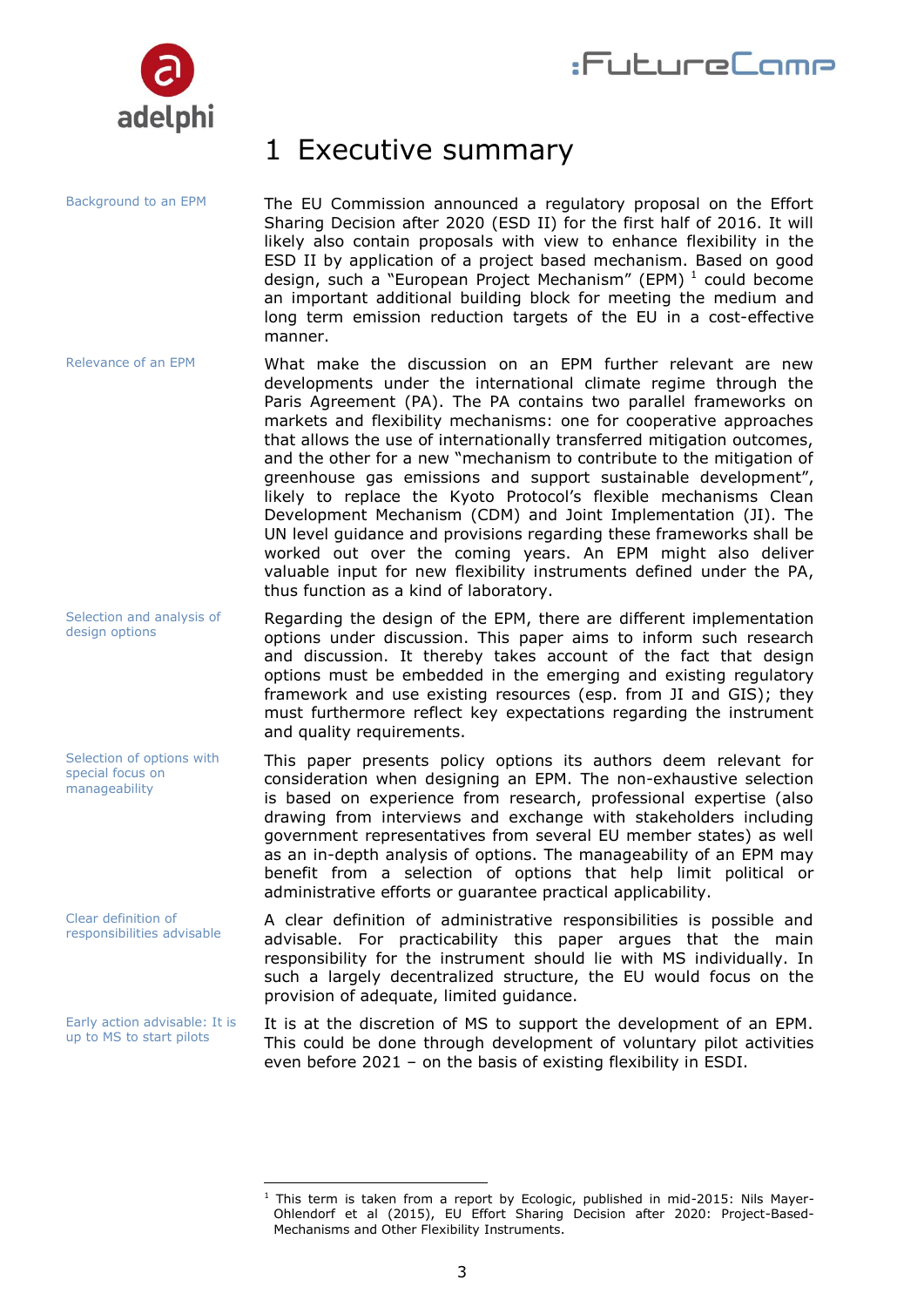



# <span id="page-3-0"></span>2 Acronyms

| <b>AAU</b>        | <b>Assigned Amount Units</b>                     |
|-------------------|--------------------------------------------------|
| <b>AIE</b>        | Accredited Independent Entity                    |
| <b>AEA</b>        | <b>Allocated Emissions Allowance</b>             |
| <b>CB</b>         | Capacity Building                                |
| <b>CDM</b>        | Clean Development Mechanism                      |
| CO <sub>2</sub> e | Carbon dioxide equivalent                        |
| <b>COP</b>        | Conference of the Parties (under UNFCCC)         |
| <b>DFP</b>        | Designated Focal Point (JI)                      |
| <b>EBRD</b>       | European Bank for Reconstruction and Development |
| <b>EPM</b>        | European Project Mechanisms (working title)      |
| <b>ESD</b>        | <b>Effort Sharing Decision</b>                   |
| EU                | European Union                                   |
| JI                | Join Implementation                              |
| <b>ETS</b>        | Emissions trading system                         |
| <b>EU COM</b>     | <b>European Commission</b>                       |
| <b>EPM</b>        | European Project Mechanism                       |
| <b>GIS</b>        | Green Investment Scheme                          |
| <b>MS</b>         | Member State (of EU)                             |
| <b>MRV</b>        | Monitoring Reporting and Verification            |
| <b>PD</b>         | Project developer                                |
| <b>PDD</b>        | Project Design Document                          |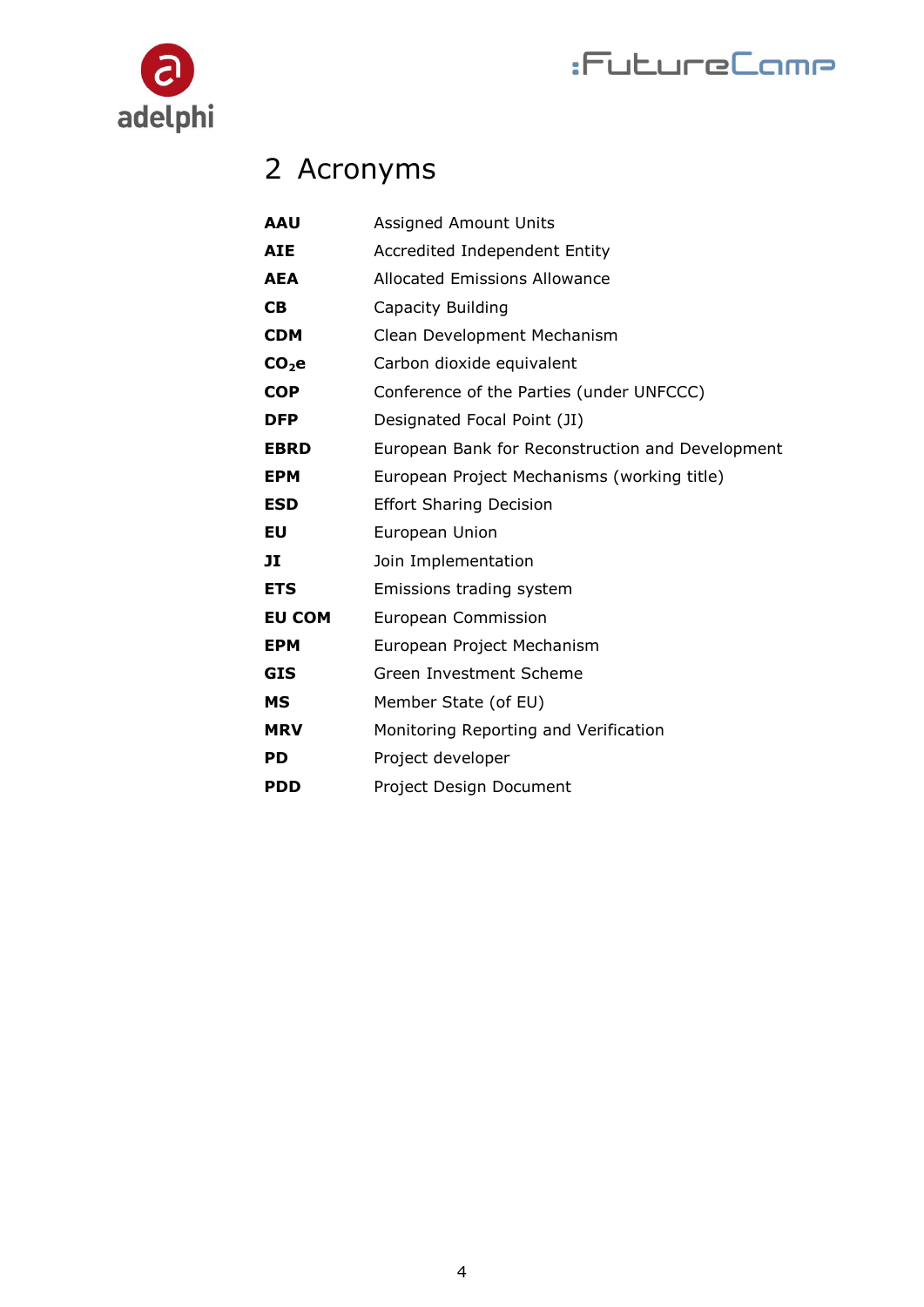

# <span id="page-4-0"></span>3 Introduction

## <span id="page-4-1"></span>3.1 EPM premises and potential merits

| <b>EPM premises</b>                                                | The discussion of a European Project Mechanism (EPM) <sup>2</sup> follows key<br>assumptions regarding the conditions of such an instrument. These                                                                              |  |  |  |  |  |  |
|--------------------------------------------------------------------|---------------------------------------------------------------------------------------------------------------------------------------------------------------------------------------------------------------------------------|--|--|--|--|--|--|
| No ETS link                                                        | are:                                                                                                                                                                                                                            |  |  |  |  |  |  |
| Instrument under ESD II                                            | The instrument will have no link to the ETS.<br>$\bullet$                                                                                                                                                                       |  |  |  |  |  |  |
| with current scope                                                 | The EPM will be established as an instrument to and under<br>$\bullet$<br>the ESD II, starting in 2021.                                                                                                                         |  |  |  |  |  |  |
| ESD II: market generally<br>short in AEAs                          | An extension of the sectoral scope of ESD II is not<br>$\bullet$<br>considered in this paper.                                                                                                                                   |  |  |  |  |  |  |
| <b>Based on existing</b><br>experience with similar<br>instruments | The market in ESD II phase will be characterized by<br>$\bullet$<br>Member States (MS)' overall shortness in AEAs. <sup>3</sup>                                                                                                 |  |  |  |  |  |  |
|                                                                    | The mechanism will rely on experiences with instruments<br>$\bullet$<br>like JI or GIS in Europe and aims at using already existing<br>institutional structures.                                                                |  |  |  |  |  |  |
| <b>Unfolding the benefits of</b><br>an EPM                         | Market based instruments like the EPM may support delivery of<br>climate policy in multiple ways with cross-cutting (co)benefits for<br>realization of political or economic objectives.                                        |  |  |  |  |  |  |
|                                                                    | A dedicated paper on merits of an EPM sums up positive<br>characteristics of and expectations vis-à-vis the instrument. A well-<br>designed EPM shall bring about these advantages. Figure 3-1<br>presents them in an overview: |  |  |  |  |  |  |
|                                                                    | Figure 3-1: Merits of an EPM                                                                                                                                                                                                    |  |  |  |  |  |  |
|                                                                    |                                                                                                                                                                                                                                 |  |  |  |  |  |  |
|                                                                    | <b>Environment</b>                                                                                                                                                                                                              |  |  |  |  |  |  |
|                                                                    | - Assist host country in achieving targets<br>- Technology transfer and innovation                                                                                                                                              |  |  |  |  |  |  |
|                                                                    |                                                                                                                                                                                                                                 |  |  |  |  |  |  |
|                                                                    | <b>Economy</b><br>- Cost effectiveness                                                                                                                                                                                          |  |  |  |  |  |  |

- Private sector involvement

- **Politics/Administration** - Compensating for ESD imbalances
	- Encourage the seller
	- Improve accounting

<sup>-</sup><sup>2</sup> This term is taken from a report by Ecologic, published in mid-2015: Nils Mayer-Ohlendorf et al (2015), EU Effort Sharing Decision after 2020: Project-Based-Mechanisms and Other Flexibility Instruments.

 $3$  This expectation is based on the defined parameters as per EU Council Conclusions (EUCO 169/14) where all MS will have targets below 2005 levels or at least neutral to these (ranging from -40% to 0% with the total EU level aggregated ESD emissions target of -30% below 2005 level). A recent research paper compared targets with emission pathways. It concludes also for a low emissions scenario a substantial net demand for AEAs that could be addressed by an EPM or another flexibility instrument; see Climate Strategies (2015), Enhanced flexibility in the EU's 2030 Effort Sharing Agreement: issues and options, p. 15.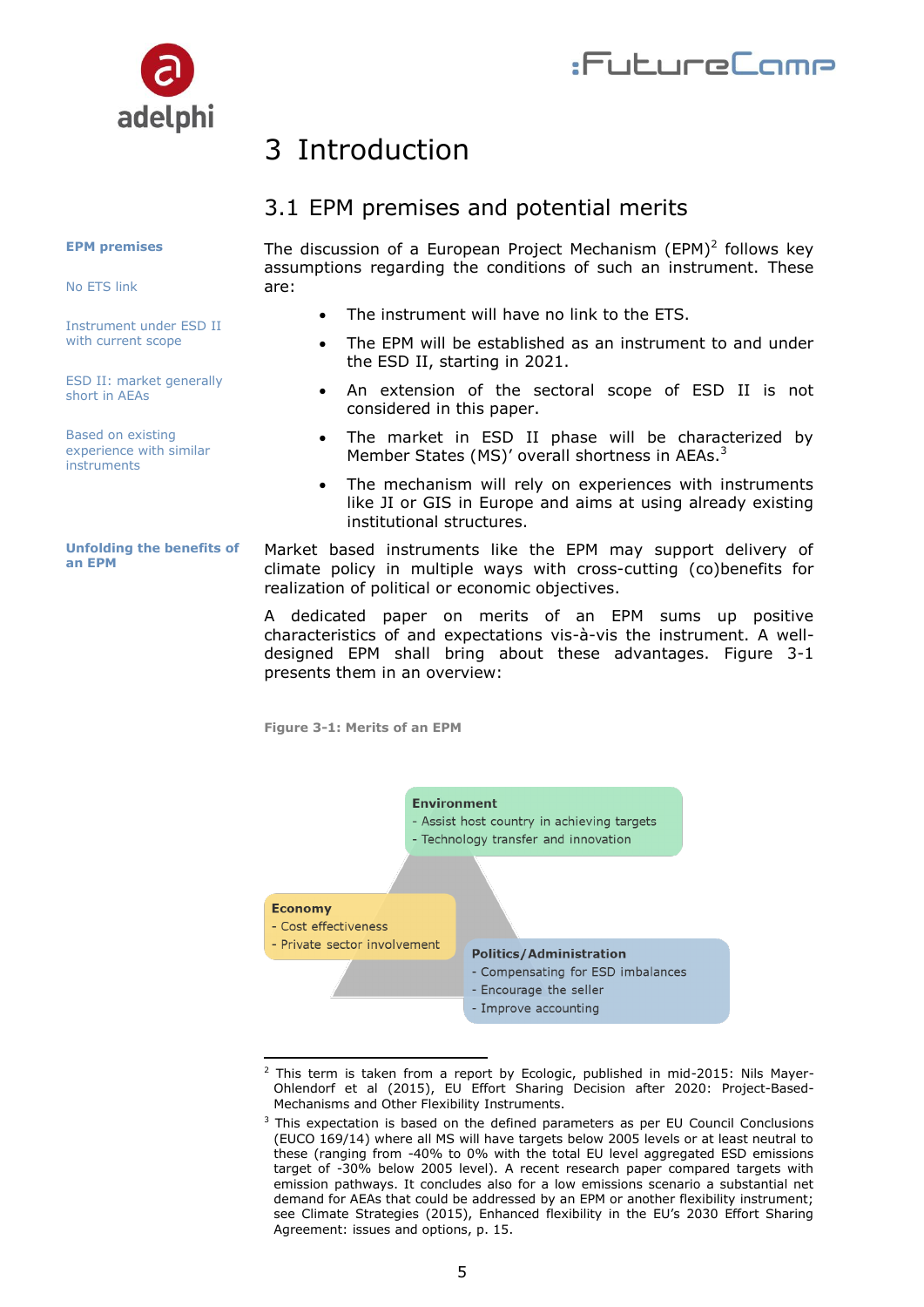

**Overview of basic requirements**



# <span id="page-5-0"></span>3.2 Four basic requirements to an EPM

We use the following criteria to examine design elements (figure 3-2) which are drawn from both the experience with market mechanisms and various EC decisions and conclusions related to ESD and ETS, including Effort Sharing Decision (Decision No 406/2009/EC)<sup>4</sup>, Conclusions on 2030 Climate and Energy Policy Framework (EUCO  $169/14$ <sup>5</sup>, ETS Directives (Directive 2003/87/EC $<sup>6</sup>$  and Directive</sup>  $2009/29/EC^7$ ) and first summary from public consultation on ESD II<sup>8</sup>.

**Figure 3-2: Basic Requirements/Criteria for an EPM**



#### **Transparency and integrity (T&I)**

**Flexibility and state controls (F&SC)**

-

References to transparency appear multiple times in each of the above mentioned documents. The same holds true for environmental integrity. "It is important that credits from project activities used by Member States represent real, verifiable, additional and permanent emission reductions and have clear sustainable development benefits and no significant negative environmental or social impacts."<sup>9</sup> A mixture of transparency, visibility and integrity also help to build market confidence while ensuring environmental effectiveness and fairness among market players.

Flexibility and country level ownership are critical for an EPM to take account of the diversified domestic situation and priorities at MS level. The Council conclusions (EUCO 169/14) emphasise regarding

http://www.consilium.europa.eu/uedocs/cms\_data/docs/pressdata/en/ec/145397.pd

<sup>4</sup> European Commission (2009) Decision No 406/2009/EC of the European Parliament and of the Council of 23 April 2009 on the effort of Member States to reduce their greenhouse gas emissions to meet the Community's greenhouse gas emission reduction commitments up to 2020, European Commission, Brussels. http://ec.europa.eu/clima/policies/effort/documentation\_en.htm

<sup>5</sup> European Council (2014) Conclusions of the European Council of 23-24th October 2014, Brussels, 24 October 2014, EUCO 169/14

<sup>6</sup> http://eur-lex.europa.eu/legal-content/EN/TXT/?uri=CELEX:02003L0087-20140430

<sup>7</sup> http://eur-lex.europa.eu/legal-content/EN/TXT/?uri=CELEX:32009L0029

<sup>8</sup> <http://www.ceps-ech.eu/sites/default/files/Piotr%20Tulej%20presentation%20-> EC%20consultation.pdf

<sup>9</sup> European Commission (2009) Decision No 406/2009/EC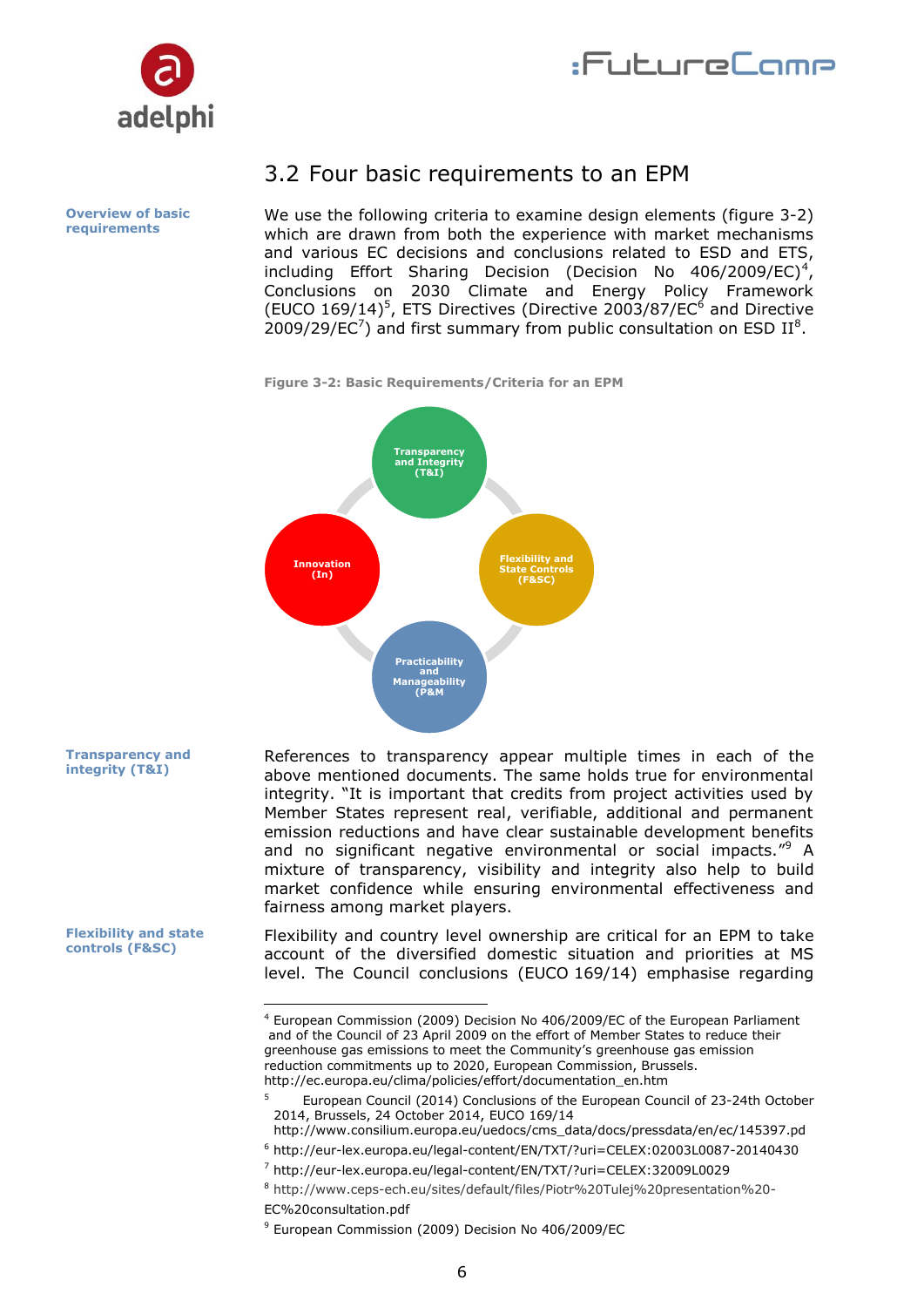



governance that MS shall have freedom to determine their energy mix and respective policies (see box). Country level ownership also reflects the spirit of the *acquis communitaire* and the subsidiarity clause as per Article 5(3) of the Lisbon Treaty and respective Protocol  $(No. 2).<sup>10</sup>$ 

Council conclusions (EUCO 169/14)

*6. The European Council agreed that a reliable and transparent governance system without any unnecessary administrative burden will be developed to help ensure that the EU meets its energy policy goals, with the necessary flexibility for Member States and fully respecting their freedom to determine their energy mix. This governance system will:*

*6.1 build on the existing building blocks, such as national climate programmes, national plans for renewable energy and energy efficiency. Separate planning and reporting strands will be streamlined and brought together;* 

*6.2 step up the role and rights of consumers, transparency and predictability for investors, inter alia by systematic monitoring of key indicators for an affordable, safe, competitive, secure and sustainable energy system;* 

*6.3 facilitate coordination of national energy policies and foster regional cooperation between Member States.*

The EPM shall be practical and manageable - both with a view to government administration and private sector attractiveness. There is a need to limit implementation costs, i.e. administrative, regulatory and financial costs. This ultimately helps improve the overall attractiveness for buyers, sellers and project developers (PD) alike. In addition broad private sector involvement must also be assured. This can be done by simplifications of processes and streamlining of requirements. **Practicability and manageability (P&M)**

"Innovation"/"innovate"/"competitiveness" is a reoccurring reference across the EU policy documents mentioned. "Member States should ensure funding for the use of new, innovative techniques […] to create new jobs, thereby increasing competitiveness and promoting the achievement of the objectives set by the Lisbon Strategy." $^{11}$  A low carbon transformation in non-ETS sectors is implied by the Council's conclusions (EUCO 169/14).The EPM shall support and catalyse innovation and low carbon transformation. The concept of innovation used here puts special emphasis on the socio-economic context where the innovative effect is realized. Therefore, it does not necessarily refer to the latest in available technology. **Innovation (In)**

## <span id="page-6-0"></span>3.3 Categories of EPM design elements and research scope

**Three aspects of instrument design** We structure the discussion of design elements in three pillars addressing the issue of governance and administration, infrastructure and rules as well as market and trading aspects separately, even

<sup>-</sup><sup>10</sup> Consolidated version of the Treaty on European Union, Official Journal of the European Union, C 326, 26.10.2012, p. 13–390, http://eur-lex.europa.eu/legalcontent/EN/TXT/PDF/?uri=CELEX:12012M/TXT&from=EN

<sup>&</sup>lt;sup>11</sup> European Commission (2009) Decision No 406/2009/EC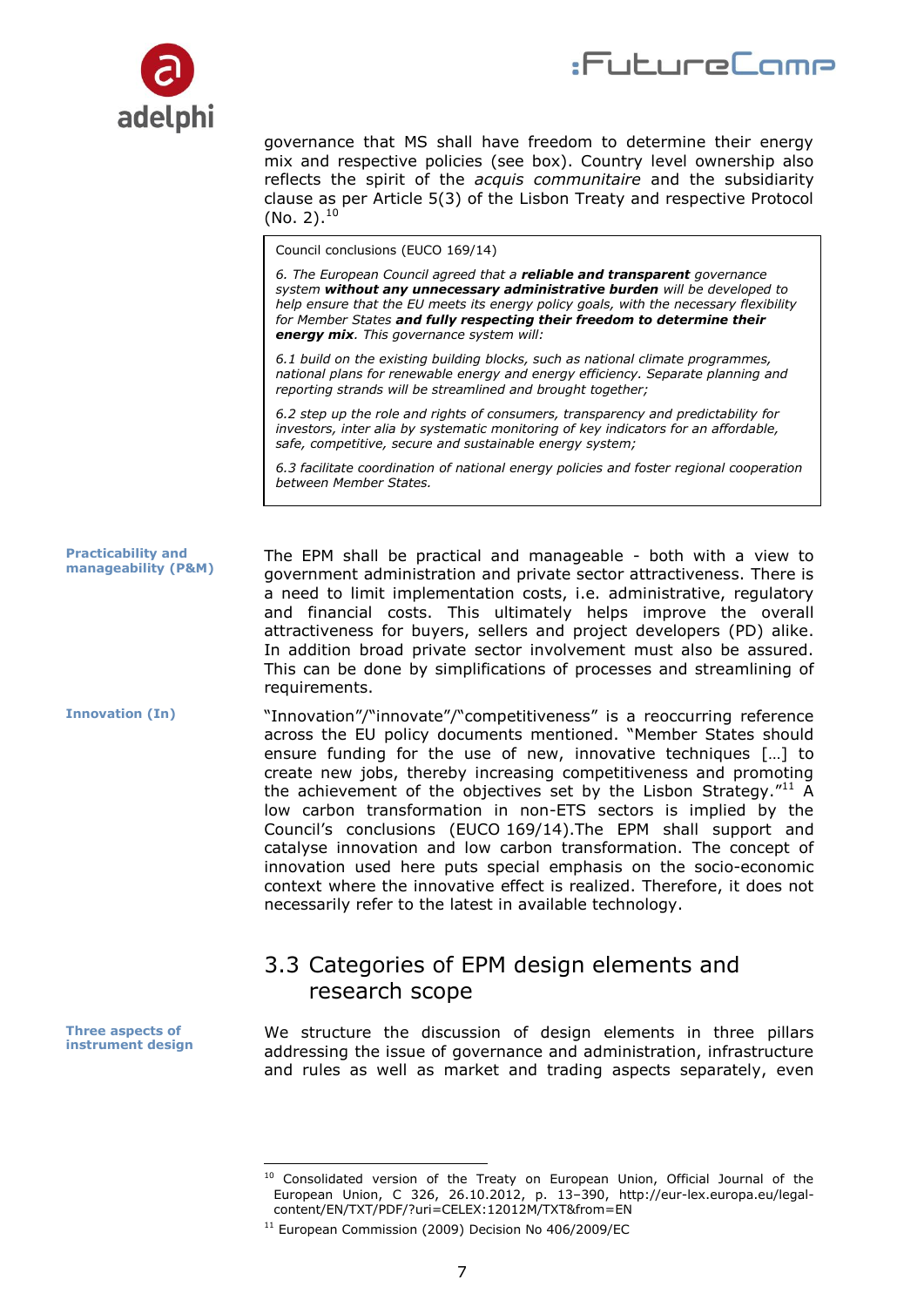



though we are well aware that there are significant overlaps between the different pillars.<sup>12</sup>

**Table 3-1: The three pillars**

| <b>Governance and</b><br>administration                                                                        | <b>Infrastructure and</b><br>rules                                                                                                                                       | <b>Market and trading</b>                                  |
|----------------------------------------------------------------------------------------------------------------|--------------------------------------------------------------------------------------------------------------------------------------------------------------------------|------------------------------------------------------------|
| •Institutions and<br>responsibility<br>sharing/split<br>• Project cycle<br>•Costs and revenues<br>•Liabilities | • Scope / eligibility<br>criteria<br>• Additionality<br>•Crediting period<br>•Methodologies and<br>tools<br>•Validation, verification<br>and accreditation<br>• Registry | •Market information<br>•Trading units<br>•(Minimum) Prices |

#### **Scope of analysis**

While this research paper discusses the full variation of all three categories there are some aspects that are not covered here. Beyond the scope of this research are notably different options that are available for initiation of trades – i.e. technical aspects that are related e.g. to tendering approaches. These may be initiated by either host or buyer countries and be unilateral or (more) bilateral in nature. For such a discussion please refer to other studies where such aspects have been elaborated.<sup>13</sup> In fact under GIS and JI a full variation of approaches became visible that also included possibilities for proposing activities by private sector or regional actors bottomup. It is the authors' view that the type of how activity based transfers of AEAs – i.e. EPM related trading between MSs – is organized may in the end be based on a large spectrum of past approaches with some room for flexibility.

Also beyond the scope of this paper are potential options for openingup of the EPM to voluntary demand. Arguments for this may include the leveraging of finance especially for early start of pilots (kickstarting the instrument) or following the spirit of the Paris Agreement where the encouragement of the private sector to contribute to the necessary decarbonisation effort plays an important role.

## <span id="page-7-0"></span>3.4 Assessment

Subsequent section 4 presents different design options under the three pillars (Table 3-1 above) and evaluates these according to how they support the meeting of the defined four basic requirements (Figure 3-2 above). Table 3-2 presents the simplified assessment scale that is used in the evaluation of options.

<sup>-</sup><sup>12</sup> Drawing on and extended from World Bank PMR (2015), Options to Use Existing International Offset Programs in a Domestic Context, Technical note 10, August 2015, https://openknowledge.worldbank.org/bitstream/handle/10986/22347/K8347.pdf?se quence=4

<sup>&</sup>lt;sup>13</sup> Nils Meyer-Ohlendorf et al (2015), EU Effort Sharing Decision after 2020: Project-Based-Mechanisms and Other Flexibility Instruments.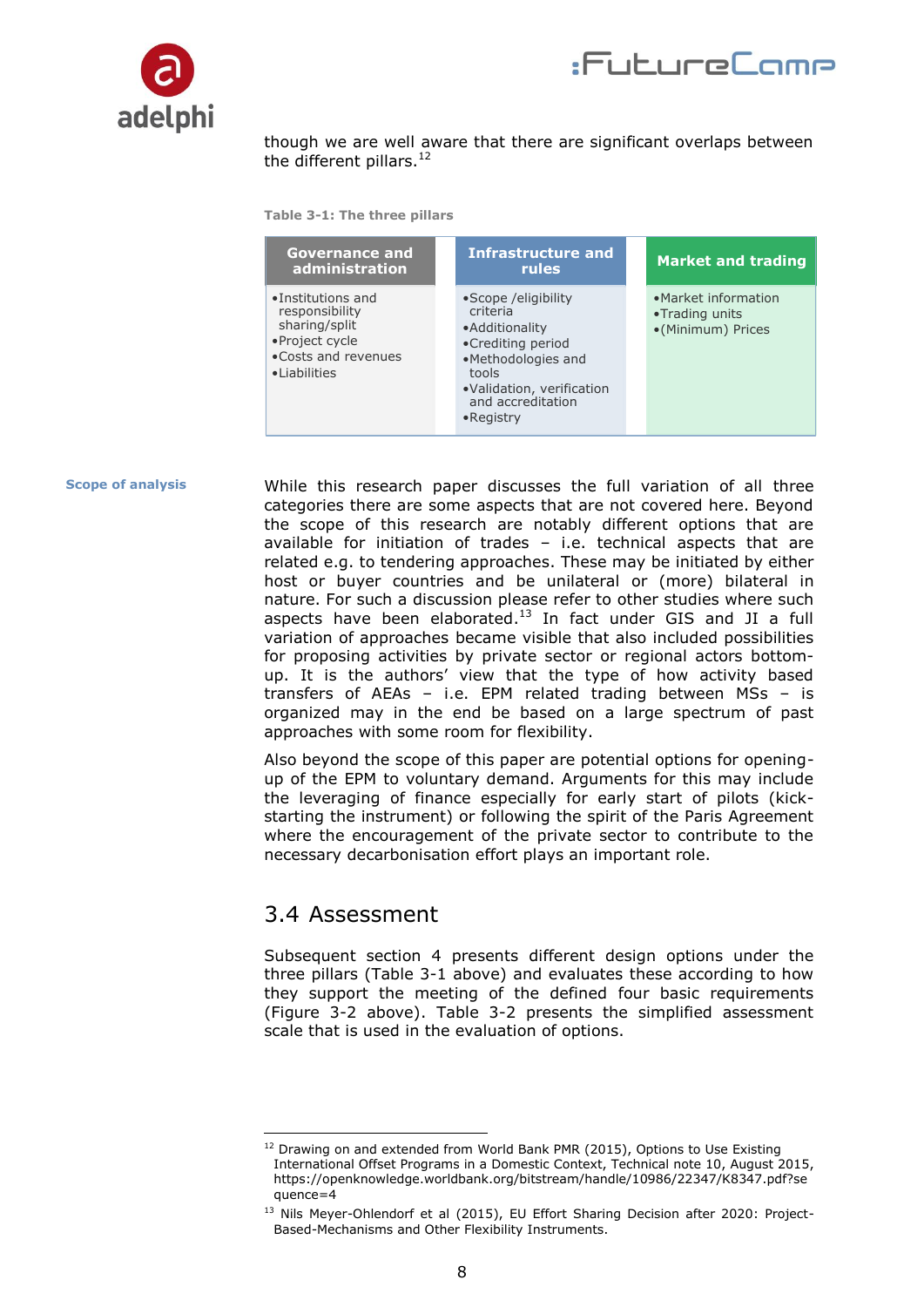

# :FutureCamp

**Table 3-2: Assessment scale**

#### **Assessment scale**

- (+) POSITIVE
- (0) NEUTRAL
- (-) NEGATIVE
- (-/+) LARGER RANGE

The assessment of design options is presented in overview tables whereas the text focuses on the description of the possible options.

The proper assessments are made by the authors based on their personal experience and evaluation, involving also intra-team discussions. For matters of readability and conciseness of this document, there is no explicit explanation for each of the assessments made on the four dimensions.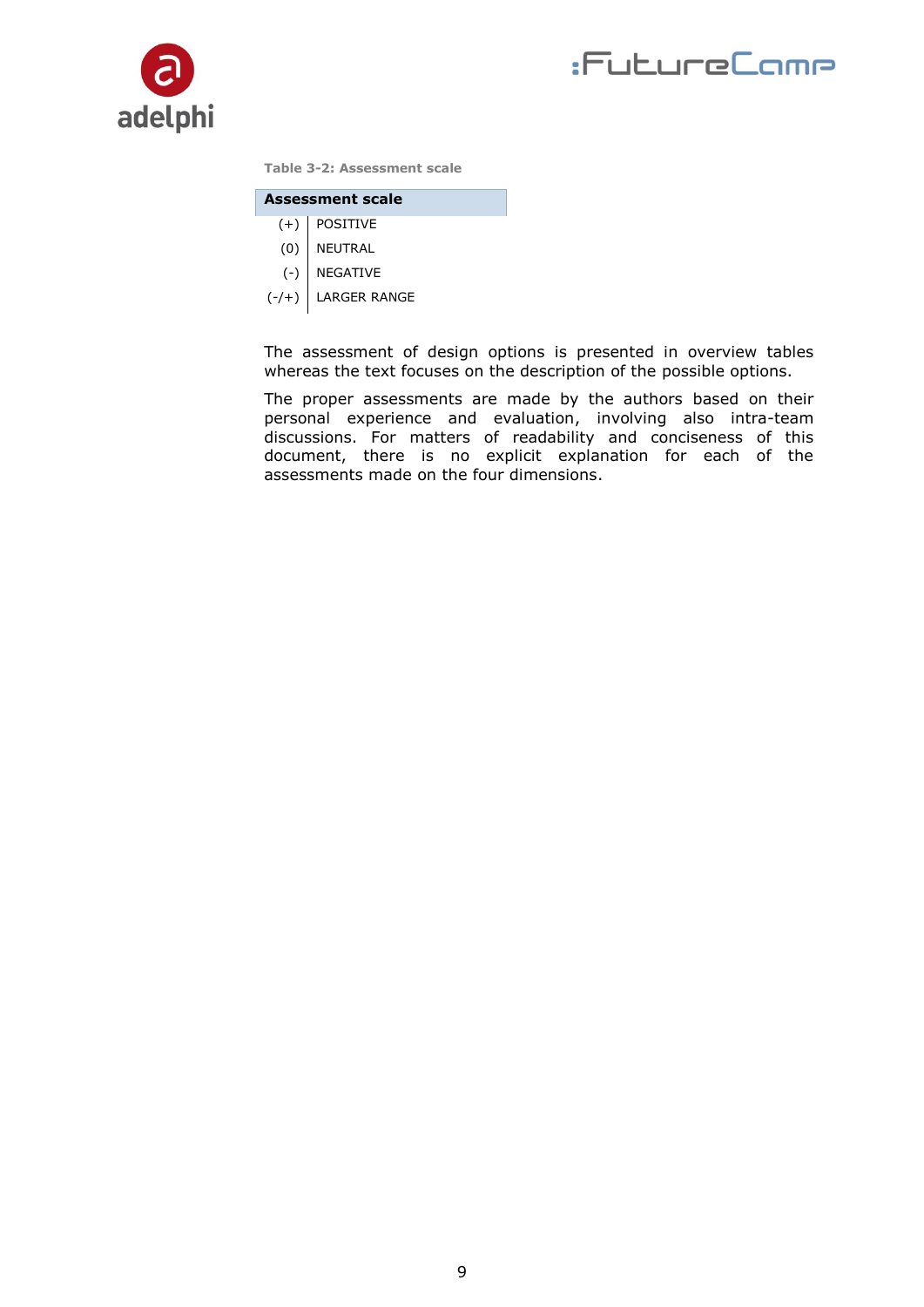



# <span id="page-9-0"></span>4 Design elements

## <span id="page-9-1"></span>4.1 Overview of policy options

#### **Selection of options**

Arrows with figures in Table 4-1 on the left refer to the relevant section of this document where the relevant option is presented. Where we deemed it helpful, we added such reference throughout the document.

**Table 4-1: Options in this paper**

#### **Options for governance and administration**

#### **->4.2.1 Institutions and responsibilities**

- Degree of centralization and decentralization as appropriate
- Use of outsourcing

#### **->4.2.2 Project cycle**

- Streamlining of basic processes
- Allowing for more procedural flexibility

#### **->4.2.3 Costs and revenues**

- Using ETS auctioning revenues
- Unburdening PDs from costs

#### **->4.2.4 Liabilities**

- EU body responsible towards project developers and verifiers
- MS responsible towards project developers and verifiers as well as EU body
- MS responsible towards project developers and verifiers only

#### **Options for infrastructure and rules**

#### **->4.3.1 Scope and Eligibility**

- Restrictions on sectors and/or project types
- **->4.3.2 Additionality**
- EU law part of baseline
- No general restriction on combinations of financing
- Provide for easy testing of additionality

### **->4.3.3 Crediting period**

- Standardization
- For PoAs: Crediting period by program activity
- Extending across ESD periods

#### **->4.3.4 Methodologies and tools**

- Build on existing knowledge
- Easy process for methodology development and adjustment
- Allow for state intervention
- Transparent pooling of methodologies

#### **->4.3.5 Validation, Verification and Accreditation**

- General rule: ex-ante validation & Ex-post crediting only
- Optional 2-stage approval process
- Combined review of PDD together with first monitoring report
- Facilitation of accreditation process
- Facilitation of verification process

#### **->4.3.6 Registry**

- Transparent registries on MS level
- Unitary, centralized registry
- Inclusion of EPM registry into larger ESD registry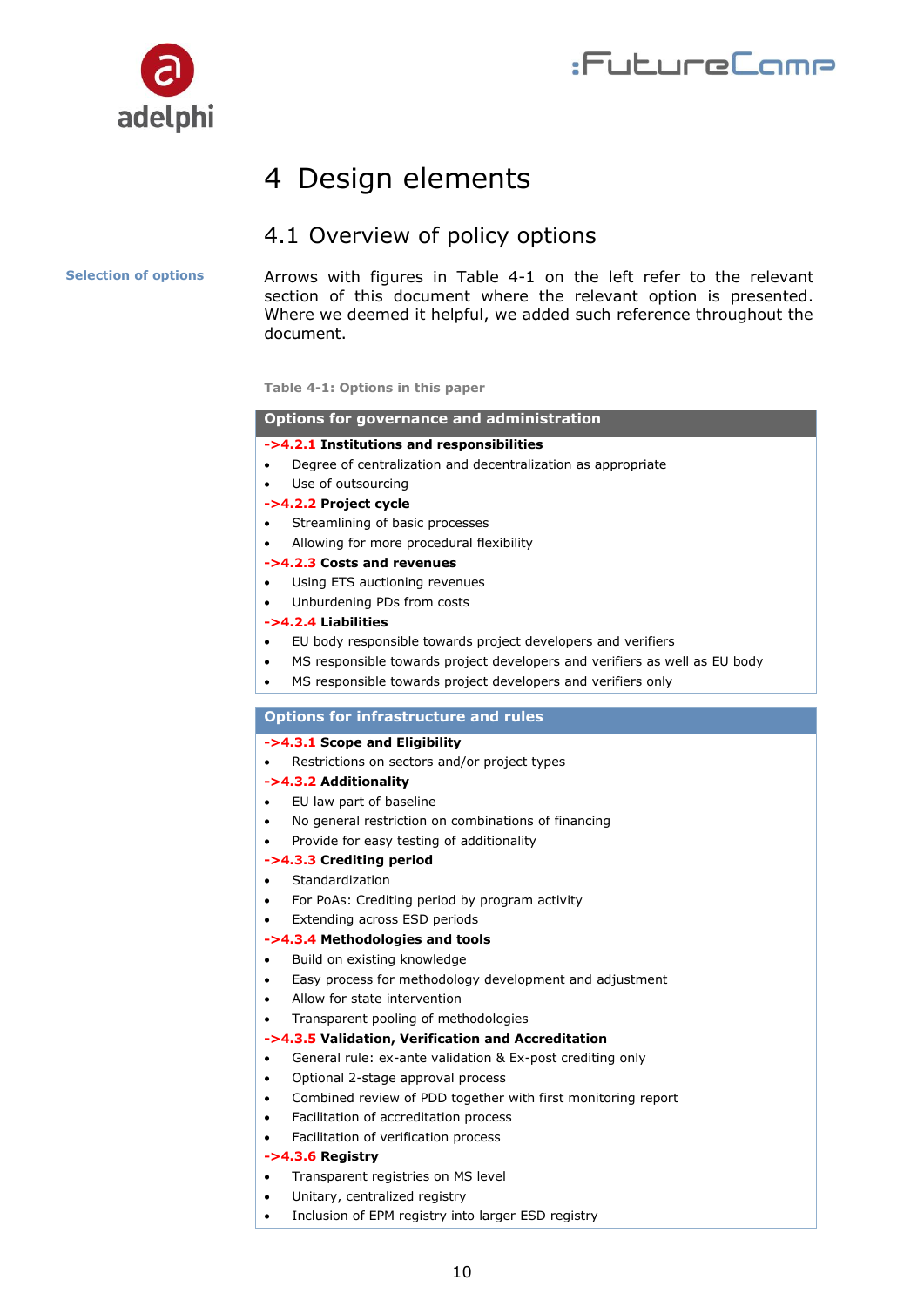



#### **Options for market and trading**

#### **->4.4.1 Market information and trading units**

- Registries publish AEA prices
	- New unit for EPM if ESD instrument only
- Specific unit if EPM also to serve other purposes
- **->4.4.2 Minimum prices**
- Minimum price set for AEA transfer

**Decentralization versus centralization**

The level of centralization is an important aspect for any EU legislation – thus also the EPM. Which tasks may or should be done at EU level and which at MS level? Table A4 in Annex 4 gives a simplified overview of defined design elements under three scenarios of high, medium or low centralization, thereby also reflecting the authors' preferences.

## <span id="page-10-1"></span><span id="page-10-0"></span>4.2 Governance and administration

4.2.1 Institutions and responsibility sharing/split

The EPM will be defined as an instrument under the ESD, thus as an instrument of the European Union. As such it would be a two-level instrument – EU and MS – sharing out responsibilities for different institutions on each level. The extreme ends of this spectrum would mean handing over all relevant tasks to MS (using/defining the EPM at their discretion) or keeping this work completely on the side of the EU. A highly centralized EPM would mean that the EU – apart from the rule making role – would also take over many administrative tasks for managing the EPM. This would also ask for a strong, centralized European body with respective capacities.<sup>14</sup> In a decentralized EPM approach there is no need for significant new administrative capacities for the EU. MSs are to define rules by themselves – be it unilaterally (host country) or bilaterally (host together with buyer country). There are good arguments to opt for a middle way. Since the *raison d'être* of an EPM is to benefit the whole EU community and single MS alike, EU-wide stipulations and coordination will be useful. This also requires ways of accommodating specific MS interests and situations. By sharing out tasks prudently this challenge may be addressed the most effectively. In this scenario, the EU decides on the basic rules and ensures basic transparency. MS are to breathe life into the EPM by developing detailed rules and taking up the implementation work. For MS a framework like this would be similar to what was actually experienced as real practice under JI or GIS. Sharing the responsibility means also a need for both EU and MS to **General design: Twolevel governance** Centralization vs decentralization The case for a middle way EU: basic rule setter, MS: detailed rule setting and implementation **Involved institutions and bodies**

provide sufficient capacities to fill out the tasks.

<sup>-</sup> $14$  For discussions on this, i.e. a central clearing house, see: Climate Strategies (2015), Enhanced flexibility in the EU's 2030 Effort Sharing Agreement: issues and options Öko Institute (2015), Enhanced flexibilities for the EU's 2030 Effort Sharing Decision and Ecologic (2015), EU Effort Sharing Decision after 2020: Project-Based-Mechanisms and Other Flexibility Instruments.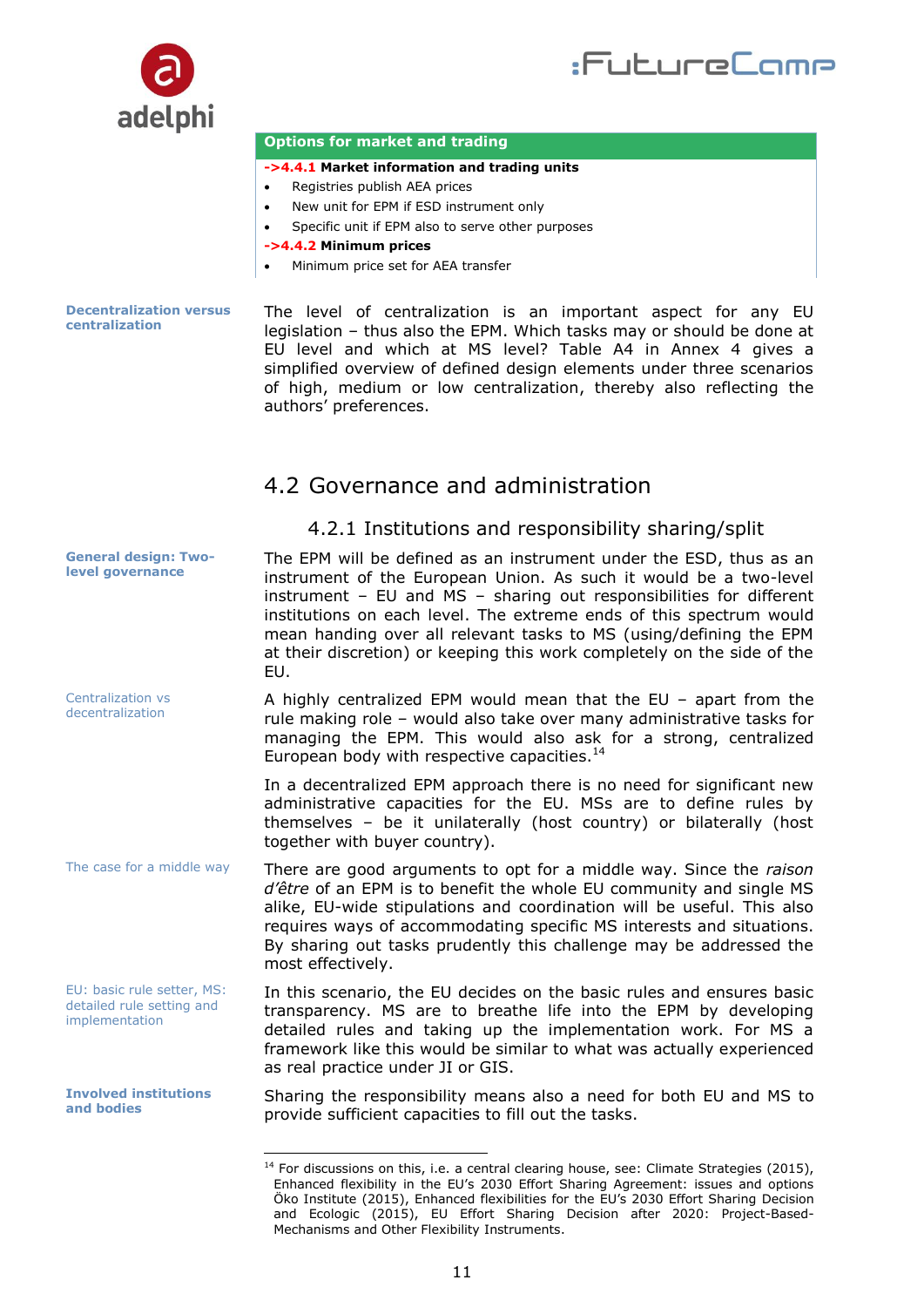



A National Authority<sup>15</sup> is responsible for the national administration of an EPM, notably the detailed EPM rule making (while leaving more general rule making to EU level). It also interacts with other MSs as well as with EU level. It could be based on existing structure, e.g. national fund (responsible for GIS) and DFP (responsible for JI). In some countries especially in the CEE region the national body for GIS and JI has been the same.

For EU level supervision of processes and to take over streamlining functions a EU Supervisory Body is needed. It may be under the oversight of the EU COM but might also include representatives from MSs. As a political regulator it defines procedural rules for the project cycle and transparency rules– with the most essential ones laid down in EC guidelines. It also may provide templates for project documentation, MRV guidelines, accreditation rules of auditors or even optional project methodologies. *EU Supervisory Body*

> Apart from the general sharing out of responsibilities between EU and MS, there may also be outsourcing of services to others. This may include tasks both originally on the EU and/or MS level.

The review of Project Design Document (PDD)<sup>16</sup> and monitoring report lies usually in the hands of auditors or accredited independent entities  $(AIE)^{17}$ . The review ensures that emission reductions meet the requirements of the EPM, thus its work is important to guarantee the environmental integrity of a project or a program. In principle this task could also be done by authorities directly. Handing this job over to specialized auditors (accredited for auditing of defined project scopes) though may considerably reduce efforts on the side of the administrator. Furthermore such outsourcing may improve overall cost-effectiveness as such professional service providers have already the required experience, capacity and personnel to provide the services. In our further discussion of options for validation, verification and accreditation, we take the use of AIEs in auditing for granted.

The accreditation of AIEs is usually done by designated accreditation bodies. In the EPM case that would naturally be done on the basis of MS standards and only few general European standards. Still there is a further option that deserves proper consideration: The accreditation under a comparable standard could also be accepted, thereby reducing cost and efforts. How this could be managed is further described in section 4.3.5.

There could also be a public stakeholder involvement whereby some of the checking is handed over to the general public – which may also be beneficial for the public acceptance of an EPM.<sup>18</sup> The evaluation table below presents general arrangements for the sharing out of responsibilities as discussed in this section.

**Outsourcing of services**

Advantages of outsourcing of major review tasks

*Accredited independent auditors*

*Accreditation Body* for auditor supervision

-

<sup>&</sup>lt;sup>15</sup> In the context of JI, the National Authority is called DFP (Designated National Authority). Similarly under CDM, it is called Designated National Authority (DNA)

<sup>&</sup>lt;sup>16</sup> The term PDD is taken from JI and CDM. The character of this document is further described in section 4.2.2 below.

<sup>&</sup>lt;sup>17</sup> The term AIE here is taken from JI. Similarly under CDM, there is Designated Operational Entity (DOE).

 $18$  In CDM and JI projects the implementation of local stakeholder process is an integral step in the project development and precondition for any start of validation. Through this process there is a further review of the project with its effects. Existing concerns may be flagged and thus made transparent at an early point in time.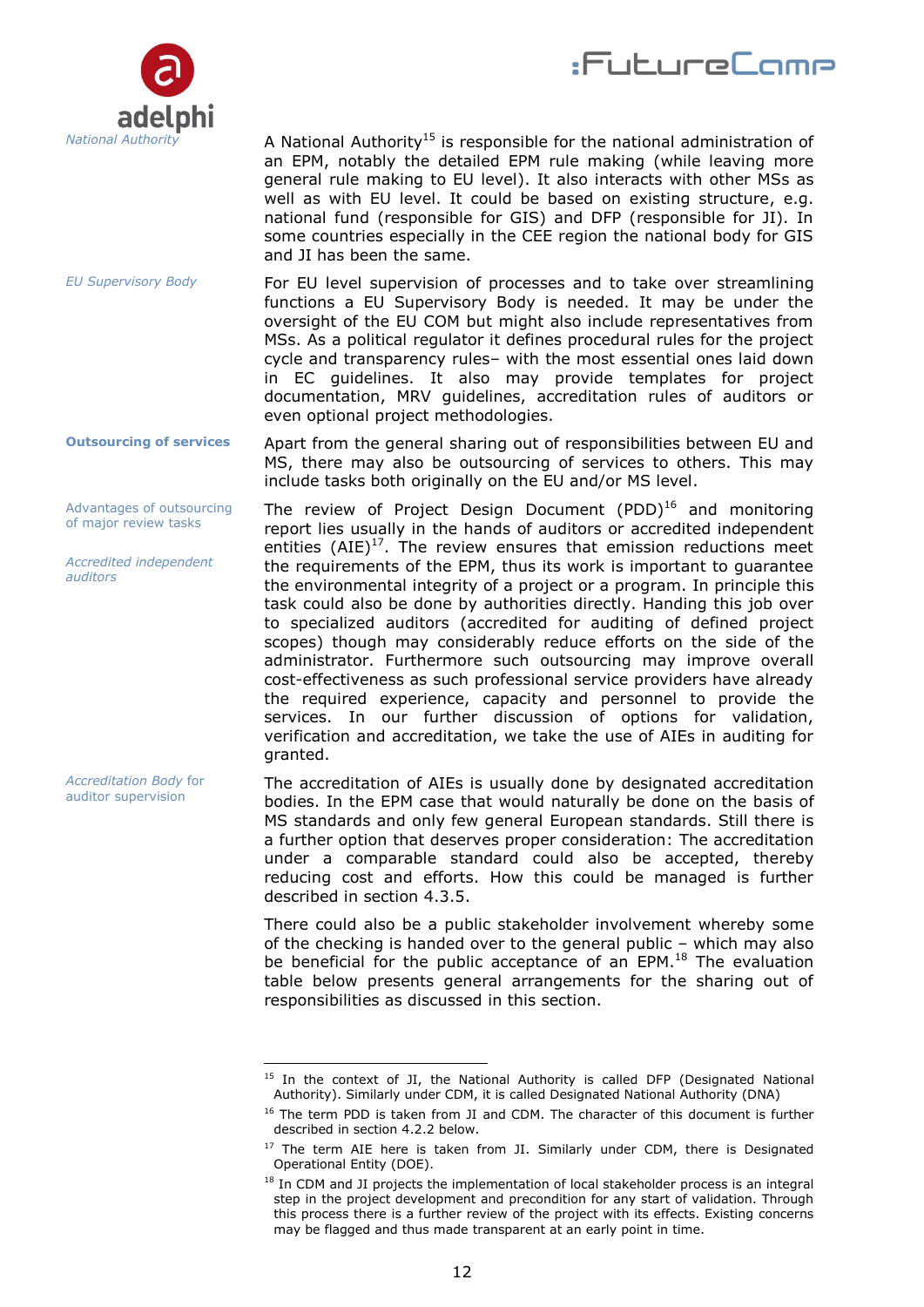



| <b>Institutions and responsibilities</b>        |                                                                                            |           | Evaluation $(+/0/-)$ |                |          |  |
|-------------------------------------------------|--------------------------------------------------------------------------------------------|-----------|----------------------|----------------|----------|--|
| Options                                         | Distinct features                                                                          | T&I       | <b>F&amp;SC</b>      | <b>P&amp;M</b> | In       |  |
| Strong EU level<br>rule-setting                 | EU body with strong capacities<br>$\bullet$<br>Low MS intervention                         | $\ddot{}$ |                      | 0              | $\Omega$ |  |
| Low/Medium EU<br>level rule-<br>setting         | Only basic rules set by EU<br>Strong MS role                                               | 0         | $\ddot{}$            | $\div$         |          |  |
| Outsourcing<br>where possible<br>and reasonable | Using independent auditors<br>Outsourcing of major parts of<br>auditor accreditation to UN | $\div$    | 0                    | $\div$         |          |  |

**Legend:** T&I: Transparency & Integrity, F&SC: Flexibility and State Control, P&M: Practicability and Manageability, In: Innovation

#### **Exemplary sharing out of responsibilities**

Table 4-2 below gives an overview of a reasonable attribution of tasks by institution, also indicating sections where a more detailed analysis of related processes, rules and further requirements for the full operation of the defined EPM instrument are considered.

**Table 4-2: Sharing out of responsibilities**

| <b>EU level</b>                                                                                                                                                                               | <b>MS level</b>                                                                                          | <b>Outsourced</b>                                 |
|-----------------------------------------------------------------------------------------------------------------------------------------------------------------------------------------------|----------------------------------------------------------------------------------------------------------|---------------------------------------------------|
| Basic definitions, e.g.<br>on project cycle<br>$(-5)$ section 4.2.2);<br>Guidelines & basic<br>requirements, e.g. on<br>legal additionality<br>$(-> 4.3.2)$ or crediting<br>period (-> 4.3.3) |                                                                                                          |                                                   |
|                                                                                                                                                                                               | Further national<br>criteria, e.g. on<br>additionality or scope<br>and MRV rules<br>$(-> 4.3.1 - 4.3.4)$ |                                                   |
| Information exchange/platform<br>project types and methodologies<br>$(->4.3.4)$                                                                                                               |                                                                                                          |                                                   |
|                                                                                                                                                                                               | Project approval<br>processes<br>$(-> 4.3.5)$                                                            |                                                   |
|                                                                                                                                                                                               | Review of emission reductions as described in<br>monitoring reports $(->4.3.5)$                          |                                                   |
|                                                                                                                                                                                               | e.g. to UN $(->4.3.5)$                                                                                   | Accreditation of AIEs by MS or partly outsourced, |
| wide registry $(-> 4.3.6)$                                                                                                                                                                    | Entering of projects/AEA transfer amounts into EU-                                                       |                                                   |

### 4.2.2 Project cycle

**The ordinary project cycle**

<span id="page-12-0"></span>The project cycle – as understood in this paper – includes the most essential processes and steps in the implementation of the EPM, including both project design and implementation phases. A short primer with general information on a typical project cycle is included in Annex 1 to this document. Further steps, notably bilateral agreements with their content that may precede the cycle and may be important for its embedding are shortly described there. As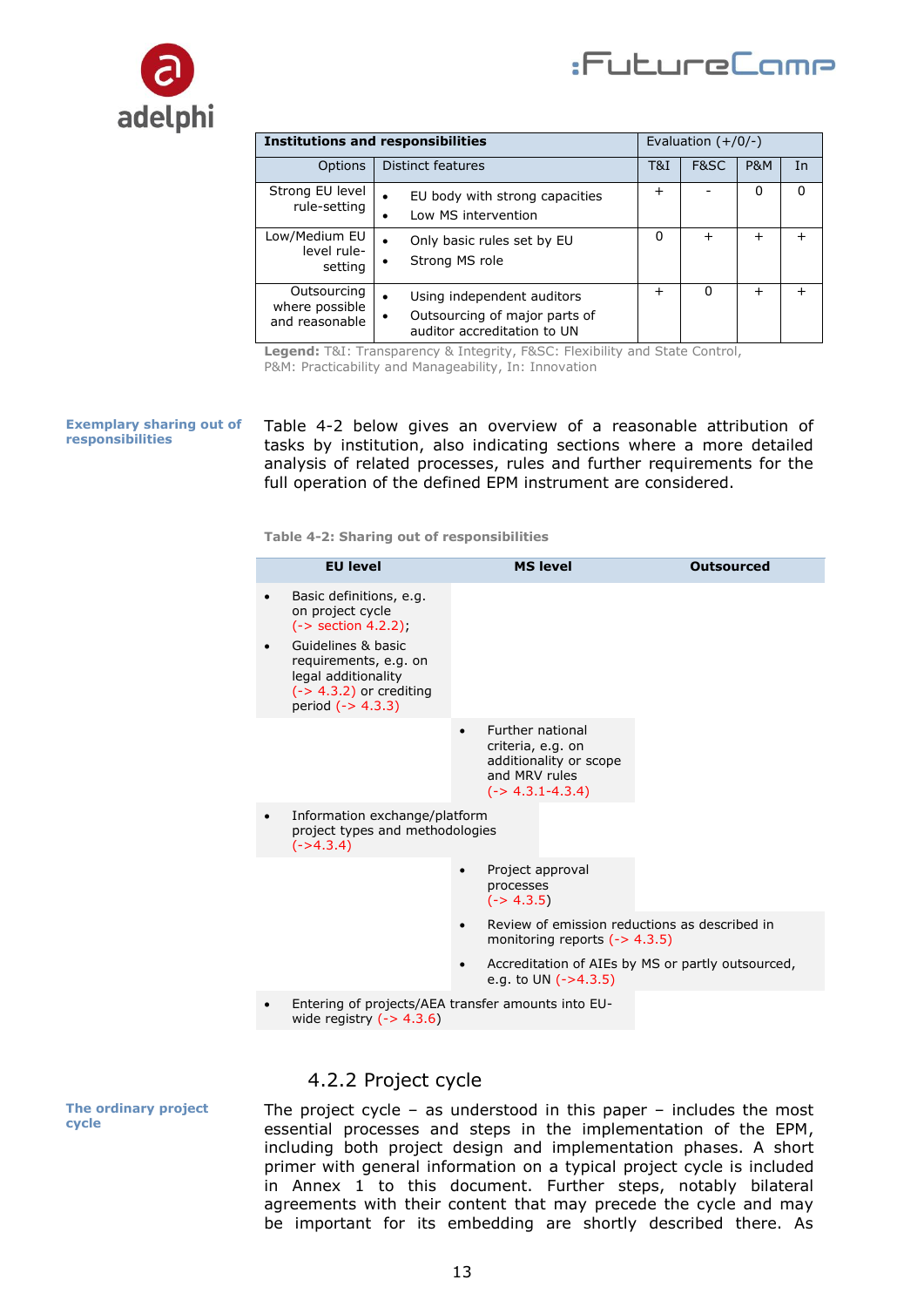



explained above such aspects are not further evaluated in this paper (->3.3). The separate research papers on JI and GIS provide information on the range.<sup>19</sup>

Figure 4-1 presents a basic project cycle where only most central elements show up.



**Source:** own

PDD drafting

Project approval

The Project Design Document (PDD) is the central project documentation. It is prepared by the project proponent. It describes all relevant data regarding the planned project, i.e. in the first place a technical description of the project, the methodology for monitoring or how relevant aspects pertaining to rules and the application process are fulfilled.

The Letter of Approval (LoA) or simply approval process is a necessary step as it marks the regulator's general acceptance of a project as described in the PDD. The matters of project eligibility, additionality and the definition of crediting periods play an important role here (->4.3.1-4.3.3).

To keep it simple, only host countries should decide on approval of a project since any project under an EPM without support of the responsible National Authority is hard to imagine.

Together with project implementation the monitoring of emission reductions is launched. The monitoring of emission reductions is documented in so-called monitoring reports (GIS: annual reports/final report), prepared by the project participants or respective managing entities or national authorities (operation entities). Emissions monitoring and reports

<sup>-</sup><sup>19</sup> Geres et al (2016), EPM discussion paper: Use of Project Mechanisms in Europe insights from Joint Implementation (JI) and Li et al (2016), EPM discussion paper: Use of Project Mechanisms in Europe - insights from Green Investment Scheme (GIS).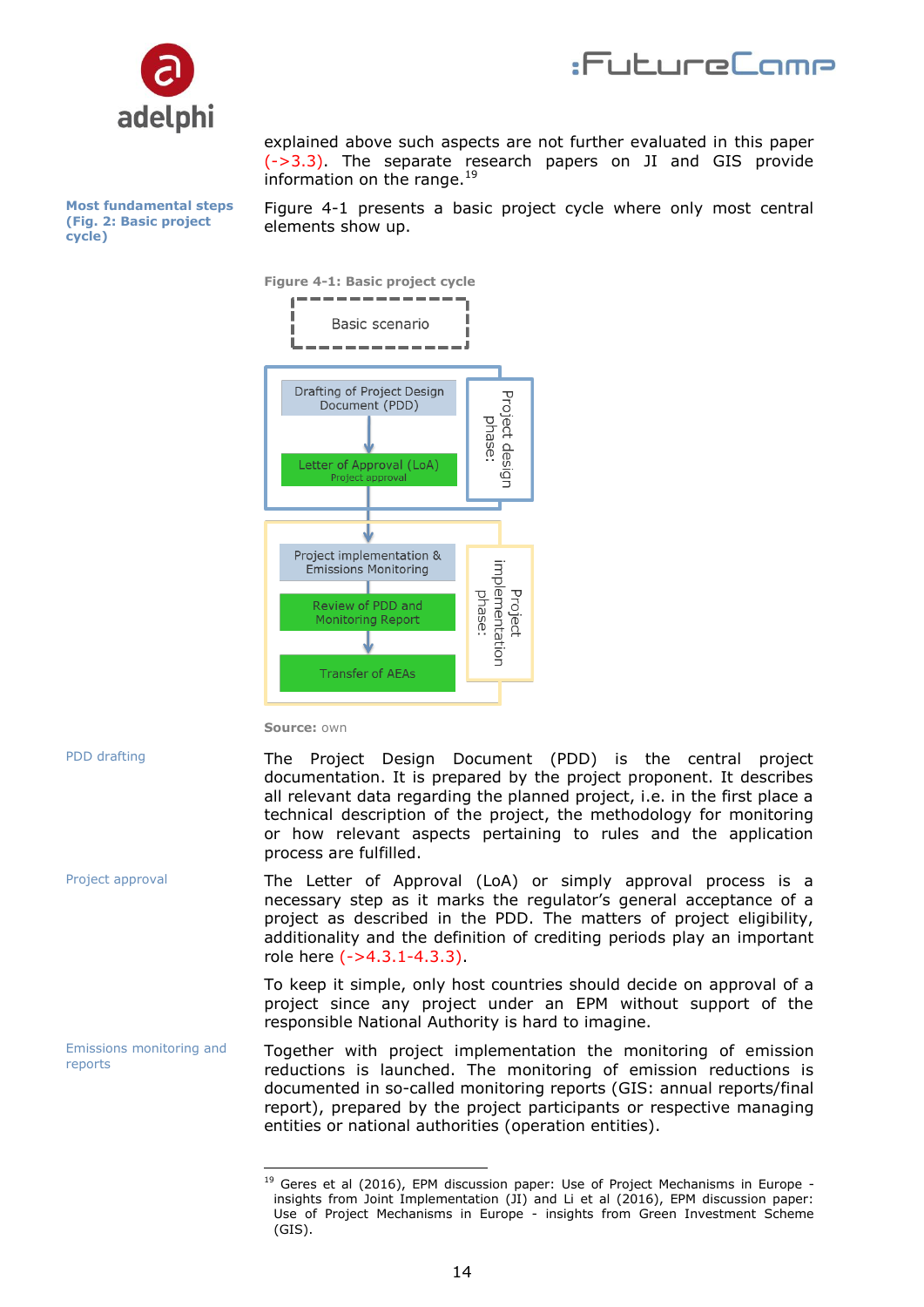



#### **Further necessary and optional steps**

The monitoring reports should generally be reviewed to verify both the proper implementation of the project and the achieved emission reductions. This is a crucial requirement to guarantee environmental integrity.

The basic project cycle leaves out important issues which are analysed in more detail section 4.3 such as methodologies (4.3.4), options how to organize the review (4.3.5) and how to organise a registry (4.3.6).

| <b>Project cycle</b>               |                                                                                                                                       | Evaluation $(+/0/-)$ |                 |                |    |
|------------------------------------|---------------------------------------------------------------------------------------------------------------------------------------|----------------------|-----------------|----------------|----|
| <b>Options</b>                     | <b>Distinct features</b>                                                                                                              | T&I                  | <b>F&amp;SC</b> | <b>P&amp;M</b> | In |
| Streamlining of<br>basic processes | Lean and clear definition of<br>unitary processes<br>Simplified processes                                                             | $\ddot{}$            | $\div$          | $\div$         |    |
| Allowing for<br>more flexibility   | Allowing for methodological<br>flexibility<br>Adjusted project cycle for PoAs<br>Using registry functions for<br>process facilitation | $\ddot{}$            | $+$             | $0/+$          |    |

**Legend:** T&I: Transparency & Integrity, F&SC: Flexibility and State Control, P&M: Practicability and Manageability, In: Innovation

**On sharing out of responsibilities**  (addendum to 4.2.1) The basic regulatory provisions regarding the project cycle would most likely be brought forward by the EU through a definition of streamlined approaches. This would further help assure transparency in the market. The management of related tasks as well as further elaboration would remain a responsibility of MS, giving them helpful leeway and flexibility.

### 4.2.3 Costs and revenues

<span id="page-14-0"></span>Cost and revenues occur both on the side of the regulator/administrator e.g. in the form of administration costs as well as on the side of the project developers (PD) in the form of transaction costs.

Table 4-3 below provides an overview of main cost and revenue streams under an EPM for both administrators/regulators and project developers.<sup>20</sup> **Main costs and revenues**

> From the regulator's side, costs include staff salary, overheads, materials, travel costs and/or third party fees, related to the project circle and MRV processes. The revenue can be generated through project fees and/or issuance fees etc. Further revenues – not included in the figure – might be generated indirectly, e.g. through effects of activities on local economies such as investments or jobs.

> From PD side, costs include transaction cost from technical monitoring, audits or fees by regulator as well as investment and operating expenses etc. The revenue comes from sale of units or payments received based on the emission reduction performance of

-

 $20$  A summary of main costs and revenue streams under international offset programs is provided by World Bank PMR (2015), Options to Use Existing International Offset Programs in a Domestic Context, Technical note 10, August 2015, p. 74f.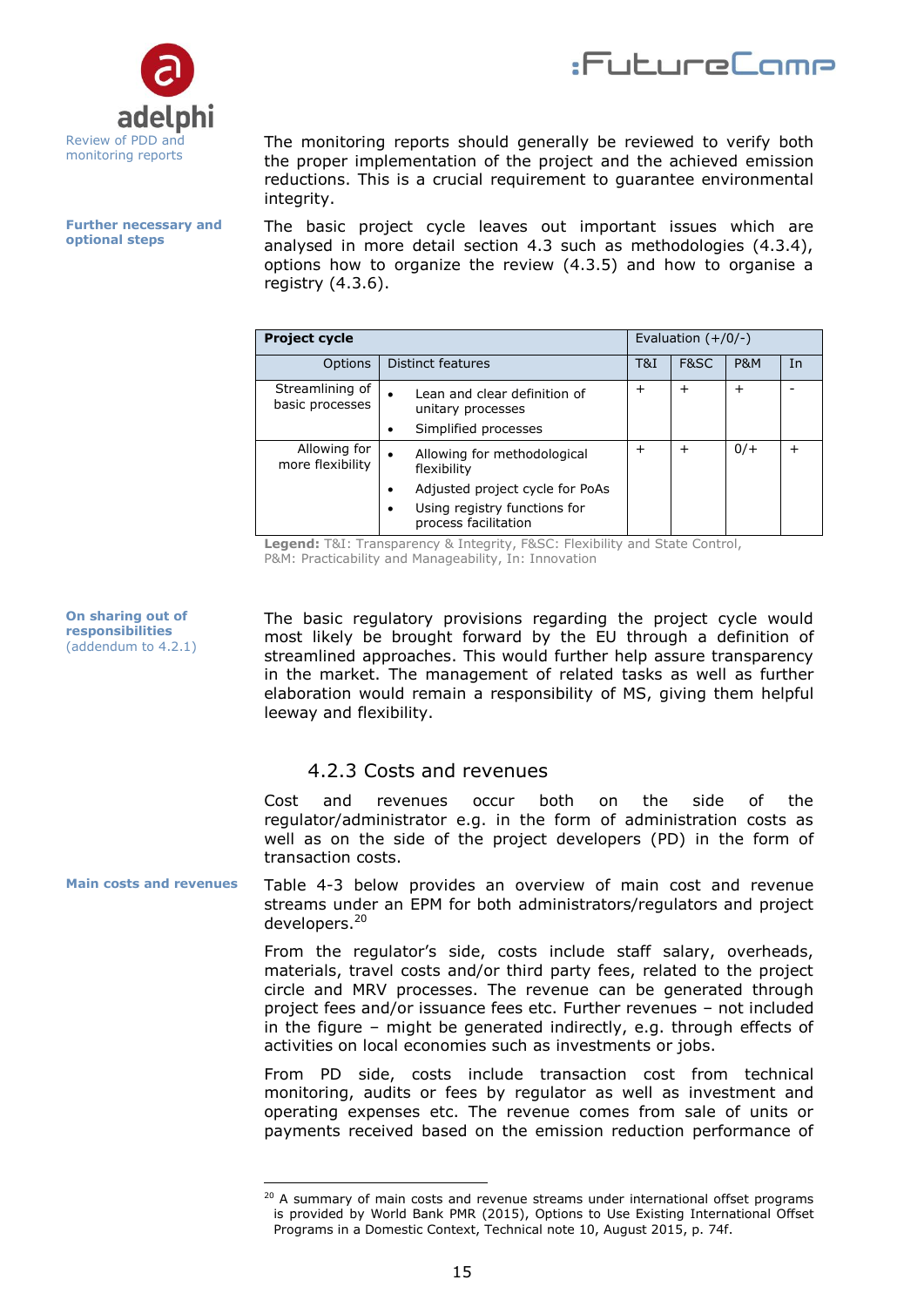

the project and/or non-carbon revenue streams, e.g. sale of products or energy saving.

**Table 4-3: Overview of cost and revenue parameters**

| <b>Administration side</b>                                                                                      |                                                                                     |  |  |  |  |  |  |
|-----------------------------------------------------------------------------------------------------------------|-------------------------------------------------------------------------------------|--|--|--|--|--|--|
| Costs                                                                                                           | <b>Revenues</b>                                                                     |  |  |  |  |  |  |
| Third party fees<br>Staff for National Authority, overhead<br>Upfront costs (EPM scheme)<br><b>Project side</b> | Accreditation fees<br>Account management fees<br>٠<br>Approval and/or issuance fees |  |  |  |  |  |  |
| Costs                                                                                                           | <b>Revenues</b>                                                                     |  |  |  |  |  |  |
| MRV costs<br>Fees for regulator & third party costs<br>٠<br>Investment costs                                    | Income from AEA sale<br>Other non-carbon revenue/savings<br>٠                       |  |  |  |  |  |  |

Costs and revenues are strongly influenced by a whole spectrum of aspects throughout all steps of the project cycle as well as other design elements. There are helpful options available for reducing efforts from organization and implementation of processes and requirements alike. The discussion of costs/benefits related to the establishment of a registry illustrates that the complete package including also indirect cost effects must be assessed  $(-\geq 4.3.6)$ . **EPM design and costs and revenues**

> To reduce the overall administration and transaction costs as required by the EU Council, options of increasing standardization and of supporting a programmatic approach should be explored. To this end, experience with JI and GIS on methodologies and administrative practices can offer guidance. Requirements for approval procedures or adding additional checks may bring benefits for integrity while it would increase complexity and cost (see table 4.2.2).

> Project approval fees for project developers could increase the revenues needed to cover the costs. There could also be a levy per issued credit – be it by fixed charge (per t  $CO<sub>2</sub>$ ) or as share of the transaction value.<sup>21</sup>

> At the same time, fees increase costs for project developers and might weaken the incentives created by an EPM. Therefore it also might be an option that MS do not charge fees and make use of other revenues – e.g. from auctions under the ETS – to finance their own resources, esp. staff.

> Furthermore, the National Authority may also actively support project development by financing of methodology development. This was practiced under the CDM where private investors in small-scale projects were unburdened from undue costs (->4.3.4).

> Another option could be that costs from audits are taken over by a host country or a seller country to promote respective projects. This approach has been applied in the realm of JI and CDM.

> Annex 3 gives a short excursus on the current situation of earmarking of ETS auctioning proceeds throughout the EU for climate measures.

administrative expenses

Fees to cover

Ways of unburdening project developers

Using ETS auctioning revenues

-

 $21$  This has been common practice under GIS, e.g. charging usually less than 5% of the revenue from AAU sales.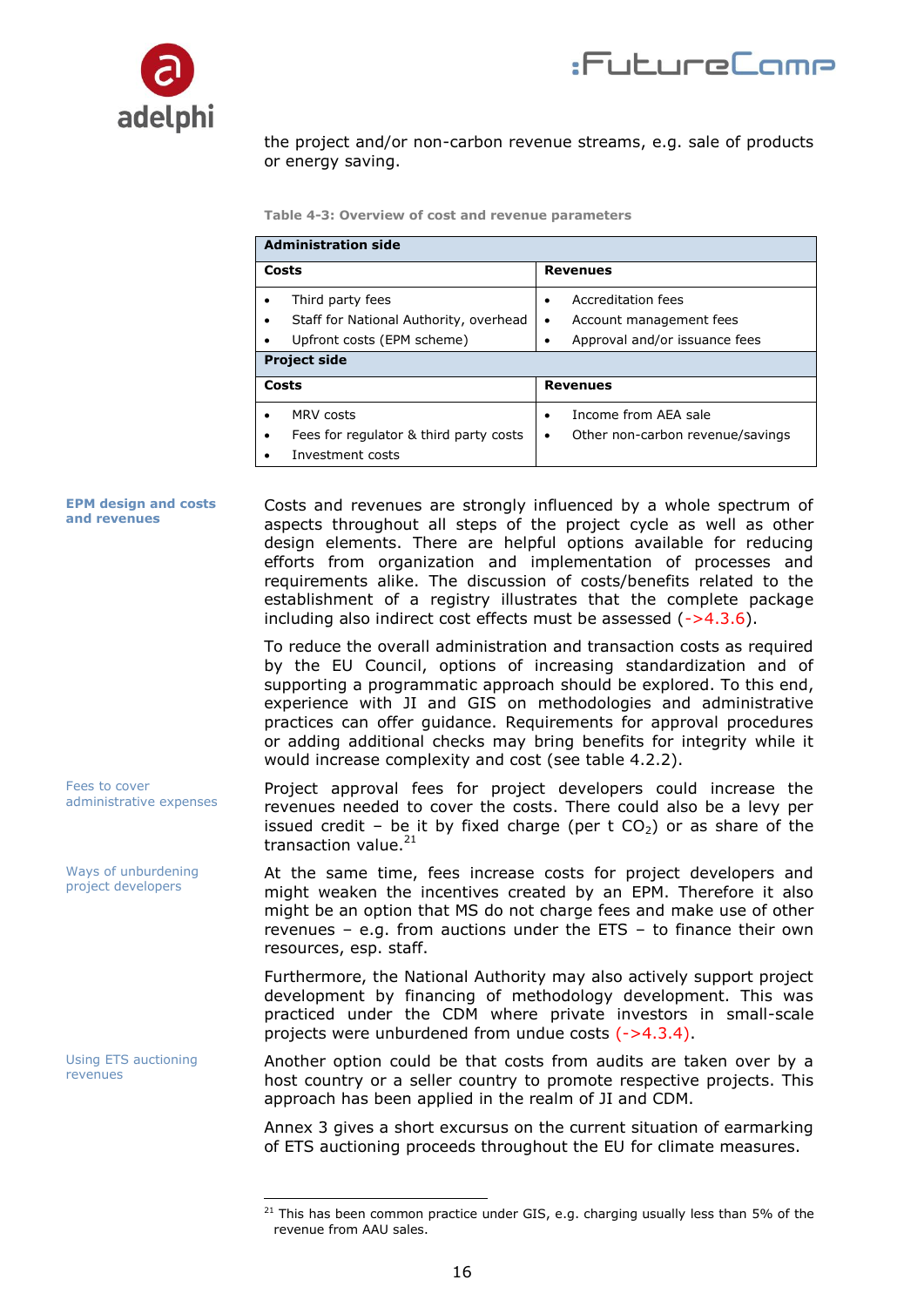



|                                     | <b>Costs and revenues</b>                                                                      |                |        | Evaluation $(+/0/-)$ |           |  |  |
|-------------------------------------|------------------------------------------------------------------------------------------------|----------------|--------|----------------------|-----------|--|--|
| Options                             | Distinct features                                                                              | <b>T&amp;I</b> | F&SC   | <b>P&amp;M</b>       | In        |  |  |
| Unburdening<br>PDs from costs       | Only moderate fees for project<br>registration or issuance<br>Renouncing of fees where         | $\Omega$       | $0/+$  | $\div$               | $\div$    |  |  |
|                                     | necessary                                                                                      |                |        |                      |           |  |  |
|                                     | Costs for methodology<br>development for small scale<br>projects/PoAs could be covered         | $\pm$          | $0/+$  | +                    |           |  |  |
|                                     | Installing support schemes (soft<br>loans), taking over cost from<br>project development risks | 0              | $\div$ | $\ddot{}$            | $\div$    |  |  |
| Using ETS<br>auctioning<br>revenues | Cost may be partly covered by<br>use of ETS auctioning proceeds                                | 0              | $0/+$  | $+$                  | $\ddot{}$ |  |  |

**Legend:** T&I: Transparency & Integrity, F&SC: Flexibility and State Control, P&M: Practicability and Manageability, In: Innovation

If MSs are to carry the main duty for EPM implementation, they should be free to decide on all modalities to cover their administration cost. They could and would do this in line with their budgetary situations and their EPM objectives, e.g. using the instrument in order to support the development of activities on their territory.

### 4.2.4 Liabilities

<span id="page-16-0"></span>There are two main kinds of risk for an offset program<sup>22</sup>, for which liability provisions may be needed:

- Issuance: over-issuance of credits, e.g., due to an error in the calculation of the emission reductions generated by a project.
- Registration: registration of projects that should not be registered, e.g. non-additional projects.

In case a well-functioning MRV and respective checking tasks by authorities are in place, related risks from liabilities are quite limited. Experience from JI inside the EU proves this. $2^3$ 

In addition to project risk management, the project developer will be affected by any decision that has negative impacts on their projects' operation (e.g. rejection of a registration or an issuance, ruling on over-issuance) $^{24}$ . The likeliness of such risks to materialize in practice though is rather low. Furthermore, as the EPM is most probably guided by laws and/or administrative acts at MS level, existing appeal processes e.g. for administrative acts in general provided by the MS legal framework seem sufficient.<sup>25</sup>

 $24$  Ibid.

-

**On sharing out of responsibilities**  (addendum to 4.2.1)

Two main kinds of risk

<sup>&</sup>lt;sup>22</sup> World Bank PMR (2015), Options to Use Existing International Offset Programs in a Domestic Context, Technical note 10, August 2015.

 $23$  Authors of this paper with long professional JI implementation experience have never witnessed such a case inside the EU.

 $25$  The authors of this paper witnessed one case a project developer complained against such an administrative decision (in this case, it was on baseline set by the authority reducing the amount of credits beyond the proposed methodology of the project developer). A court decision at the end approved the decision of the authority.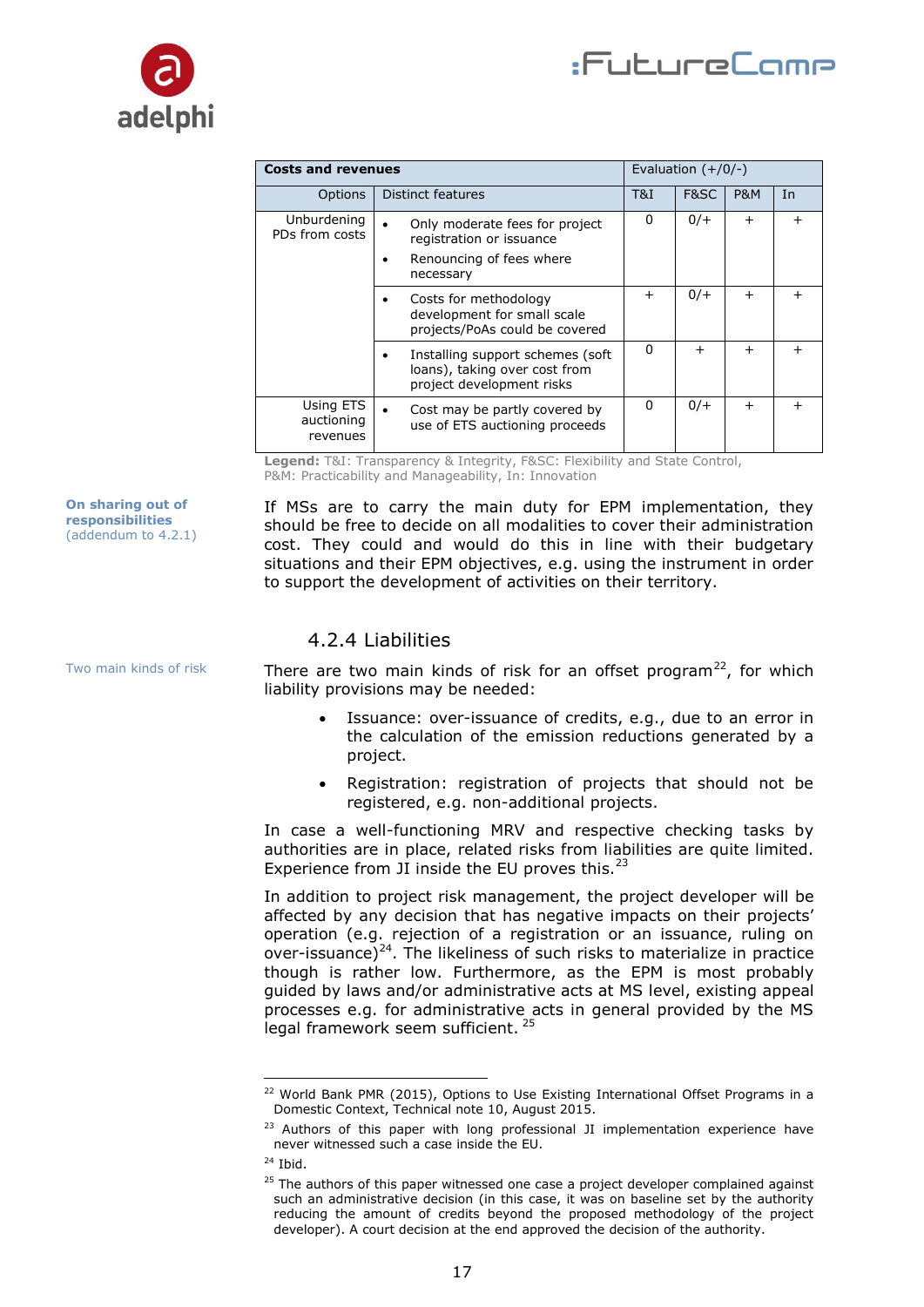



| <b>Liabilities</b>                                                  |                                                                                     |          | Evaluation $(+/0/-)$ |                |              |  |
|---------------------------------------------------------------------|-------------------------------------------------------------------------------------|----------|----------------------|----------------|--------------|--|
| <b>Options</b>                                                      | <b>Distinct features</b>                                                            | T&I      | F&SC                 | <b>P&amp;M</b> | In           |  |
| EU body responsible<br>towards PD and<br>verifiers                  |                                                                                     | $\,{}^+$ |                      |                | 0            |  |
| MS responsible<br>towards PD and<br>verifiers as well as<br>EU body | Certain EU oversight and<br>$\bullet$<br>reporting requirements by<br>MS to EU body | $^{+}$   | $0/+$                | $0/+$          | <sup>0</sup> |  |
| MS responsible<br>towards PD and<br>verifiers only                  |                                                                                     | 0        | $\div$               | $\ddot{}$      | U            |  |

**Legend:** T&I: Transparency & Integrity, F&SC: Flexibility and State Control, P&M: Practicability and Manageability, In: Innovation

**On sharing out of responsibilities (addendum to 4.2.1)** According to existing flexibility mechanisms' experience, in general the project developer is liable for the results of projects, and the independent verifier for its statements. The individual project risk management could be either assigned to an individual MS or to an EU body as a whole. Given the strong MS role in EPM implementation and the relation of the AEAs to host country, it may be most feasible to have (hosting) MS responsible towards PD and verifiers. Liability questions would also arise on that level with existing legal appeal processes already in place. From the authors' point of view, there is no need for further European instruments or even a European appeal body. On the intergovernmental level, the eventuality that a project fails in the project cycle (resulting in a non-delivery of certificates) may be settled in bilateral purchase agreements between seller and host countries. There are different ways of attributing and risk sharing available, e.g. by guarantee of AEA delivery by the host country.

## <span id="page-17-0"></span>4.3 Infrastructure and rules

## 4.3.1 Scope/eligibility criteria

<span id="page-17-1"></span>It is common that offset programs restrict the scopes for project implementation. Usually this is done by singling out sectors where projects are possible and/or definition of respective eligibility criteria. In the PDD $^{26}$  the compliance with such criteria would usually be described. In general such criteria could apply to geography/location, defined greenhouse gases (covered or not) or specific project types or sectors.

The following paragraphs show that the rationale for restricting eligibility within the sectors covered by the ESD is rather weak – especially as the problem of double counting does not exist in the inter-governmental context of the EPM. The area where a restriction could apply though is on sectors/project types along the interests of the respective host country. Restrictions may come in a more subtle way as countries may decide to endorse or not to endorse project proposals  $(->4.3.5)$ .

**Project eligibility**

**Little ground for restrictions – if at all for project types along host country interests**

<sup>-</sup> $26$  For more background information on the PDD as a document and its use, please refer to section 4.2.2 above.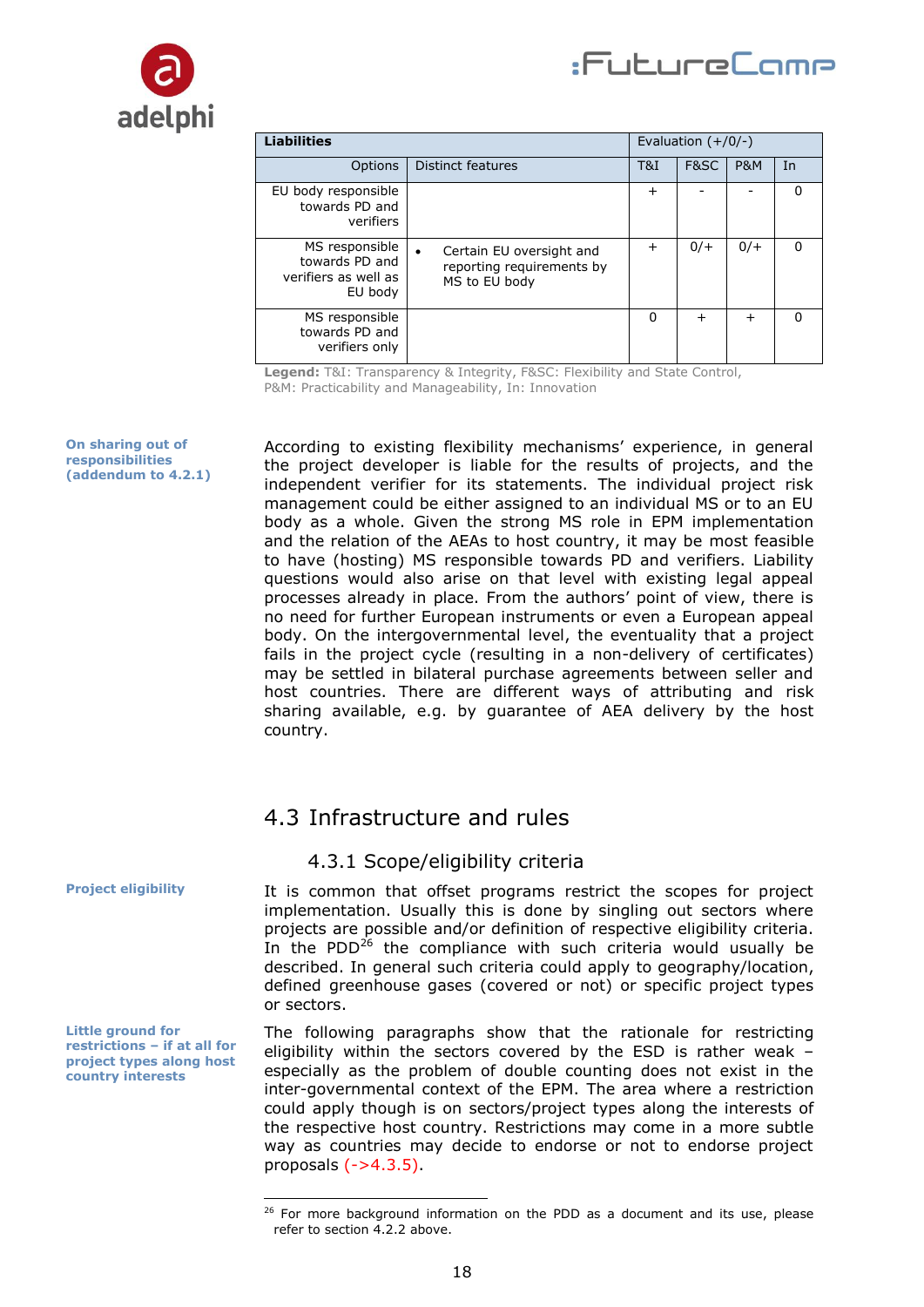



The geographical scope of the EPM by definition is the European Union with its MS. Thus the instrument should generally be applicable for measures in ESD sectors throughout the EU in all of its MS. A reasonable restriction here is not to be expected. Geographical criteria

With view to greenhouse gases the eligibility has firstly to be in line with the ESD coverage. In the current ESD phase the six Kyoto gases during the first commitment period (2008-2012) are covered: GHG coverage

**Table 4-6: ESD ghg coverage**

| carbon dioxide $(CO2)$ , | hydrofluorocarbons (HFCs),      |
|--------------------------|---------------------------------|
| methane $(CH4)$ ,        | perfluorocarbons (PFCs)         |
| nitrous oxide $(N_2O)$ , | sulphur hexafluoride $(SF_6)$ . |

This list of ESD gases may be further extended in the future.<sup>27</sup> A restriction of this list for an EPM is possible. Still there is again no clear reason why this should be made.

The sector coverage is the area where a restriction is much more likely<sup>28</sup>: While this may be less for common European reasons, MS may feel inclined to limit the scope for an EPM. One reason could be the preclusion of cherry picking by project participants. Thus an option for the EPM would be to allow host countries to restrict the EPM by application of a "negative list".<sup>29</sup> A negative list could consider e.g. the national decisions on specific activities or take into account existing instruments on national level, e.g. subsidies. Please see also the discussion on additionality below. Sectors and project types

| Scope/eligibility                        |                                                            |     | Evaluation $(+/0/-)$ |     |       |  |
|------------------------------------------|------------------------------------------------------------|-----|----------------------|-----|-------|--|
| Options                                  | <b>Distinct features</b>                                   | T&I | F&SC                 | P&M | In    |  |
| Restrictions on<br>sectors/project types | Negative list<br>Defined by host<br>$\bullet$<br>countries | 0   |                      |     | $0/-$ |  |

**Legend:** T&I: Transparency & Integrity, F&SC: Flexibility and State Control, P&M: Practicability and Manageability, In: Innovation

General European criteria for restricting eligibility within the ESD scope seem unlikely. In case there shall be restrictions, the authority for defining these would naturally be MSs as any such restrictions would likely reflect host country interests.

**On sharing out of responsibilities**  (addendum to 4.2.1)

<sup>-</sup><sup>27</sup> In the second commitment period of the Kyoto Protocol there are now seven covered ghgs, including also NF3.

<sup>&</sup>lt;sup>28</sup> Under JI and CDM nuclear projects are explicitly excluded (negative list) while both schemes explicitly allow many others (positive list).

<sup>&</sup>lt;sup>29</sup> It is important to note that such negative list should be not be used by MS for restricting project development arbitrarily – thus frustrating project developers. Therefore having a predefined negative list in place before starting of the EPM scheme would mark a reasonable approach.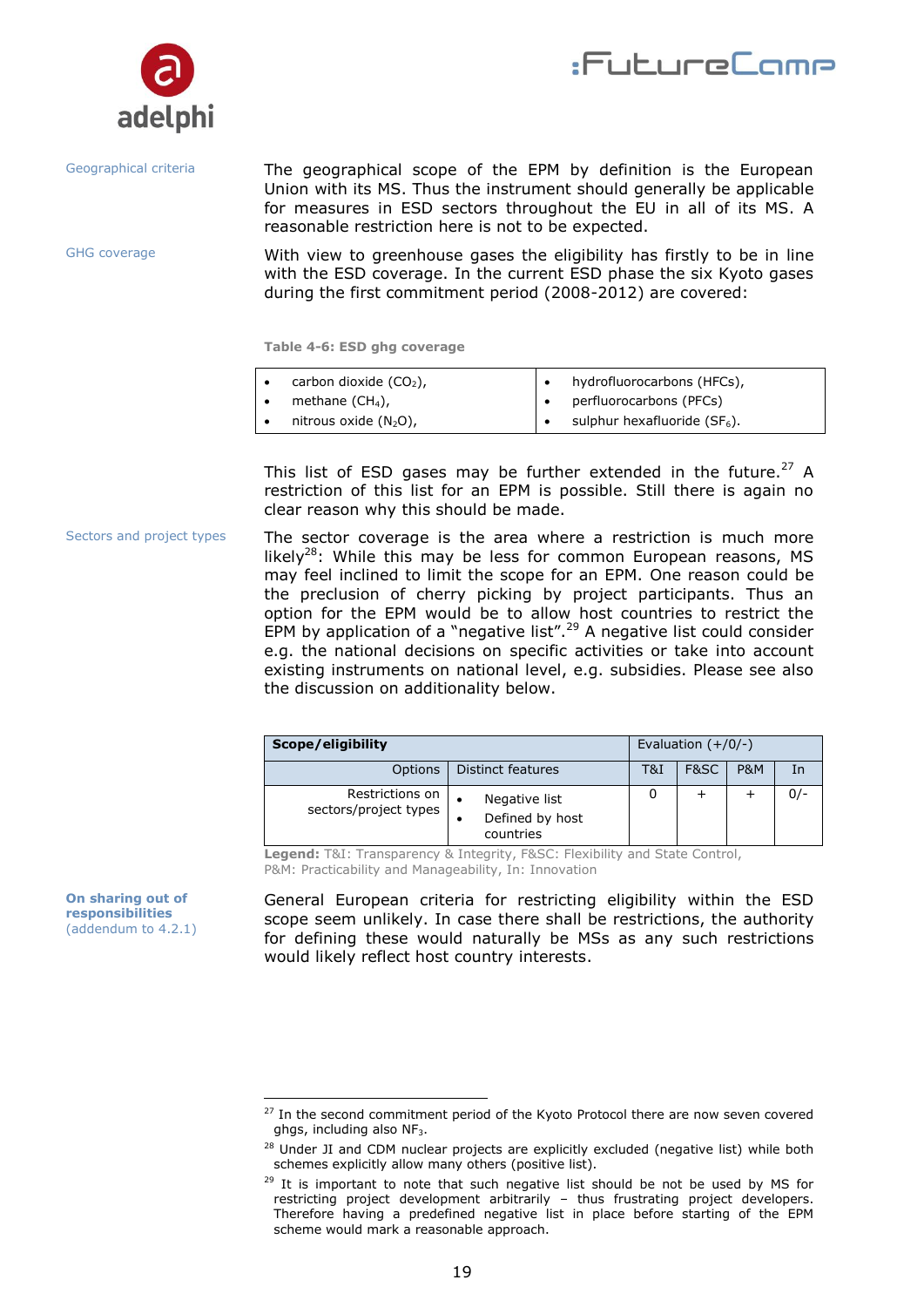



Environmental additionality is a host country concern

General principle: consideration of EU law when defining baselines

Combination of financing and ruling out of double funding

Special focus on facilitation of additionality proof

## 4.3.2 Additionality

<span id="page-19-0"></span>Additionality is mainly relevant from a host country perspective and less an issue of environmental additionality. $30$  AEA transfers to another MS under an EPM must reflect emission reductions beyond emission reductions due to other instruments in place – otherwise implementing the EPM puts the host's national ESD compliance at stake. Thus MS will have strong self-interest to establish safeguards and processes for additionality testing.

To ensure environmental effectiveness of an EPM, a principle can be defined that EU law must be considered when defining the baseline – thus emission reductions would only be creditable if the related measures go beyond of what is actually required by European law.

On financial additionality the issue of double funding could arise. On the EU level, this becomes relevant if a combination of EPM funding and other EU-level financing is allowed. Such double support could be granted on the basis that existing support schemes proof insufficient to finance related measures while only combinations with EPM would help realize projects. Accordingly there must be further EU provisions on how to account for/eventually limit the additional support from any other scheme. The same issue emerges on MS level when host countries also provide support schemes to co-finance EPM projects. Generally allowing combinations would also help recognize "soft effects" from crediting that drive mitigation action.<sup>31</sup>.

Extensive additionality proof has been too often an economical burden for projects  $(-)$  4.2.3). To address this challenge, the clear description of procedures on how to account for combinations of financing when crediting a project is needed as well as on how to consider EU law inside the baseline.

By accepting standardized baselines, countries may unburden project developers. It could be even more effective to establish positive lists for projects that are deemed additional (w/o specific criteria). Such facilitation is essential for PoAs where the accession of new measures otherwise may easily become a heavy burden. A "first of its kind" criterion as used under other offset schemes could generally be accepted as proof. Some of the aspects raised above a described in more detail in the section on methodologies  $(->4.3.4)$ 

| <b>Additionality</b>                                   |                                                                                                          | Evaluation $(+/0/-)$ |        |                |          |
|--------------------------------------------------------|----------------------------------------------------------------------------------------------------------|----------------------|--------|----------------|----------|
| <b>Options</b>                                         | <b>Distinct features</b>                                                                                 | T&I                  | F&SC   | <b>P&amp;M</b> | In       |
| EU law is part of the<br>baseline                      | General principle,<br>$\bullet$<br>supporting<br>environmental<br>effectiveness                          | $\pm$                | O      | 0              | $\Omega$ |
| No general restriction on<br>combinations of financing | Thereby recognize<br>"soft" promotional<br>effect from crediting<br>Clear provision on<br>how to exclude | 0                    | $\div$ | $\ddot{}$      |          |

-<sup>30</sup> Geres et al (2016): The Merits of an EPM

 $31$  Soft effects as understood here are effects beyond monetary considerations, e.g. Corporate Social Responsibility (CSR) considerations: The crediting may serve as a helpful proof for/label to the effective implementation of emission reductions. This in itself may serve as a critical driver for the private sector to commit to emission reduction activities – even if the monetary rewards from sale of AEAs/the crediting proceeds may be limited.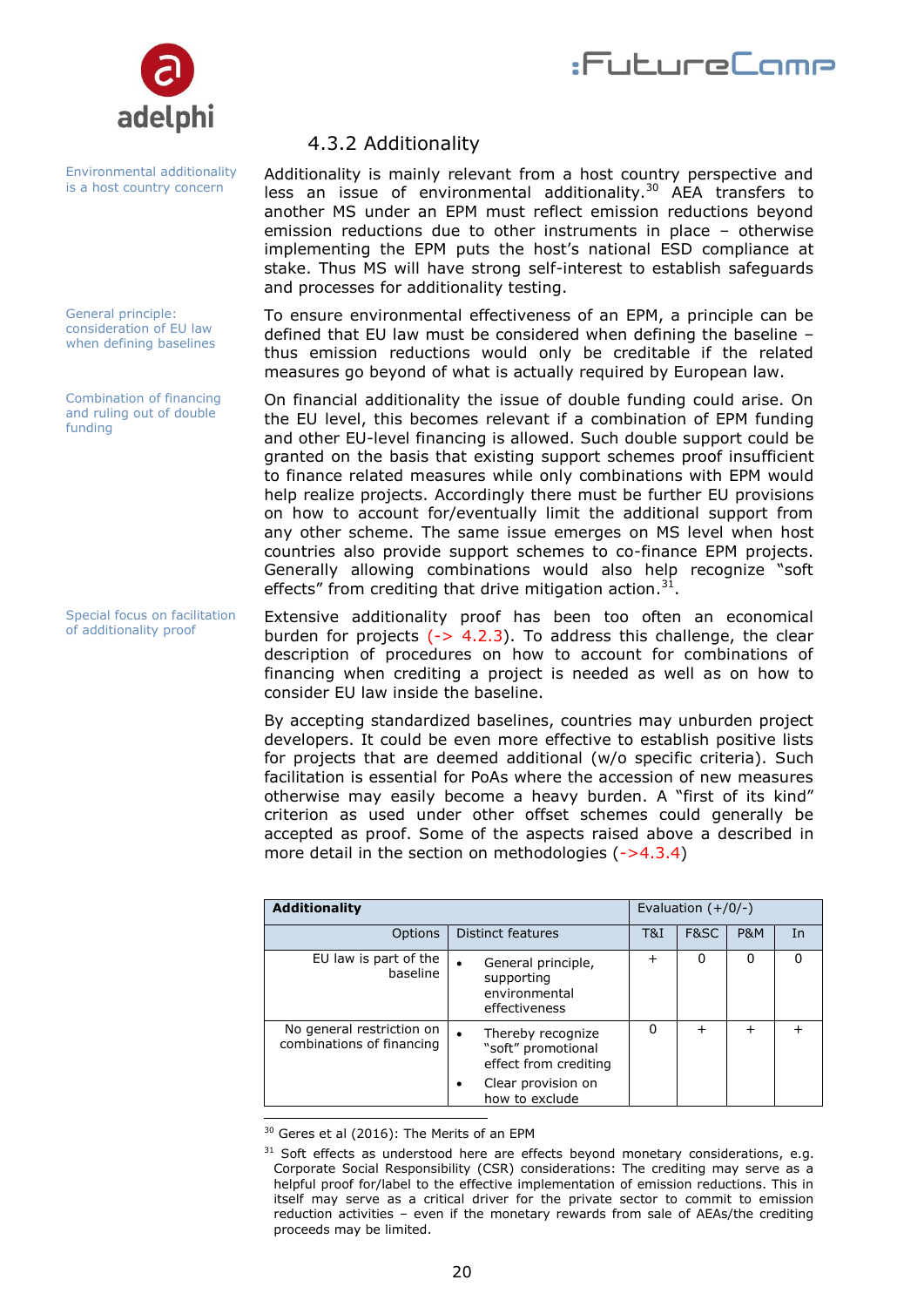



|                                              | double funding                                                                   |  |  |
|----------------------------------------------|----------------------------------------------------------------------------------|--|--|
| Provide for easy testing of<br>additionality | Standardized<br><b>Baselines</b><br>Positive list/first of its<br>kind criterion |  |  |

**Legend:** T&I: Transparency & Integrity, F&SC: Flexibility and State Control, P&M: Practicability and Manageability, In: Innovation

The legal principle that EU law must be considered when defining baselines is to be prescribed on EU level. The same is true for procedures to deal with the risk of EU-level double funding.

As the regulatory circumstances may vary much between countries, all further additionality criteria would best be defined nationally. This applies also to matters of double funding where national support schemes are involved. Discretion would only end where EU laws on e.g. state aid would no longer be met. By allowing for methods of easy additionality testing again countries would play the major role (-> 4.3.4) as well as by actively sharing information on such procedures for the benefit of all  $(->4.3.6)$ .

### 4.3.3 Crediting period

<span id="page-20-0"></span>The crediting period determines the timespan for which a project or program may receive crediting from an EPM.

A reasonable timeframe for crediting is needed. From offset project development experience (notably CDM/JI/VCS) a 10-year timeframe has proven to be effective. In case of GIS projects payment continued after 2012 when Kyoto Protocol phase I ended. In Poland program payment periods usually last until 2017. A longer timeframe under GIS allowed the financing of infrastructure measures where critical mitigation volumes only sum-up over time. **crediting period**

> A one-time crediting period seems reasonable from a project participant's point of view, not least as renewing means further uncertainty. A renewable crediting period would only make sense in case a project just delivered reductions if credited – thus the environmental benefit would terminate at the end of the crediting period and in the absence of other incentives or legal requirements (i.e. the crediting is the only income or economic benefit of the activity as was the case for example with JI nitric acid projects). As the spectrum of such activities is very limited and other policy instruments could and maybe should eventually step in where the EPM project expires, there is no clear necessity for a renewability clause.

Thus in sum there is good ground for a standard, reasonably long, one-time crediting period. But would this be adequate also for programs (JI-PoA- or GIS-like activities)? In fact for activities under the umbrella of a program, the standard crediting period would best be granted to the single activity – thus a program could last longer than the standard period. In the absence of such a provision, any program would soon be unable to gain new participants (especially in the latter half of its duration). One could argue thus that a reasonable time limit for a program would rather be 15 years and more than just 10 years. This is of specific importance if more challenging activities, e.g. those that are related to relevant infrastructure investments, shall be supported effectively.

**On sharing out of responsibilities**  (addendum to 4.2.1)

**10-year standard** 

**Rather one-off than renewable**

**Period extension for programs (PoAs)**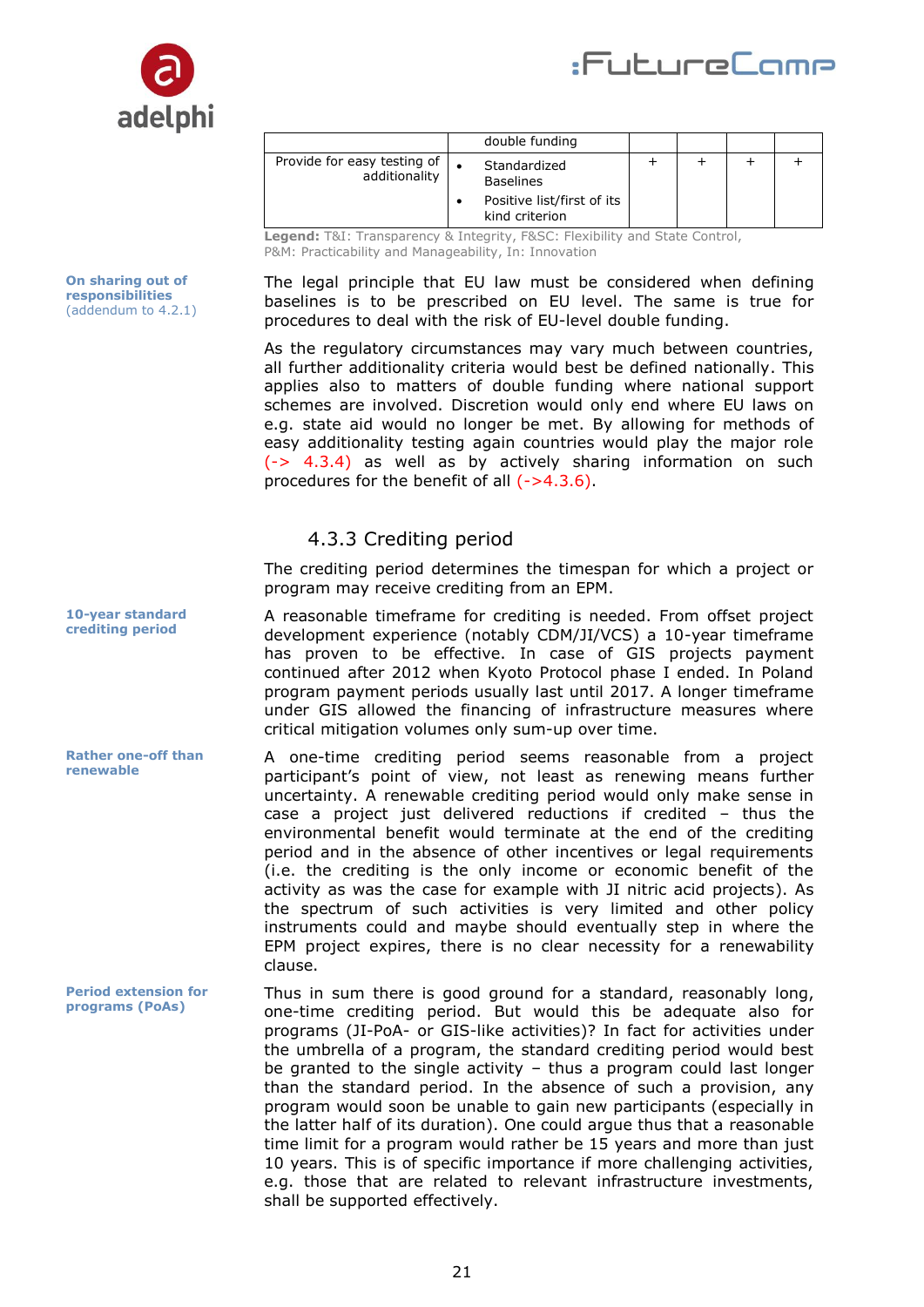



Long crediting periods, e.g. a 10-year period, would generally require allowing these to extend across ESD accounting periods. This would entail a disadvantage from a State control perspective as "fixed volumes" beyond the ESD periods are to be managed. But there would be benefits from a project developer's point of view due to cobenefits in terms of expected innovations and all-over manageability and practicability.

| <b>Crediting period</b>                              |                                                                                                                                 |           | Evaluation $(+/0/-)$ |                |           |
|------------------------------------------------------|---------------------------------------------------------------------------------------------------------------------------------|-----------|----------------------|----------------|-----------|
| <b>Options</b>                                       | Distinct features                                                                                                               | T&I       | F&SC                 | <b>P&amp;M</b> | In        |
| Standardization                                      | Reasonable/necessary<br>timeframe (e.g. 10<br>years),<br>One-off, non-renewable                                                 | $\ddot{}$ | 0                    | $\ddot{}$      | $\ddot{}$ |
| For PoAs: Crediting<br>period by program<br>activity | Would rend starting of<br>new activities under a<br>program longer attractive<br>Would require a distinct<br>crediting limit by | 0         |                      | $\div$         | $\ddot{}$ |
|                                                      | program (e.g. 15 years)                                                                                                         |           |                      |                |           |
| Extending across ESD<br>periods                      | Would make new projects<br>in second half of ESDII<br>phase also attractive                                                     | 0         |                      | $\ddot{}$      | $\div$    |
|                                                      | Important facilitation for<br>PoAs (see above)                                                                                  |           |                      |                |           |

**Legend:** T&I: Transparency & Integrity, F&SC: Flexibility and State Control, P&M: Practicability and Manageability, In: Innovation

The crediting period issue is fundamental for the economic rationale behind any project or program. In order to keep the regulation simple the most relevant stipulations would best be determined on EU level. Regarding the possibility for extension beyond ESD periods, this could be at the discretion of the MS, depending on its will to decide on "emission budgets" beyond the scope of a given ESD period.

### 4.3.4 Methodologies and tools

<span id="page-21-0"></span>MRV is the backbone of any accounting or crediting scheme. As the CDM proves, methodology development is an iterative process with a lot of learning potentials.

Project specific adjustment and the recycling of methodologies can help lower costs under an EPM. This would require the acceptance of existing methodologies for application under the EPM, especially from the fields of CDM or existing JI methodologies. The advantages from such a recycling are most evident when considering general methodological tools like the one for additionality. Recycling could be enabled through easy reference to existing tools under proven standards.

Methodologies may be developed both top-down or bottom-up. Under an EPM both should be allowed: For JI the French example gives proof to the viability of a top-down approach. It makes sense if a country wants to support clearly identified project types that e.g. fit well into the national policy framework or sees room for definition of strict baselines in order to achieve net mitigation benefits for its

**On sharing out of responsibilities**  (addendum to 4.2.1)

Acceptance of existing methodologies under CDM and JI

The top down option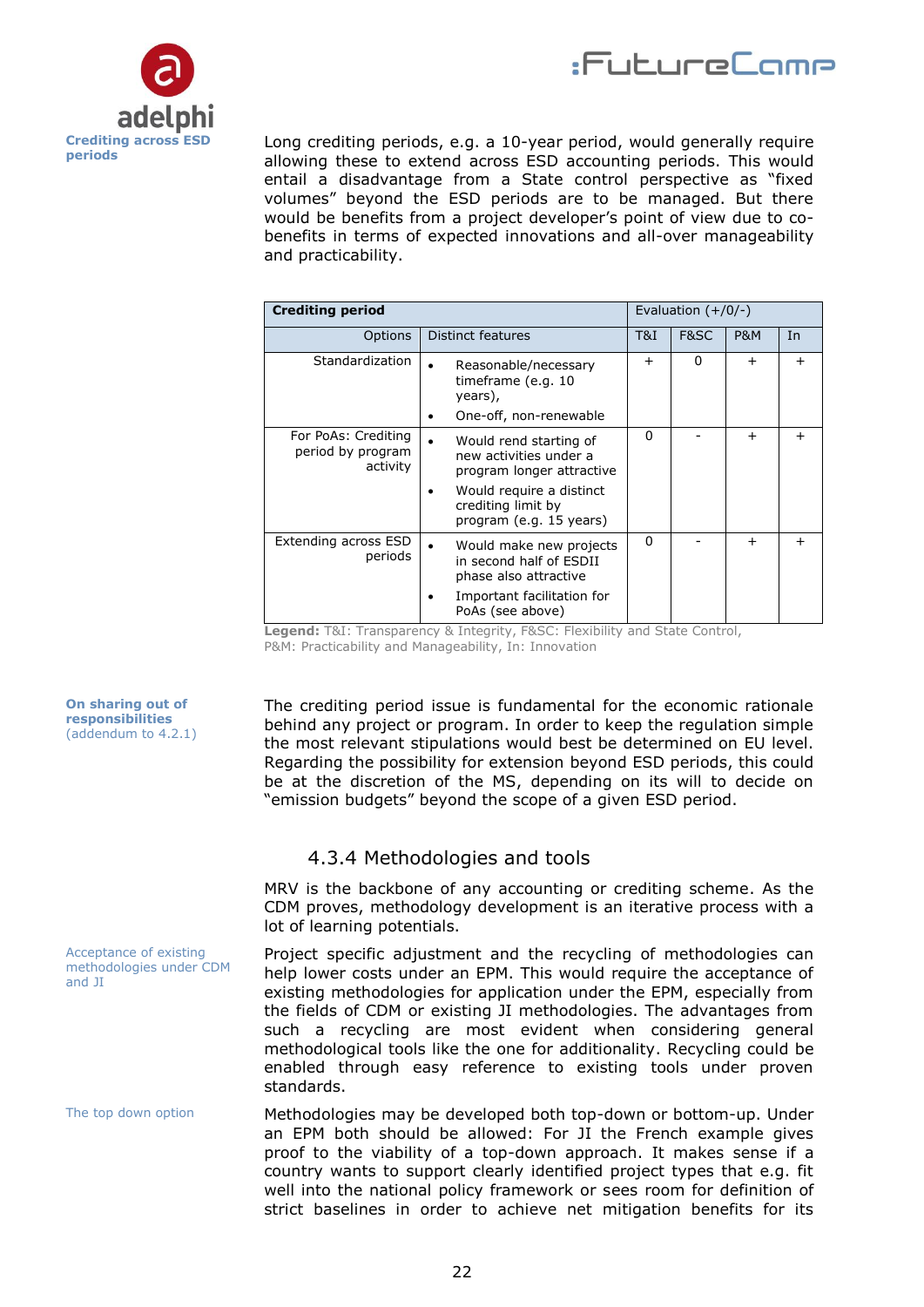



Bottom-up: methodology development in course of validation

Flexible project specific recycling of methodologies

Fostering a growing pool of EPM methodologies

emission inventory.<sup>32</sup> A primer on emissions performance benchmarks under JI in the annex illustrates this (-> Annex 2).

Innovative approaches emerge rather from below. The same is true for standardized baselines may emerge bottom-up – especially when they facilitate the implementation of a programmatic project. Under JI a lot of methodologies were developed in course of the validation and review process of a project before its approval. Track 1 offered MS a lot of helpful flexibility for doing this – especially through a twostage validation process  $(->4.3.5)$ . This may well serve as a role model also for an EPM.

Flexibility may be broadened by also facilitating processes for adjustment of already existing methodologies and approaches from JI and GIS. The less formal this adjustment process is, the better: Too formal and complex processes (like having to revise and/or revalidate a methodology before applying it) may choke project development.

A pooling of available EPM methodologies may further drive learning effects and can help to reduce specific project cycle and mitigation costs through economies of scale. The pooling could be organized through an EU-wide transparent online information database of EPM methodologies. It could also include project documentation (PDDs or similar) where project specific adjustment/application of existing methodologies is described. This database could be well included into a larger registry  $(->4.3.6)$ .

| <b>Methodologies and tools</b>                                   |                                                                                                                                      |                | Evaluation $(+/0/-)$ |     |       |
|------------------------------------------------------------------|--------------------------------------------------------------------------------------------------------------------------------------|----------------|----------------------|-----|-------|
| Options                                                          | <b>Distinct features</b>                                                                                                             | <b>T&amp;I</b> | F&SC                 | P&M | In    |
| Build on the existing<br>knowledge                               | Allow application of<br>٠<br>proven methodologies<br>from selected<br>schemes                                                        | $+$            | $+$                  | $+$ | $+$   |
| Easy process for<br>methodology<br>development and<br>adjustment | Allow methodology<br>٠<br>development in<br>course of validation                                                                     | $+$            | $+$                  | $+$ | $+$   |
|                                                                  | Allow flexible<br>methodology<br>adjustment in course<br>of validation                                                               | $+$            | $+$                  | $+$ | $+$   |
| Allow for state<br>intervention                                  | Top-down<br>٠<br>methodology<br>development<br>Prescription of<br>national/standardized<br>baselines                                 | $+$            | $\ddot{}$            | $+$ | $+/0$ |
| Transparent pooling of<br>methodologies                          | Define methodology<br>$\bullet$<br>information to be<br>published<br>Establish web-based<br>information platform<br>for transparency | $+$            | $+$                  | $+$ | $+$   |

**Legend:** T&I: Transparency & Integrity, F&SC: Flexibility and State Control, P&M: Practicability and Manageability, In: Innovation

<sup>-</sup> $32$  For more on this rationale, please refer to chapter 5.2.3 in Geres et al (2016): Use of Project Mechanisms in Europe – insights from Joint Implementation.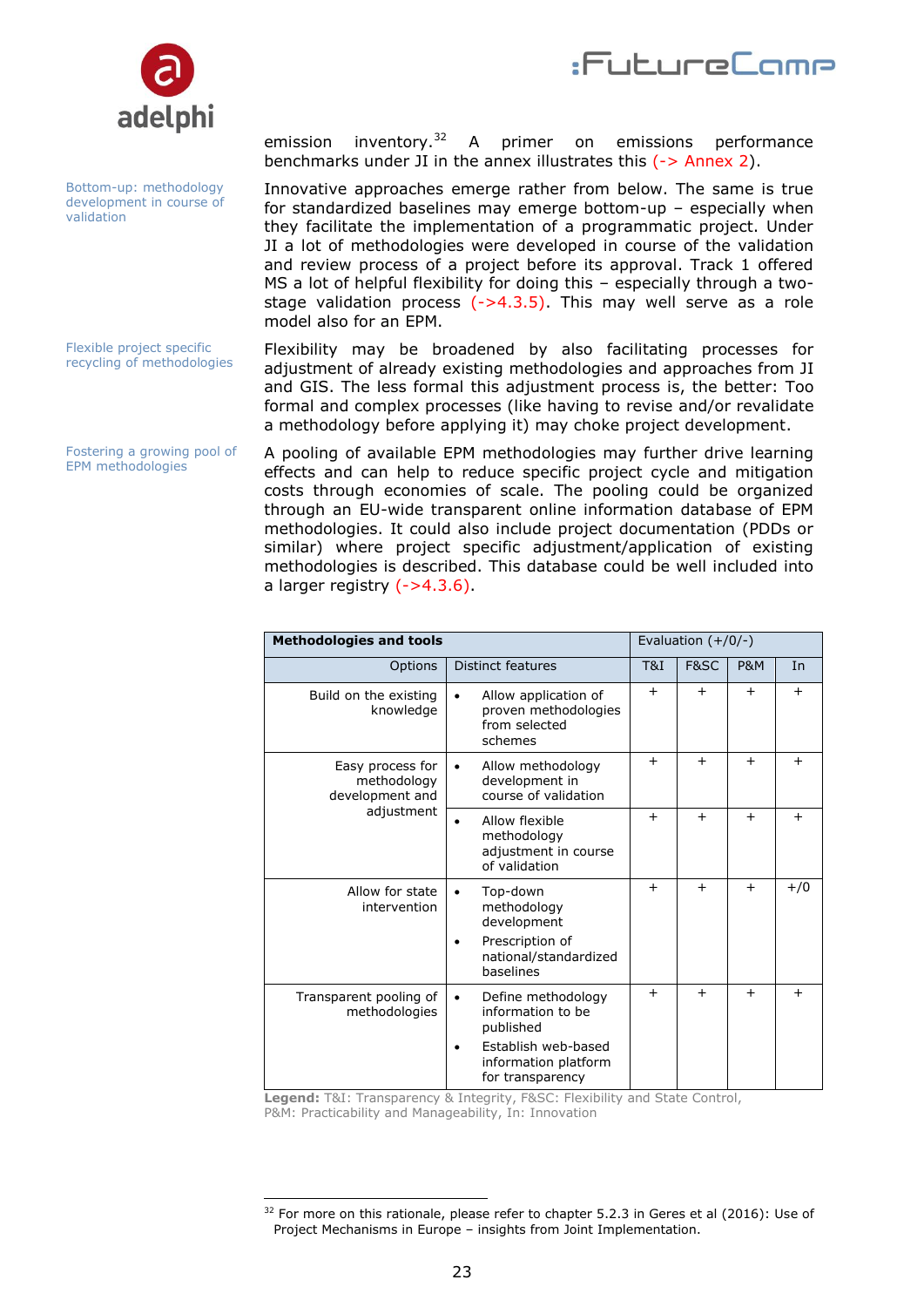



**Basic principle: ex-ante validation and ex-post** 

**verification**

A country driven approach to regulate methodology development is likely to bring about improvements. Depending on the flexibility allowed for using methodologies there are tasks related to checking and approval steps executed by the National Authority. If MS go for a top-down approach they would need to take over also the methodology formulation task. If they allow for methodology development and approval in course of validation, they would also reduce the burden by renouncing of a formalized additional step. In the end the decision on whether a project together with its methodology may be accepted or not would lie in their hands.

The EU Supervisory Body takes over an important facilitating role by defining (eventually also restricting) the applicable methodologies from other offset schemes and – maybe most importantly – by managing a general information platform for EPM methodologies.

### 4.3.5 Validation, verification and accreditation

<span id="page-23-0"></span>One essential criterion for proper accounting, thereby assuring the schemes integrity, is the principle of ex-ante validation and ex-post verification. The EPM would best take on this principle. Apart from procedural provisions for validation and verification, the framework also requires provisions for the accreditation of auditors that provide the main important review tasks.

Figure 4-2 below shows the basic project cycle (left-hand side, see also figure 4-1 above in section 4.2.2) together with a further second scenario, containing selected amendments (right-hand side). These amendments are less essential from a general point of view – thus marking options. Still their application could help facilitate the allover process in some ways. **Optional amendments**



**Figure 4-2: Project cycle**

**Source:** own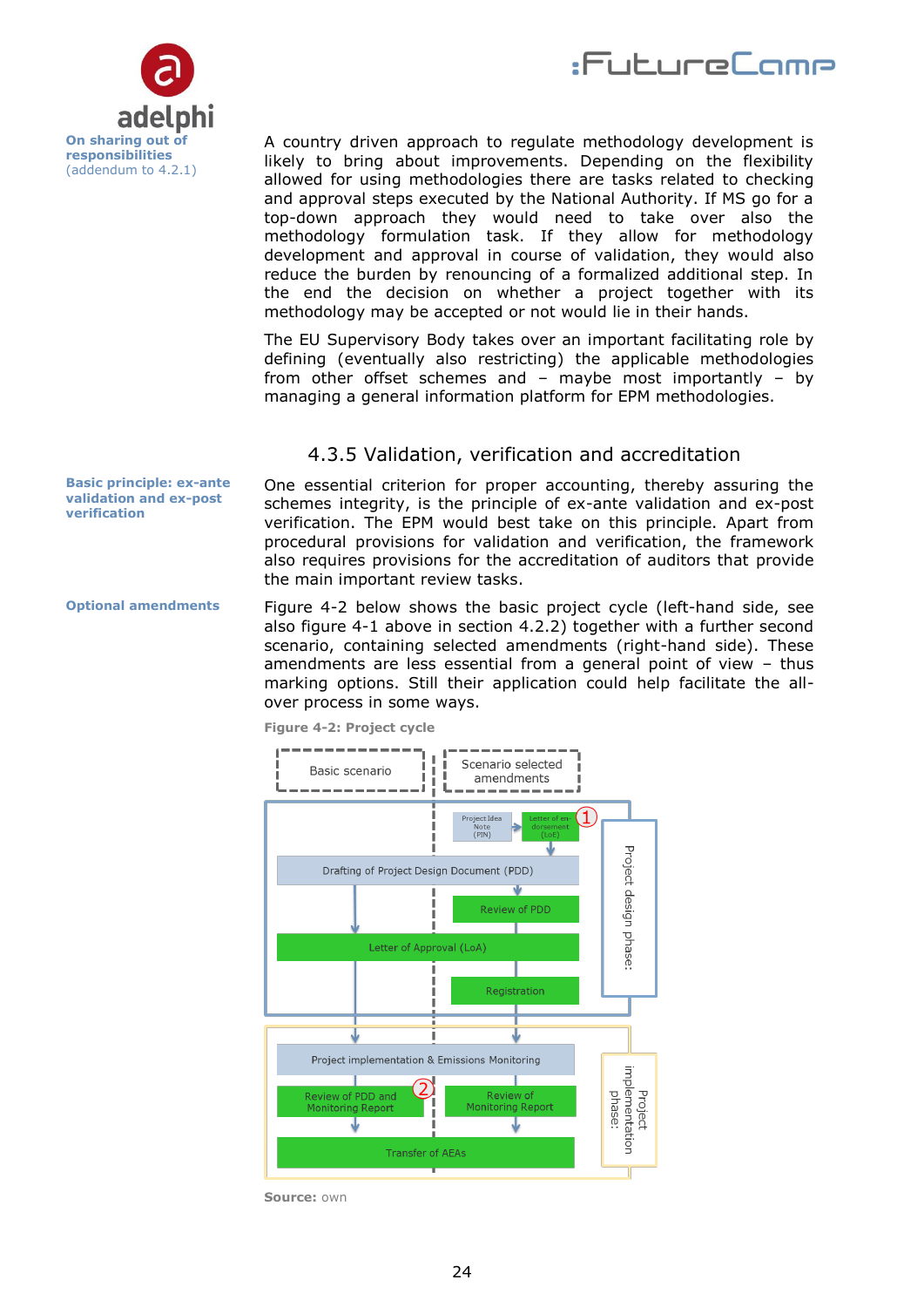



The LoE (Letter of Endorsement) process is an additional step in the project cycle. Based on a general description in the form of a Project Idea Note (PIN) the project participant informs the authority early on about the general design of the planned project. If the National Authority agrees to the project it may issue an LoE. This procedure comes along with the following advantage: The early consent by the regulator gives the PD a comparatively high degree of security with view to the projects' perspectives – well before more challenging and costly steps in the project cycle are taken. Furthermore the above described risk from PDD review included in the review of the first monitoring report may be considerably decreased. At first sight a related disadvantage though may be seen in related additional administrative efforts. But in the end the LoE process may also spare the National Authority the additional effort from having to work through an extensive in large part beforehand unknown PDD that might never qualify for acceptance. Effort may be further limited if the LoE process is designed and implemented with a sense of proportion.

Whereas in the basic scenario (Fig. 4-2, left side) the PDD review is part of the first monitoring, this is usually implemented as a separate task already before project approval. Between these options there are clear trade-offs.

A review of the PDD as part of the first monitoring report brings about the advantage of decreasing costs/efforts, thus improving the cost efficiency. There is thus good reason to decide on this matter flexibly – maybe on the basis of a reasonable analysis of the concerned projects. The facilitation could be granted to projects that meet certain conditions, e.g. use an already proven methodology, are quite common in a MS or generate just limited volumes of emission reductions. The facilitation could thus also apply to a selection of defined project types.

Such circumspect handling could also help address or even preclude potential disadvantages such as higher project risk from noncompliance (because of before unnoticed criteria in past project implementation and/or monitoring). As environmental integrity is concerned, there is no trade-off from this option as the PDD will be checked anyhow before recognition of emission reductions and issuance of payments to a PD.

In section 4.2.1 on institutional and responsibility split we also briefly discussed the issue of accepting an accreditation under a comparable established standard like the CDM or JI (under the UNFCCC). In that case the EPM specific accreditation function could be reduced to a supervision of services and  $-$  in case of proven deficiencies  $-$  the possibility of eventual sanctioning of  $AIES^{33}$ , e.g. by temporal exclusion from EPM auditing. A potential point of reference for that could also be the existing JI accreditation or the ETS scheme for appointing verifiers.

It is important to keep project verification simple. This could be done by using simplified procedures, renouncing of unnecessary formal requirements and using other facilitations. The experience from JI with track 1 and from CDM with facilitating provisions especially for PoAs may be helpful. Under specific conditions an onsite visit could be renounced of. The absence of or definition of a longer minimum

Allowing review of PDD as part of review of first monitoring report (No 2 in Fig. 4-2)

**Accept accreditation under a comparable standard**

**Facilitations for review** 

-

<sup>&</sup>lt;sup>33</sup> For more information on Accredited Independent Entities (AIEs) please refer to section 4.2.1 above.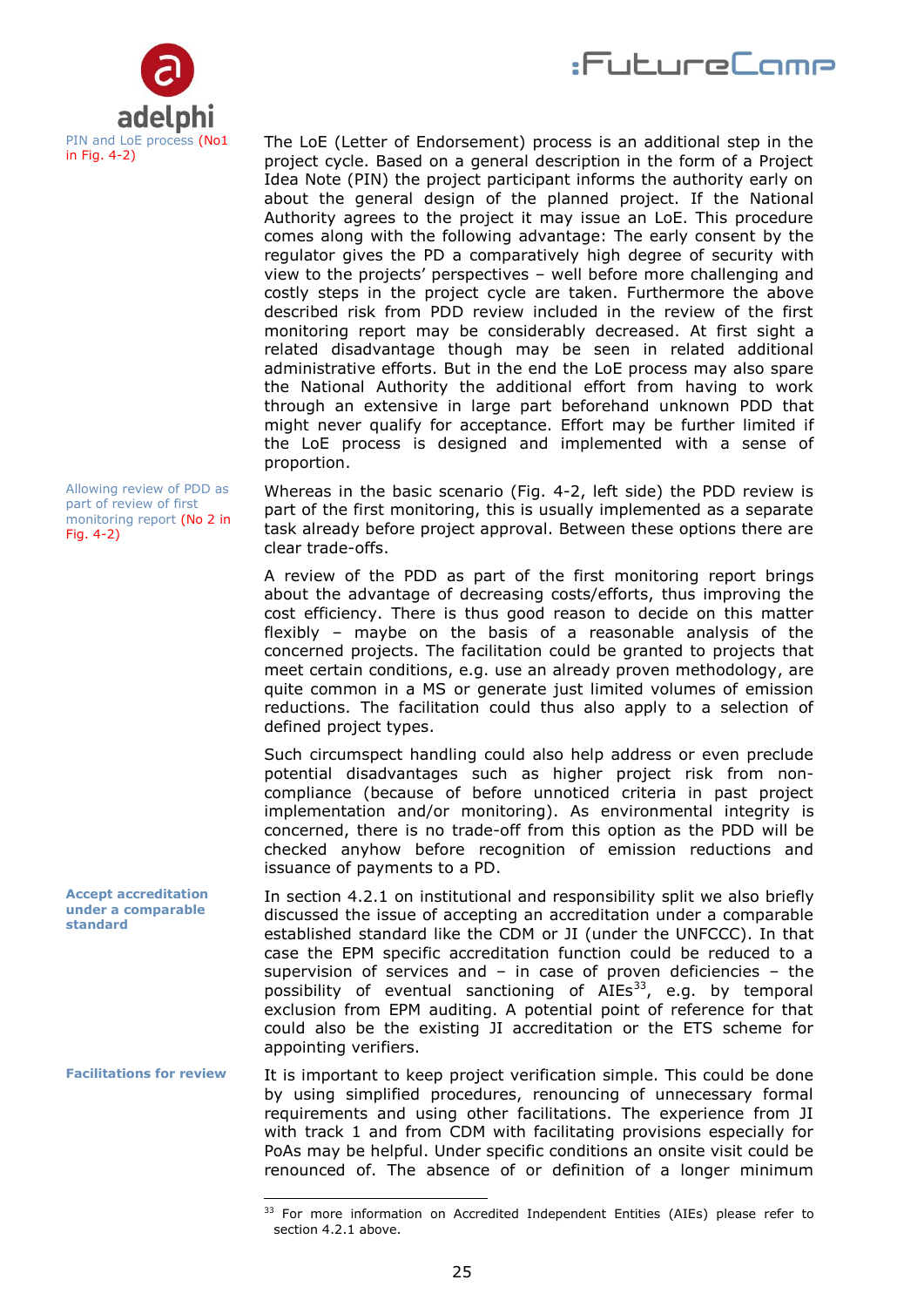



frequency for verification could facilitate the verification. For PoAs the possibility of partial verification – thus not all measures under a program need to be verified at the same time – may help managing entities with their job.

| Validation, verification and accreditation               |                                                                                                                                                                            |          | Evaluation $(+/0/-)$ |                |          |
|----------------------------------------------------------|----------------------------------------------------------------------------------------------------------------------------------------------------------------------------|----------|----------------------|----------------|----------|
| Options                                                  | <b>Distinct features</b>                                                                                                                                                   | T&I      | F&SC                 | <b>P&amp;M</b> | In       |
| General rule                                             | Ex-ante Validation and Ex-<br>$\bullet$<br>post Verification                                                                                                               | $+$      | $+$                  | $+$            | $+$      |
| Two-stage approval<br>compared to basic<br>approach      | LoE as preliminary review of<br>$\bullet$<br>project suitability                                                                                                           | $+$      | $+$                  | $+/0$          | $+$      |
| Combined review<br>of PDD and first<br>monitoring report | There is no separate PDD<br>$\bullet$<br>review process by an auditor<br>This facilitation may be<br>$\bullet$<br>granted based on conditions<br>(e.g. proven methodology) | $\Omega$ | $\Omega$             | $+/0$          | $\Omega$ |
| Facilitation of<br>accreditation                         | Minimal general standards<br>$\bullet$<br>Accreditation through national<br>$\bullet$<br>accreditation bodies                                                              | 0        | $+$                  | $+$            | $\Omega$ |
|                                                          | Automatic acceptance of<br>accreditation under other<br>scheme                                                                                                             | $\Omega$ | $\Omega$             | $+$            | $\Omega$ |
| Facilitation of<br>verification                          | Use good practice,<br>renouncing of onsite visit<br>No prescribed or longer<br>$\bullet$<br>frequency of verification<br>For PoAs: partial verification<br>possible        | $\Omega$ | $+$                  | $+$            | $+$      |

**Legend:** T&I: Transparency & Integrity, F&SC: Flexibility and State Control, P&M: Practicability and Manageability, In: Innovation

Possible standards and procedures for verification and accreditation would best be at the discretion of MS. This reflects the importance to accommodate their interests first. It is them who may flexibly chose options that fit the national circumstances best.

With above discussed options the EU level involvement may seem minimal: Still by defining the general rule on ex-ante validation and ex-post verification as well as basic requirements for verification and accreditation through the EU Supervisory Body, the EU may lay important foundations to guarantee a high quality in emissions accounting.

### 4.3.6 Registry

<span id="page-25-0"></span>Registration as understood here is a separate step distinct from the project approval process. It refers to the inclusion of EPM project data into a registry, thus its transparent publication.

- On projects specific methods and baselines: The registry function may support learning effects by making such information available to all – thus creating general benefits and catalysing the EPM's application  $(->4.3.4)$ .
- Information on AEA transfer amounts: This may also be tracked in registries. The related advantage is increased transparency and provision of important information for a

**On sharing out of responsibilities**  (addendum to 4.2.1)

**Registration/registry**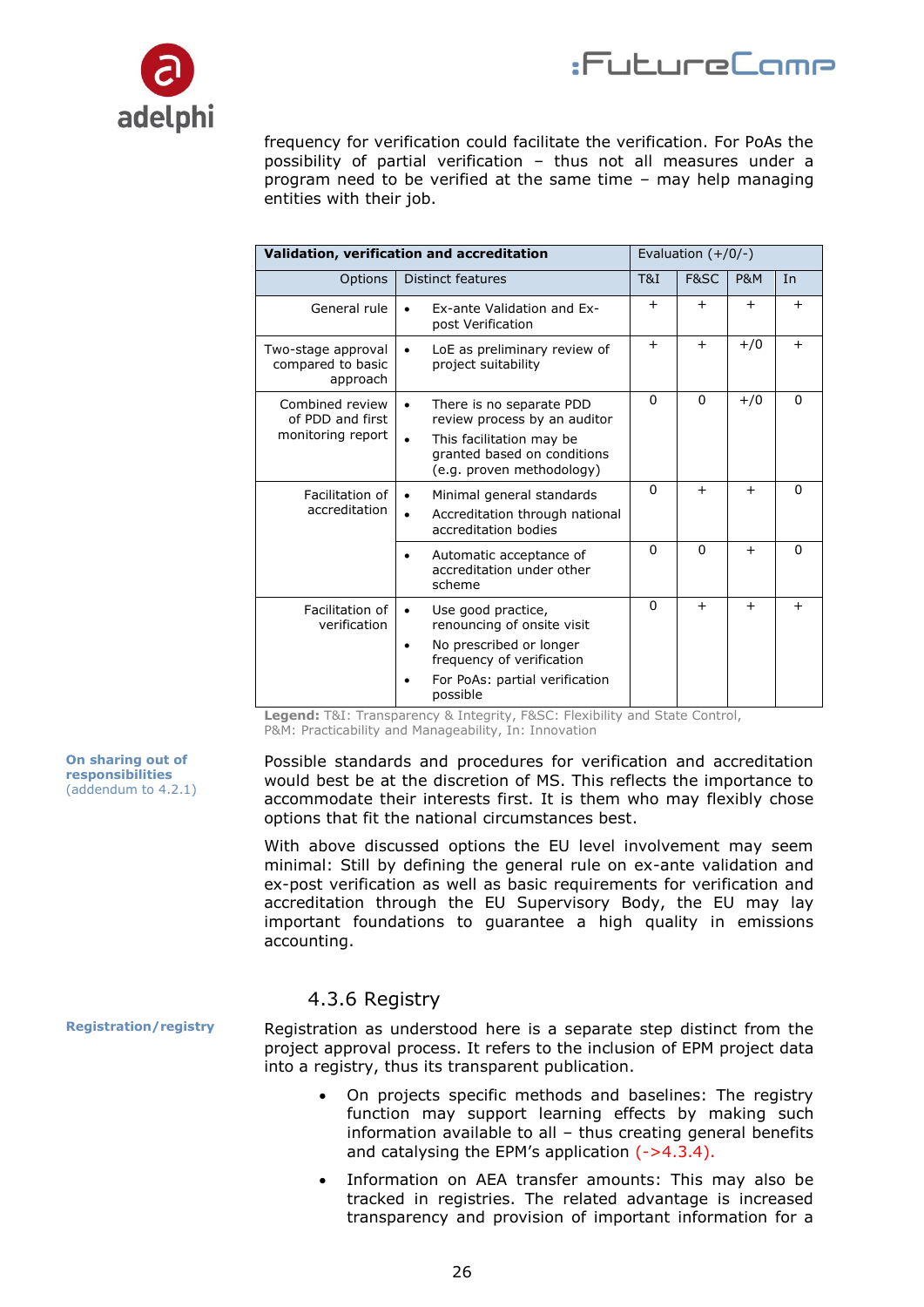

:FutureCome

functioning market. How registries may do this is further elaborated below  $(-)$  4.4.1).

- Registries may also contain general information on the use of (other) flexibility mechanisms by MS under the ESD, thus making flexibility instruments and related transactions more transparent in general.
- The publication of EPM project related information could be obligatory with issuance of the LoA and submission of verified/approved monitoring reports. Related advantages are increase in transparency (informing market and general public) and integrity, thus also potentially spurring improvements and implementation of innovative approaches also elsewhere. EPM project data
- A transfer of AEAs should be followed by an entry into the registry. Furthermore, it might be an option to encourage MS to register also planned transfers, e.g. once a transfer is negotiated between MS involved. Such registered activities could stem from using an EPM or from using other flexibility instruments. AEA transfer data
- The related administrative costs from managing registries could be seen as a burden. Still such costs may turn out negligible if compared to administrative facilitations that may emerge from such datatracking. The cost/benefit ratio is likely to be better with a unitary EU-wide registry than with single national registries. In addition to such an EU level registry and its data requirements, MSs are free to publish more information on projects within their territory and/or they are involved with in other MSs. This was also the case for some MSs under JI. Rationale of unitary registry

| <b>Registry</b><br>Evaluation $(+/0/-)$ |                                                                                                                       |                |          |                |        |
|-----------------------------------------|-----------------------------------------------------------------------------------------------------------------------|----------------|----------|----------------|--------|
| <b>Options</b>                          | Distinct features                                                                                                     | <b>T&amp;I</b> | F&SC     | <b>P&amp;M</b> | In     |
| Transparent<br>registries               | Providing information to all,<br>thus raising transparency and<br>reducing transaction costs<br>Obligatory data entry | $\ddot{}$      | $\div$   | $+$            | $+$    |
| A unitary registry<br>platform          | Centrally managed<br>Increase in practicability<br>through enhanced<br>standardization<br>Economies of scale effect   | $\ddot{}$      | $\Omega$ | $+$            | $\div$ |
| Inclusion into<br>larger ESD registry   | Supporting general<br>transparency on ESD<br>Documenting all kind of ESD<br>flexibility transactions                  | $\ddot{}$      | $\Omega$ | $\Omega$       | $0/+$  |

**Legend**: T&I: Transparency & Integrity, F&SC: Flexibility and State Control, P&M: Practicability and Manageability, In: Innovation

**On sharing out of responsibilities**  (addendum to 4.2.1) Regarding the definition of standard/obligatory data for publication, an EU wide definition would be helpful. A registry platform would best be administered on the EU level. In case of MS registries, the administration efforts would be directly born by the National Authority. Like other functions, a registry may be run by the competent administration as well as by an outsourced entity.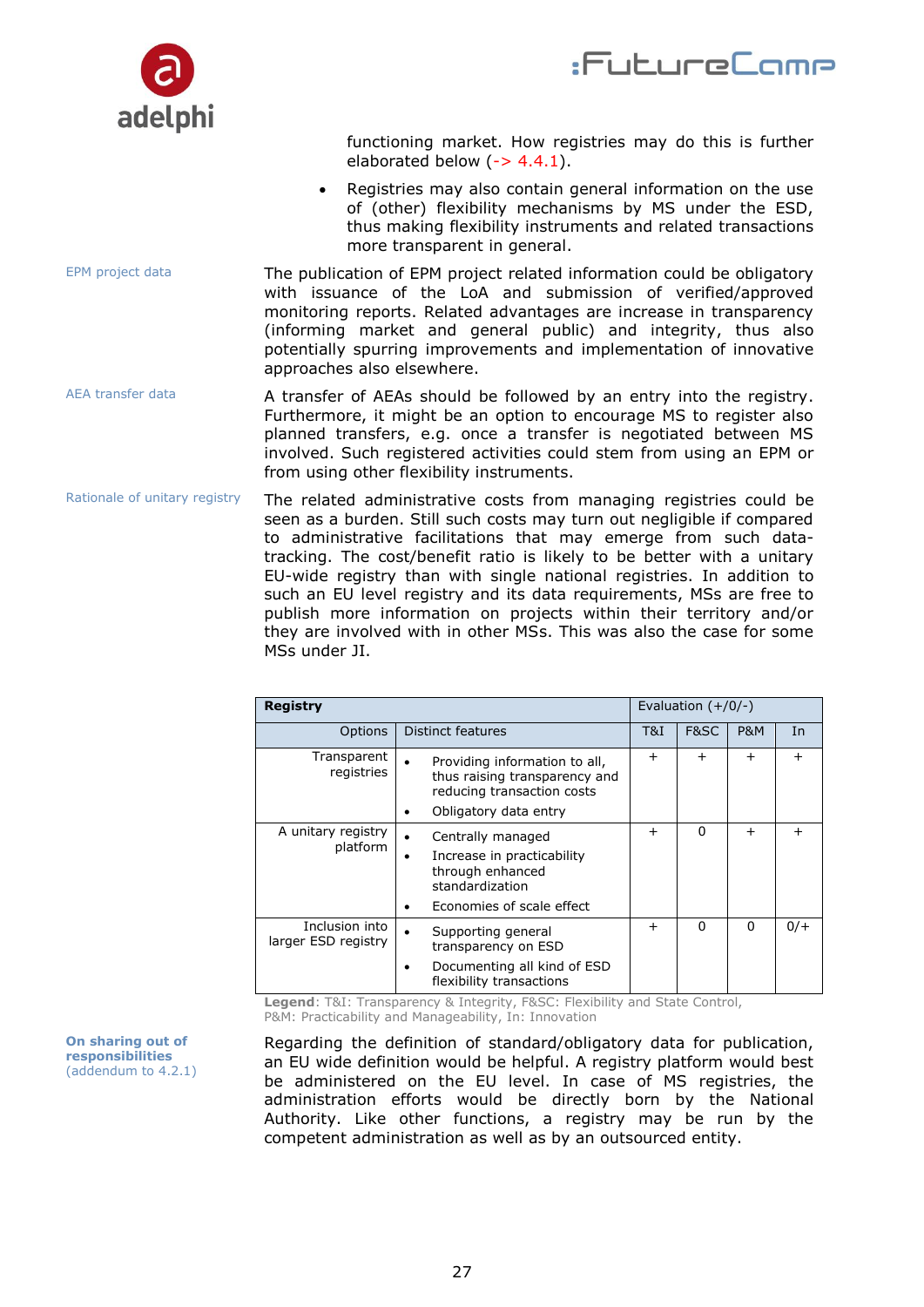



No general necessity for establishment of a specific

Specific unit if EPM should serve additional purposes

trading unit

## <span id="page-27-0"></span>4.4 Market and trading

### <span id="page-27-1"></span>4.4.1 Market information and trading units

As presented above a registry may provide essential services for market information. With an EPM market disclosure of volumes may be much more important than disclosure of prices – the latter being more important with view to environmental integrity. Thus the AEA price may remain confidential between MSs – as is the case in other, comparable registries on project activities. **Market information and registries** Rational for price disclosure

However, its disclosure may be an option for other reasons. Most importantly here the price disclosure may highlight cost-effective potentials also to be addressed by others elsewhere. It may thus encourage other project participants and countries alike to support or kick-start project development as well as generate general spill-over effects.

We generally understand the EPM as a mechanism under the ESD, designed for facilitation of MS ESD flexibility. Thus in a base scenario there will only be trading between MSs. Does this preclude private sector involvement or weaken potential incentives for the private sector? This concern is important. Still as long as it is guaranteed that payments from buyers are transferred to the single projects/project owners there is no general problem with this setting. Thus there is no necessity to define a new unit/credit such as a "European Emission Reduction Unit" ("E-ERU") if an EPM is governed properly by MSs. Private sector actors must and can rely on the payments according to their projects' performance.

Just in the case that an EPM is also designed for other purposes/parties (this aspect is beyond the scope of this paper, -> 3.3) a new unit might bring about some accounting advantages. Its creation may follow the example of JI, where AAUs were converted into ERUs. Thus host countries may convert AEAs into E-ERUs, with related AEAs being automatically deleted in that process. But even in this "extended use case" specific units are no ultimate requirement as there may be processes in place that may simply replace flows of AEAs or other units between parties by financial flows or (for voluntary offsetting) even traceable and tradable confirmations that the government has cancelled/taken AEAs out of the market.

| Market information and trading units                        |                                                                                  | Evaluation $(+/0/-)$ |          |                |    |
|-------------------------------------------------------------|----------------------------------------------------------------------------------|----------------------|----------|----------------|----|
| <b>Options</b>                                              | Distinct features                                                                | T&I                  | F&SC     | <b>P&amp;M</b> | In |
| Registries publish<br>AEA prices                            | In addition to other registry<br>information $(-> 4.3.6)$                        | $\ddot{}$            | 0        | $\div$         | U  |
| New unit for EPM if<br><b>ESD</b> instrument<br>only        | Instead of AEA transfer, AEAs<br>converted<br>he be<br>must<br>(analogous to JI) | $\Omega$             | $\Omega$ |                |    |
| EPM specific unit if<br>EPM also to serve<br>other purposes | e.g. AEA sales also for use in<br>voluntary<br>offsetting                        | $\ddot{}$            | 0        | $\div$         |    |

**Legend**: T&I: Transparency & Integrity, F&SC: Flexibility and State Control, P&M: Practicability and Manageability, In: Innovation

**On sharing out of responsibilities** (addendum to 4.2.1) Sharing out of responsibilities on AEA price information follows the same logic as described for the registry infrastructure and its related requirements for transparency in general  $(-24.3.6)$ . In case a new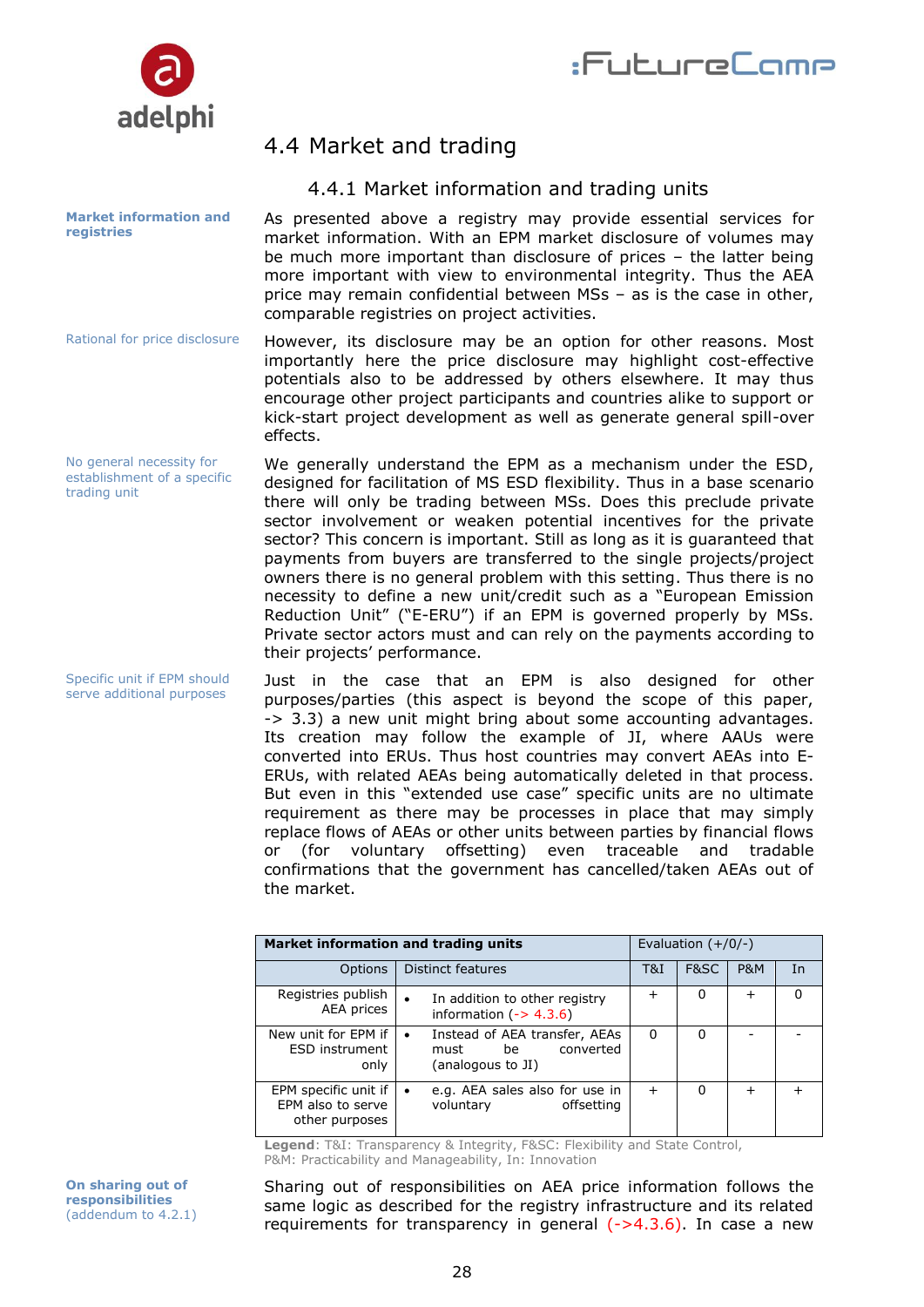



unit shall be established related definition on how a conversion of AEAs is being made etc. would best be defined on the EU level.

### 4.4.2 (Minimum) Prices

<span id="page-28-0"></span>In general the price level in an EPM transaction will be determined in purchase agreements between buyers and sellers/project participants before implementation of a project activity or programme – similar to what is happening by use of forwards in EUA trading. For MSs as well as PDs the range of such unit prices (AEA or others) or of payments for emission reduction performance is very important. Especially if prices are too low, an EPM cannot deliver as it should.

In the first place a minimum price may be helpful reference to assess the attractiveness or viability of project activities and/or related transactions at an early point in time. The price floor may thus be regarded as a facilitator as it can improve the general financial planning security for PDs, seller and buyer countries alike. A precedent to this is the minimum price that was applied to Chinese CDM projects. Setting a minimum price

A minimum price could be established by prescription. A more elaborate way to determine the minimum price could be through a price link. Transaction prices as disclosed by other ESD flexibility instruments (e.g. AEA auctioning) may serve for this purpose. A price level comparable to other instruments may help prevent that an EPM is crowded out by its potential competitors. Using price reference for a competitive EPM

> Of course for EPM-facilitated AEA transfers a minimum price from price reference could also be combined with an absolute minimum price (the latter serving as a definite minimum guardrail).

> W/wo a minimum price: In the end the price level must be reasonable in order to guarantee the financing of EPM measures – thus reflect also actual mitigation costs $^{34}$ .

| <b>Minimum prices</b>                  |                                                                                                                                              | Evaluation $(+/0/-)$ |       |                |    |
|----------------------------------------|----------------------------------------------------------------------------------------------------------------------------------------------|----------------------|-------|----------------|----|
| <b>Options</b>                         | Distinct features                                                                                                                            | T&I                  | F&SC  | <b>P&amp;M</b> | In |
| Minimum price set<br>for AEA transfers | To be defined once or linked<br>٠<br>to a reference price from<br>transactions under other ESD<br>flexibility instruments, or<br>combination | $\div$               | $+/0$ | $+$            |    |
|                                        | Probably different views on<br>that between buyer/seller MS                                                                                  |                      |       |                |    |

**Legend**: T&I: Transparency & Integrity, F&SC: Flexibility and State Control, P&M: Practicability and Manageability, In: Innovation

Price definition is a task for involved trading partners – i.e. for MSs and project participants. The minimum price would be defined as a European solution – thus on the European level.

**On sharing out of responsibilities** (addendum to 4.2.1)

-

<sup>&</sup>lt;sup>34</sup> A reasonable price level could be around 20-25 Euros. In its analysis for DG Clima AEA identifies relevant potential for mitigation in cost bands A (no regrets) and B (<25 EUR/t) and EPM could try to address; see AEA (2012): Next phase of the European Climate Change Programme: Analysis of Member States actions to implement the Effort Sharing Decision and options for further community-wide measures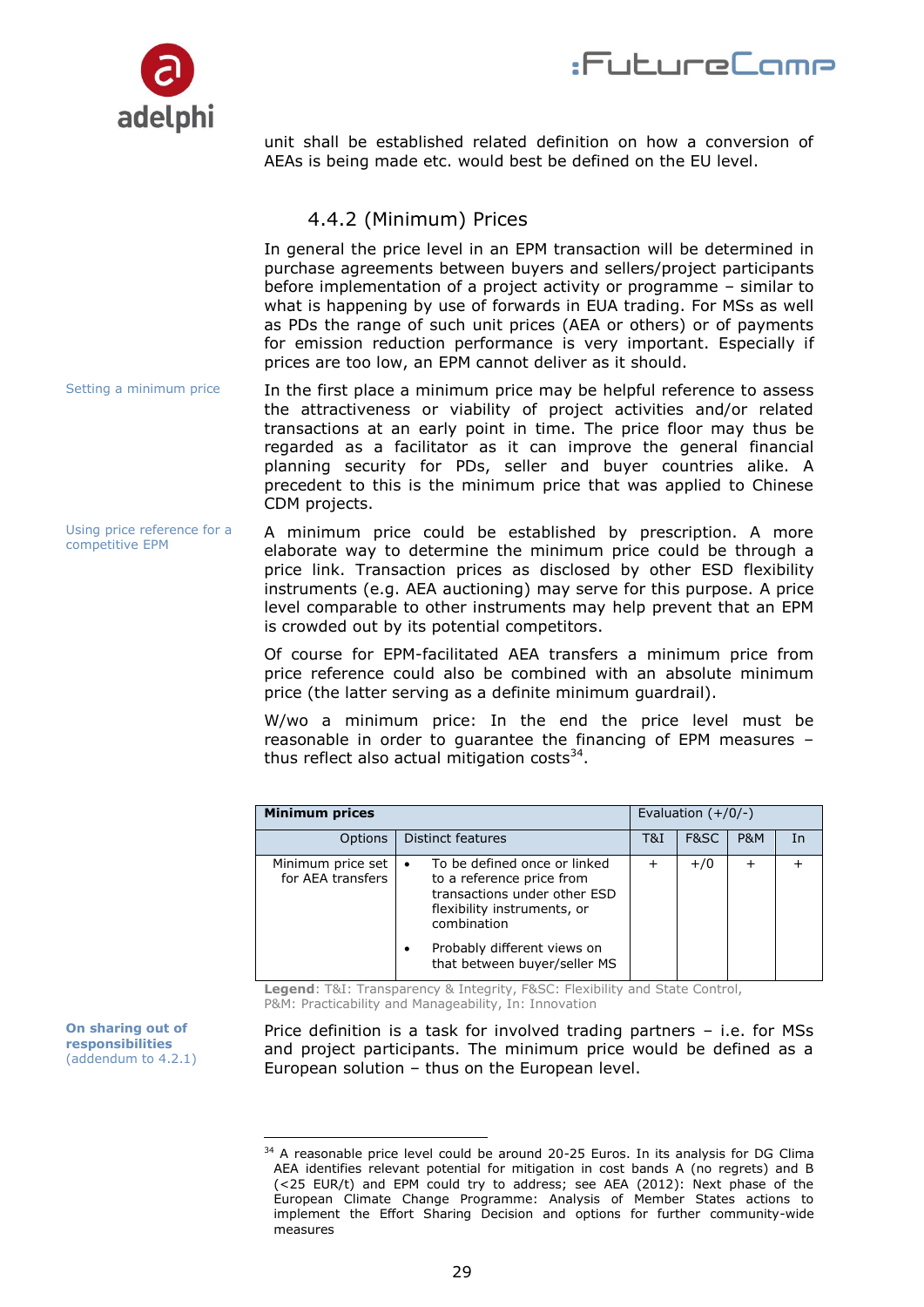

# <span id="page-29-0"></span>5 Overview of results from the evaluation

The following three tables provide an overview of assessment results for options under the three categories on an EPM. Detailed explanations are provided in section 4. For easy reference the figures in red indicate the relevant subsection.

| ->4.2.1 Institutions and responsibilities                        |                                                                                                                |                      | Evaluation $(+/0/-)$ |                |             |
|------------------------------------------------------------------|----------------------------------------------------------------------------------------------------------------|----------------------|----------------------|----------------|-------------|
| Options                                                          | <b>Distinct features</b>                                                                                       | T&I                  | F&SC                 | P&M            | In          |
| Strong EU level rule-setting                                     | $\bullet$<br>EU body with respective capacities                                                                | $\ddot{}$            |                      | 0              | 0           |
|                                                                  | Low MS intervention<br>$\bullet$                                                                               |                      |                      |                |             |
| Low/Medium EU level rule-<br>setting                             | $\bullet$<br>Only basic rules set by EU                                                                        | $\Omega$             | $+$                  | $+$            | $+$         |
|                                                                  | Strong MS role<br>$\bullet$                                                                                    |                      |                      |                |             |
| Outsourcing where possible<br>and reasonable                     | $\bullet$<br>Using independent auditors                                                                        | $\ddot{}$            | 0                    | $^{+}$         | $\ddot{}$   |
|                                                                  | Outsourcing of major parts of auditor<br>$\bullet$<br>accreditation to UN                                      |                      |                      |                |             |
| ->4.2.2 Project cycle                                            |                                                                                                                |                      | Evaluation $(+/0/-)$ |                |             |
| Options                                                          | <b>Distinct features</b>                                                                                       | T&I                  | F&SC                 | P&M            | In          |
| Streamlining of basic<br>processes                               | Lean and clear definition of unitary<br>$\bullet$<br>processes                                                 | $\ddot{}$            | $\ddot{}$            | $^{+}$         |             |
|                                                                  | Simplified processes<br>$\bullet$                                                                              |                      |                      |                |             |
| Allowing for more flexibility                                    | $\bullet$<br>Allowing for methodological flexibility                                                           | $+$                  | $+$                  | $0/+$          | $\ddot{}$   |
|                                                                  | Adjusted project cycle for PoAs<br>$\bullet$                                                                   |                      |                      |                |             |
|                                                                  | Using registry functions for process<br>$\bullet$<br>facilitation                                              |                      |                      |                |             |
| ->4.2.3 Costs and revenues                                       |                                                                                                                | Evaluation $(+/0/-)$ |                      |                |             |
| Options                                                          | <b>Distinct features</b>                                                                                       | T&I                  | F&SC                 | <b>P&amp;M</b> | In          |
| Using ETS auctioning<br>revenues                                 | $\bullet$<br>Cost may be partly covered by use of<br>ETS auctioning proceeds                                   | $\Omega$             | $0/+$                | $^{+}$         | $\pm$       |
| Unburdening PDs from costs                                       | $\bullet$<br>Only moderate fees for project<br>registration or issuance                                        | $\mathbf 0$          | $0/+$                | $^{+}$         | $\ddot{}$   |
|                                                                  | Renouncing of fees where necessary<br>$\bullet$                                                                |                      |                      |                |             |
|                                                                  | Costs for methodology development for<br>$\bullet$<br>small scale projects/PoAs could be<br>covered            | $\mathbf 0$          | $0/+$                | $+$            | $+$         |
|                                                                  | Installing support schemes (soft loans),<br>$\bullet$<br>taking over cost from risks in project<br>development | $\overline{0}$       | $+$                  | $^{+}$         | $\ddot{}$   |
| ->4.2.4 Liabilities                                              |                                                                                                                | Evaluation $(+/0/-)$ |                      |                |             |
|                                                                  | Options   Distinct features                                                                                    | T&I                  | F&SC                 | <b>P&amp;M</b> | In          |
| EU body responsible towards<br>PD and verifiers                  |                                                                                                                | $\,{}^+$             |                      |                | 0           |
| MS responsible towards PD<br>and verifiers as well as EU<br>body | Certain EU<br>oversight and reporting<br>$\bullet$<br>requirements by MS to EU body                            | $\ddot{}$            | $0/+$                | $0/+$          | $\mathbf 0$ |
| MS responsible towards PD<br>and verifiers only                  |                                                                                                                | $\pmb{0}$            | $\ddot{}$            | $\ddot{}$      | 0           |

**Table 5-1: Evaluation results on governance and administration**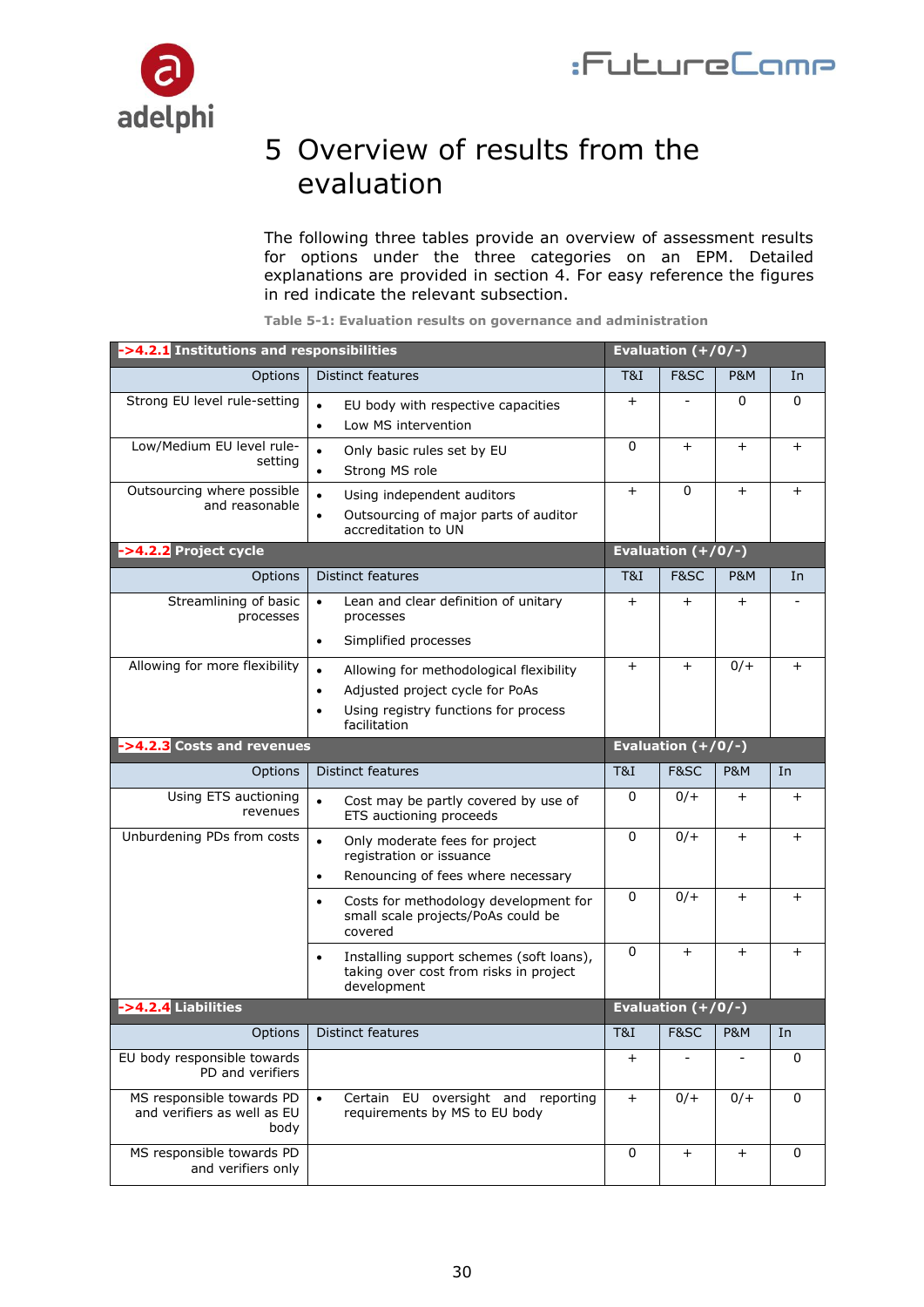



#### **Table 5-2: Evaluation results on infrastructure and rules**

| ->4.3.1 Scope/Eligibility criteria                            |                                                                                                                                             |           | Evaluation $(+/0/-)$ |                |           |
|---------------------------------------------------------------|---------------------------------------------------------------------------------------------------------------------------------------------|-----------|----------------------|----------------|-----------|
| Options                                                       | <b>Distinct features</b>                                                                                                                    | T&I       | F&SC                 | P&M            | In        |
| Restrictions on<br>sectors/project types                      | $\bullet$<br>Negative list<br>Defined by host countries                                                                                     | 0         | $\pm$                | $^{+}$         | $0/-$     |
| ->4.3.2 Additionality                                         |                                                                                                                                             |           | Evaluation $(+/0/-)$ |                |           |
| Options                                                       | <b>Distinct features</b>                                                                                                                    | T&I       | F&SC                 | <b>P&amp;M</b> | In        |
| EU law is part of the<br>baseline                             | General principle, supporting<br>environmental effectiveness                                                                                | $\ddot{}$ | 0                    | 0              | 0         |
| No general restriction on<br>combinations of financing        | $\bullet$<br>Thereby recognize "soft" promotional<br>effect from crediting<br>Clear provision on how to exclude<br>$\bullet$                | $\Omega$  | $+$                  | $+$            | $+$       |
|                                                               | double funding                                                                                                                              |           |                      |                |           |
| Provide for easy testing of<br>additionality                  | $\bullet$<br><b>Standardized Baselines</b><br>$\bullet$<br>Positive list/first of its kind criterion                                        | $+$       | $+$                  | $+$            | $\ddot{}$ |
| ->4.3.3 Crediting Period                                      |                                                                                                                                             |           | Evaluation $(+/0/-)$ |                |           |
| Options                                                       | <b>Distinct features</b>                                                                                                                    | T&I       | F&SC                 | P&M            | In        |
| Standardization                                               | $\bullet$<br>Reasonable/necessary timeframe (e.g.<br>$10$ years),                                                                           | $\ddot{}$ | 0                    | $+$            | $\pm$     |
|                                                               | One-off, non-renewable<br>$\bullet$                                                                                                         |           |                      |                |           |
| For PoAs: Crediting period<br>by program activity             | Would rend starting of new activities<br>under a program longer attractive<br>Would require a distinct crediting limit<br>$\bullet$         | 0         |                      | $+$            | $\ddot{}$ |
| <b>Extending across ESD</b>                                   | by program (e.g. 15 years)<br>$\bullet$<br>Would make new projects in second half                                                           | 0         |                      | $+$            | $+$       |
| periods                                                       | of ESDII phase also attractive<br>Important facilitation for PoAs and GIS-<br>$\bullet$                                                     |           |                      |                |           |
|                                                               | like activities (see above)                                                                                                                 |           |                      |                |           |
| ->4.3.4 Methodologies and tools                               |                                                                                                                                             |           | Evaluation $(+/0/-)$ |                |           |
| Options                                                       | <b>Distinct features</b>                                                                                                                    | T&I       | F&SC                 | P&M            | In        |
| Build on the existing<br>knowledge                            | $\bullet$<br>Allow application of proven<br>methodologies from selected schemes                                                             | $\,{}^+$  | $\pm$                | $\ddot{}$      | $\ddot{}$ |
| Easy process for<br>methodology development<br>and adjustment | $\bullet$<br>Allow methodology development in<br>course of validation                                                                       | $\pm$     | $\pm$                | $^{+}$         | $\ddot{}$ |
|                                                               | Allow flexible methodology adjustment<br>$\bullet$<br>in course of validation                                                               | $\pm$     | $\pm$                | $^{+}$         | $\pm$     |
| Allow for state intervention                                  | $\bullet$<br>Top-down methodology development<br>Prescription of national/standardized<br>$\bullet$<br>baselines                            | $\ddot{}$ | $^+$                 | $\pm$          | $+/0$     |
| Transparent pooling of<br>methodologies                       | $\bullet$<br>Define methodology information to be<br>published<br>Establish web-based information<br>$\bullet$<br>platform for transparency | $\ddot{}$ | $+$                  | $+$            | $+$       |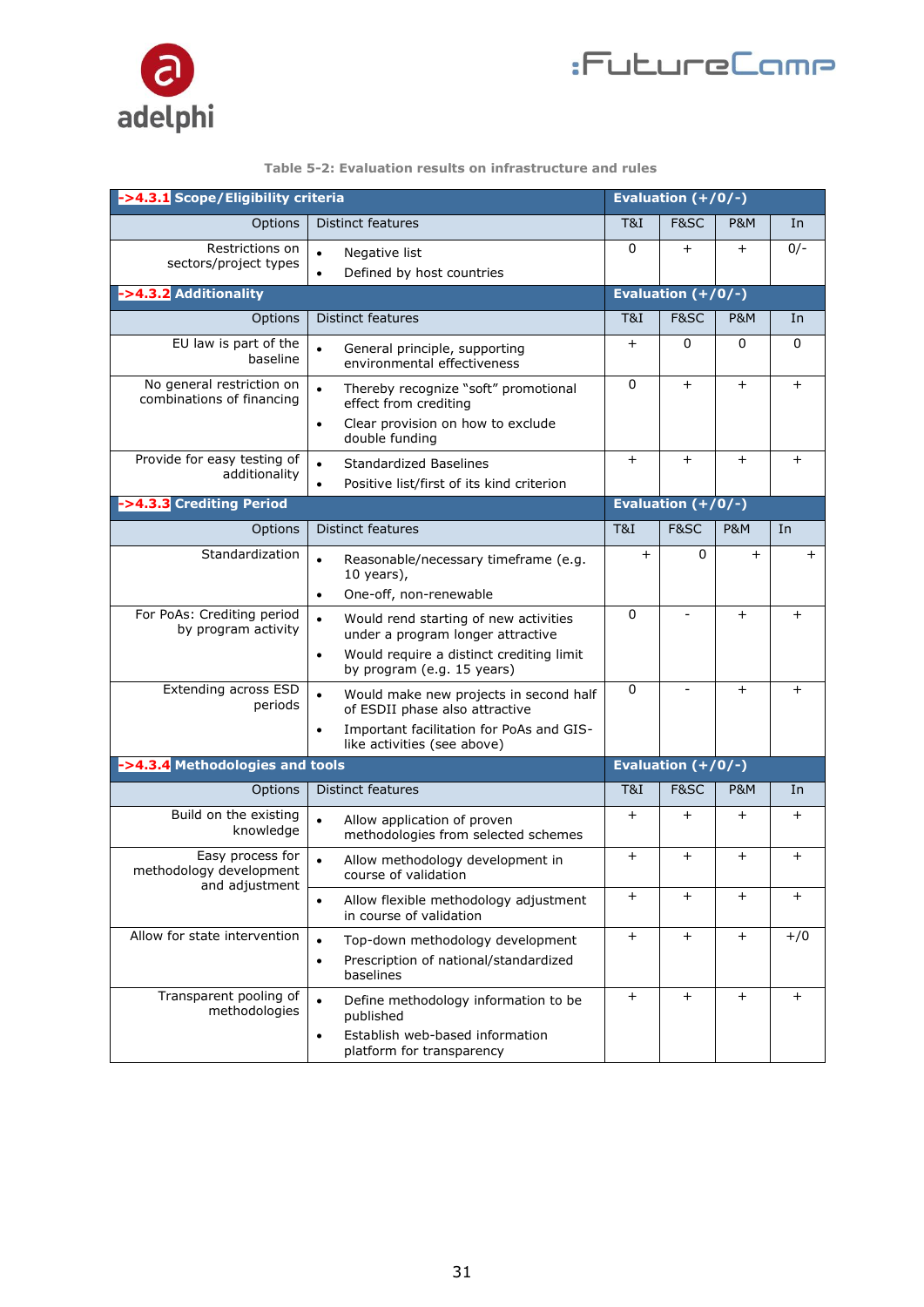



| ->4.3.5 Validation, verification and accreditation    |                                                                                                                                                                                                                  |                      | Evaluation $(+/0/-)$ |                  |          |
|-------------------------------------------------------|------------------------------------------------------------------------------------------------------------------------------------------------------------------------------------------------------------------|----------------------|----------------------|------------------|----------|
| Options                                               | <b>Distinct features</b>                                                                                                                                                                                         | <b>T&amp;I</b>       | F&SC                 | <b>P&amp;M</b>   | In       |
| General Rule                                          | $\bullet$<br>Ex-ante Validation and Ex-post<br>Verification                                                                                                                                                      | $+$                  | $+$                  | $+$              | $+$      |
| Two-stage approval<br>compared to basic approach      | $\bullet$<br>LoE as preliminary review of project<br>suitability                                                                                                                                                 | $\ddot{}$            | $+$                  | $+/0$            | $+$      |
| Combined review of PDD<br>and first monitoring report | $\bullet$<br>There is no separate PDD review<br>process by an auditor<br>This facilitation may be granted based<br>$\bullet$<br>on conditions (e.g. proven<br>methodology)                                       | $\Omega$             | $\Omega$             | $+/\overline{0}$ | 0        |
| Facilitation of accreditation                         | $\bullet$<br>Minimal general standards<br>Accreditation through national<br>$\bullet$<br>accreditation bodies                                                                                                    | $\Omega$             | $+$                  | $+$              | $\Omega$ |
|                                                       | Automatic acceptance of accreditation<br>$\bullet$<br>under other scheme                                                                                                                                         | 0                    | $\Omega$             | $\pm$            | 0        |
| Facilitation of verification                          | $\bullet$<br>Use good practice, renouncing of onsite<br>visit<br>No prescribed or longer frequency of<br>$\bullet$<br>verification<br>For PoAs: partial verification possible<br>$\bullet$                       | $\Omega$             | $+$                  | $+$              | $+$      |
| $-$ >4.3.6 Registry                                   |                                                                                                                                                                                                                  | Evaluation $(+/0/-)$ |                      |                  |          |
| Options                                               | <b>Distinct features</b>                                                                                                                                                                                         | <b>T&amp;I</b>       | F&SC                 | <b>P&amp;M</b>   | In       |
| Transparent registries on MS<br>level                 | $\bullet$<br>Providing information to all, thus raising<br>transparency and reducing transaction<br>costs<br>Obligatory data entry<br>$\bullet$                                                                  | $+$                  | $+$                  | $\ddot{}$        | $+$      |
| A unitary registry platform                           | $\bullet$<br>Centrally managed<br>Further increase in transparency and<br>$\bullet$<br>practicability through enhanced<br>standardization<br>Reduced management costs: Economies<br>$\bullet$<br>of scale effect | $+$                  | $\Omega$             | $+$              | $+$      |
| Inclusion into larger ESD<br>registry                 | $\bullet$<br>Supporting general transparency on<br><b>ESD</b><br>Documenting all kind of ESD flexibility<br>$\bullet$<br>transactions                                                                            | $\ddot{}$            | 0                    | 0                | $0/+$    |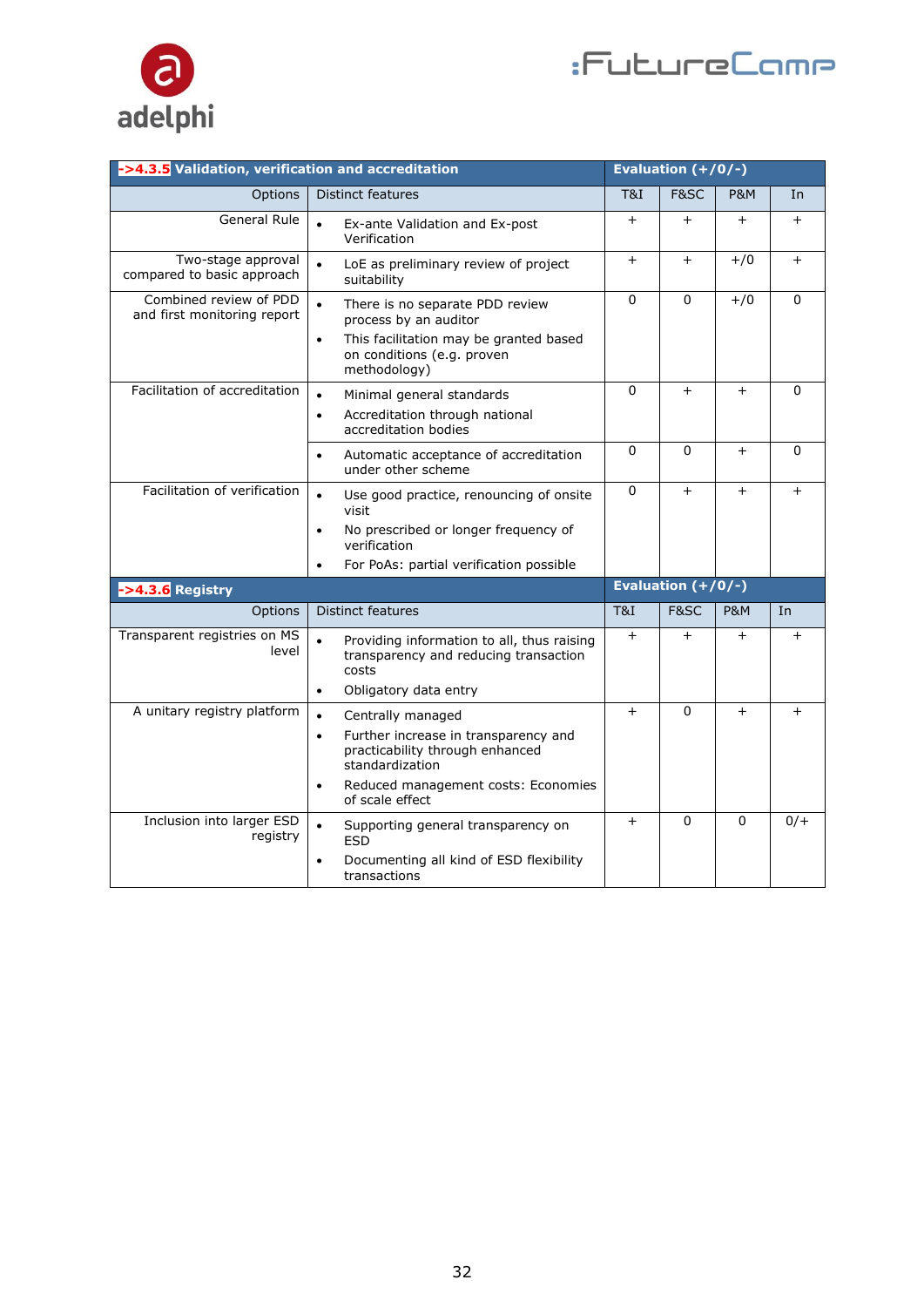



| ->4.4.1 Market information and trading units         |                                                                                                                                                                                                          |                | <b>Evaluation <math>(+/0/-)</math></b> |           |              |
|------------------------------------------------------|----------------------------------------------------------------------------------------------------------------------------------------------------------------------------------------------------------|----------------|----------------------------------------|-----------|--------------|
| <b>Options</b>                                       | Distinct features                                                                                                                                                                                        | T&I            | F&SC                                   | P&M       | In           |
| Registries publish AEA prices                        | information<br>addition<br>under<br>to<br>In.<br>$\bullet$<br>registry section                                                                                                                           | $^{+}$         | $\Omega$                               | $\ddot{}$ | $\mathbf{0}$ |
| New unit for EPM if ESD<br>instrument only           | Instead of AEA transfer, AEAs must be<br>$\bullet$<br>converted (analogous to JI)                                                                                                                        | 0              | $\Omega$                               |           |              |
| Specific unit if EPM also to<br>serve other purposes | e.g. AEA sales also for use in voluntary<br>offsetting                                                                                                                                                   | $\overline{+}$ | $\Omega$                               | $\pm$     |              |
| ->4.4.2 (Minimum) Prices                             |                                                                                                                                                                                                          |                | Evaluation $(+/0/-)$                   |           |              |
| <b>Options</b>                                       | Distinct features                                                                                                                                                                                        | T&I            | F&SC                                   | P&M       | In           |
| Minimum price set for AEA<br>transfers               | To be defined once or linked to a<br>reference price from transactions under<br>other ESD flexibility instruments, or<br>combination<br>Probably different views on that<br>٠<br>between buyer/seller MS | $\overline{+}$ | $+/0$                                  | $\ddot{}$ | $+$          |

#### **Table 5-3: Evaluation results on market and trading**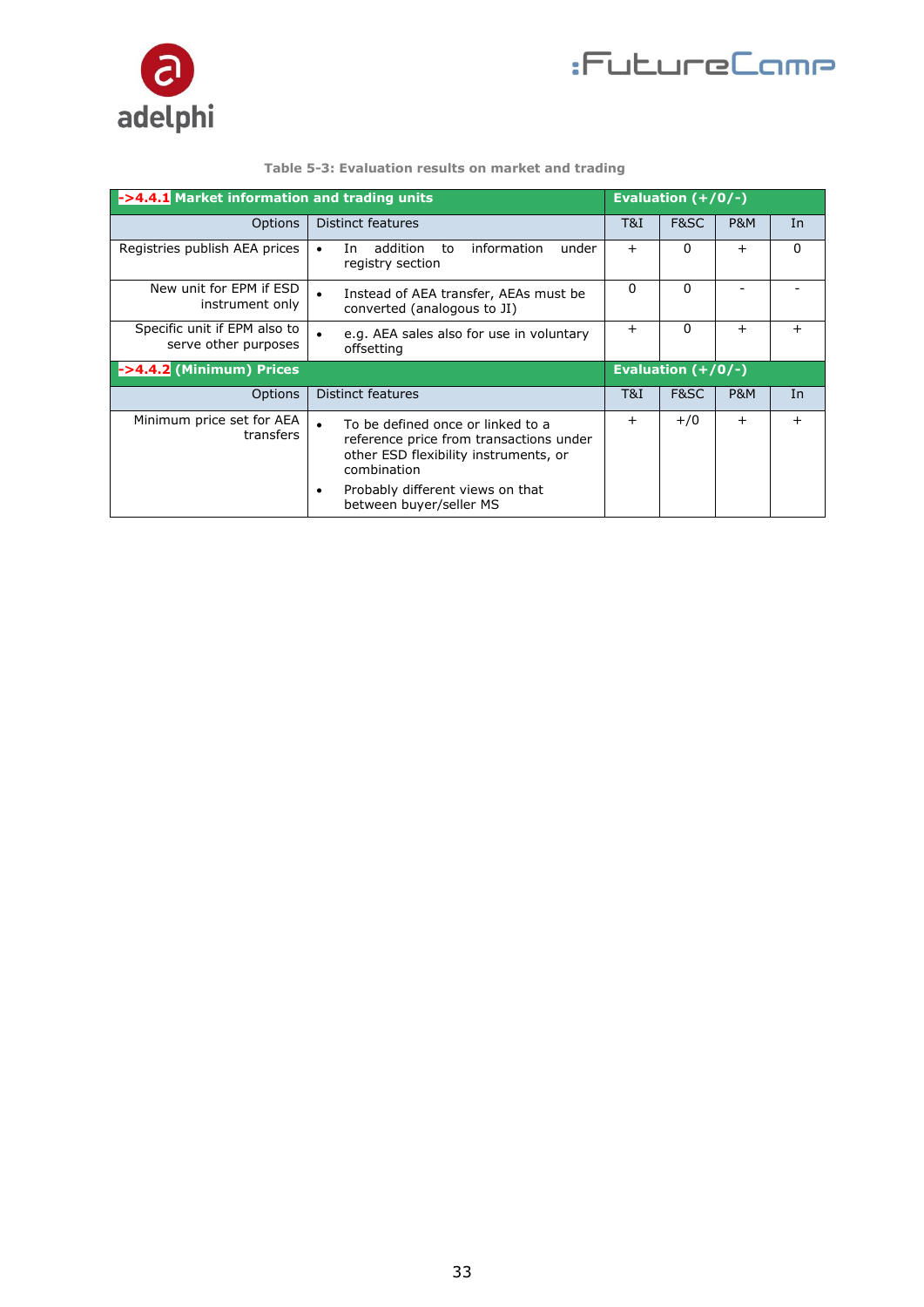

Building an EPM on available experiences and proven resources

Manageability through wellfounded selection of elements

Clear definition of responsibilities advisable

Early action advisable: It is up to MS to start pilots

# <span id="page-33-0"></span>6 Conclusions and recommendations

There are a large number of options available for the design of an EPM. However, as the discussion of this paper shows the list of reasonable elements is limited. In fact, almost all design elements presented here draw on a large volume of GIS and JI experience that is available in EU MS. The related processes and resources may serve well as foundation for the new instrument.

What counts for manageability of an EPM is a well-founded selection of design options. The discussed options in this paper describe elements that may become part of such a package. Often they help reduce political or administrative efforts or guarantee practical applicability.

A clear definition of administrative responsibilities is possible and advisable. For practicability this paper argues that the main responsibility for the instrument shall lie with MS individually. This follows the principle that in the end it is them who decide on the use of their national AEA allocation. In such a decentralized structure, the EU would focus on the provision of adequate, limited guidance. This may come in form of minimum standards and basic principles to guarantee e.g. transparency in accounting or implementation of the *acquis communitaire*.

In the likely case that there is no cross-phase crediting (ESDII/ESD post 2030) the importance of having the main EPM definitions and procedures in place well before 2021 is all the more relevant. Only with sufficient lead time, promising programmatic approaches may be developed and start with the necessary amount of activities early on. It is at the discretion of MS to support the development of an EPM. This could be done through development of pilot activities even before 2021 – on the basis of existing flexibility in ESDI. The private sector may help kick-starting an EPM that is designed appropriately.

In the end the EPM itself as well as the way the EU and its MS manage the instrument may deliver a blueprint for implementation of article 6 of the Paris Agreement. EPM as a laboratory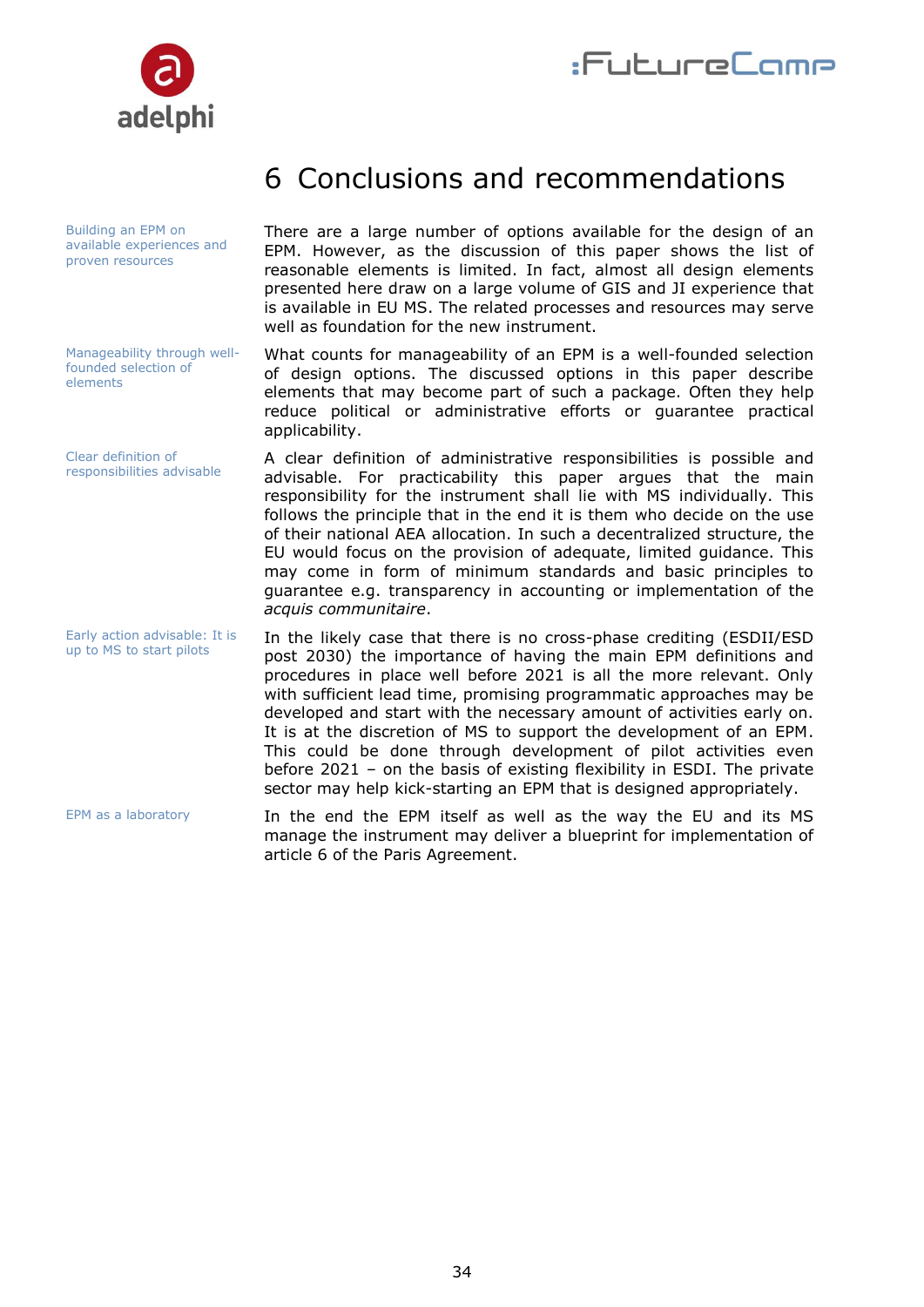

Review/authorities

# <span id="page-34-0"></span>Annex 1: Primer on project cycle and tasks

Figure A1 gives a simplified overview of the tasks in the regular project cycle of an offset instrument. The cycle itself as well as involved tasks and actors are discussed in more detail especially under 4.3.

The project proponent (blue) is drafting project documentation as well as conducting the monitoring and preparing monitoring reports for the review. Project proponent

> The review elements (green) also include the definition of processes, the issuance of regulations or provision of templates etc. for project documentation or monitoring and verification.

What is not included in this limited understanding of a "project cycle" is the basic framework and processes that may precede it - notably in a more top-down EPM case.

This could be a tendering process or another project initiation step related to a trade between MSs that comes along with relevant definitions for the project (e.g. scope).

These may be defined in bilateral agreements as was also the case under GIS.



**Source:** own

# <span id="page-34-1"></span>Annex 2: Primer on emission performance benchmarks

Emission performance benchmarks are voluntary technical approaches applied by JI host countries. They are applicable to specific sectors. The benchmarks were determined by best available technology or the national regulations.

The lower crediting baseline compared to real historical emission levels gives strong incentives for achieving an enhanced mitigation performance.

Furthermore emission reductions beyond the crediting baseline (see figure A2 below) could be used to issue ERUs for the benefit of the host country, generating revenues from sale of these, or be used as a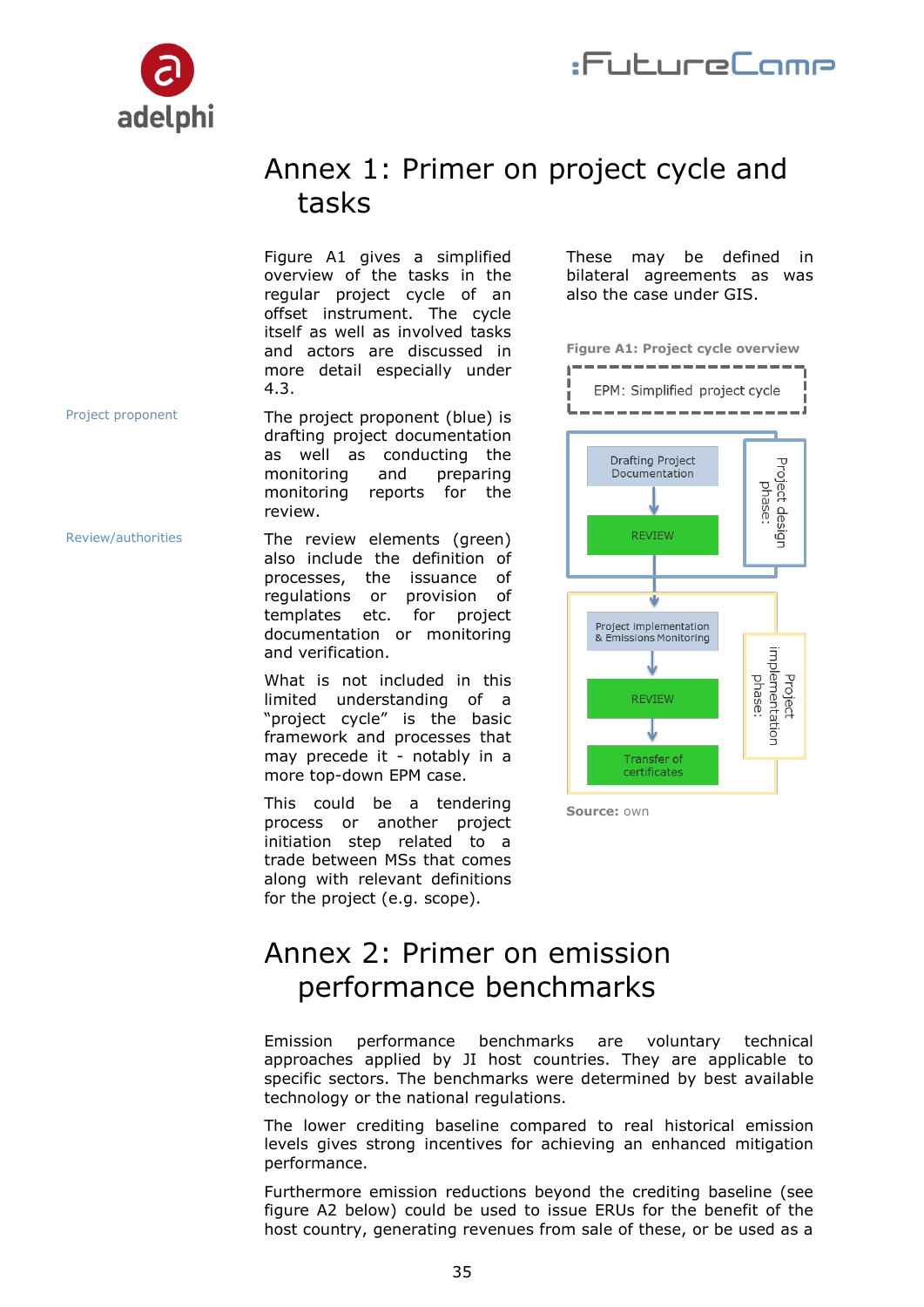



direct additional contribution for achievement of quantified targets of the party. We call such contribution an "inventory net mitigation benefit".

**Figure A2: Performance benchmark approach**





Abbreviation: ERUs = emission reduction units.

**Source:** Note by the Secretary for SBI 42<sup>nd</sup> Session (June 2015) FCCC/SBI/2015/INF.1

# <span id="page-35-0"></span>Annex 3: EPM funding from ETS auctioning

According to the EU ETS Directive, MS should use at least 50% of their AAU auctioning revenue or the financial equivalent to that for climate or energy related purposes.

In its climate action progress reporting, the EU Commission sums up the financial value of ETS proceeds as planned to be used by MS for defined purpose throughout Europe in 2014. It shows that on average the share of earmarking is around 87%.

**Table A3: Reported revenue or equivalent in financial value used or planned to be used for climate and energy related in 2014<sup>35</sup>**



-<sup>35</sup> COM(2015) 576 final, Brussels, 18.11.2015,

http://ec.europa.eu/clima/policies/strategies/progress/docs/com\_2015\_576\_en.pdf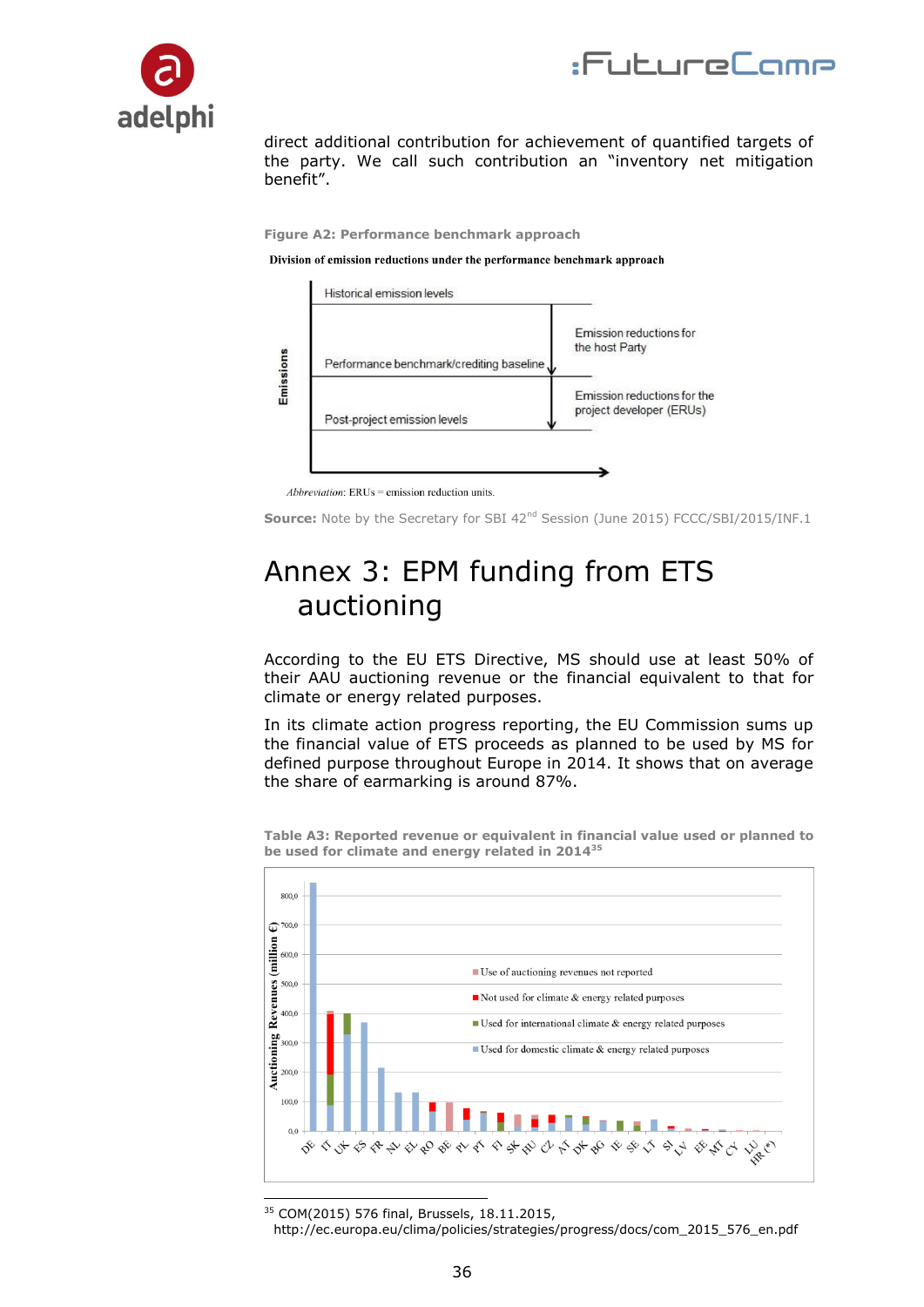



# <span id="page-36-0"></span>Annex 4: Overview of sharing out of responsibilities

Table A4 is meant for illustration and accentuation. It shows that according to the degree of centralization there may be different arrangements of distinct design elements.

Cells coloured yellow reflect the authors' point of view on preferable options.

Detailed discussion of these and further options are presented in the respective sections of chapter 4, on governance and administration (4.2), infrastructure and rules (4.3) and market issues (4.4).

| Governance and administration:                              |                                                                                           |                                                                                                                                         |                                                                                                       |  |
|-------------------------------------------------------------|-------------------------------------------------------------------------------------------|-----------------------------------------------------------------------------------------------------------------------------------------|-------------------------------------------------------------------------------------------------------|--|
|                                                             | <b>High Level of Centralization</b>                                                       | <b>Medium Level of Centralization</b>                                                                                                   | <b>Low Level of Centralization</b>                                                                    |  |
| <b>Institutions and</b><br>responsibility<br>sharing /split | EU central Board deciding on rules and<br>approval of projects                            | EU Delivers Basic Rules whereas detailed rules<br>and implementation is done on MS level similar<br>to II and GIS                       | No rules on European Level, projects are<br>defined inside/between MS                                 |  |
| <b>Project cycle</b>                                        | Project cycle oriented on JI and GIS, open for both approaches                            |                                                                                                                                         |                                                                                                       |  |
|                                                             | Whole project cycle in all steps regulated by EU                                          | EU defines basic requirements for project cycle<br>in order to ensure especially transparency                                           | No rules on EU level                                                                                  |  |
| <b>Costs and revenues</b>                                   | EU charge a fee to cover admin cost                                                       | MS are free to charge a fee to cover admin cost but dont have to                                                                        |                                                                                                       |  |
| <b>Liabilities</b>                                          | In general, PD is liable for results of projects, independent verifier for its statements |                                                                                                                                         |                                                                                                       |  |
|                                                             | EU-Body is responsible towards project<br>developers and verifiers                        | MS responsible towards PD and verifiers with<br>possible oversight done by EU body and/or<br>combined with reporting requirements by MS | MS are responsible towards project developers<br>and verifiers without any oversight and<br>reporting |  |

**Table A4: Overview of potential elements by centralization**